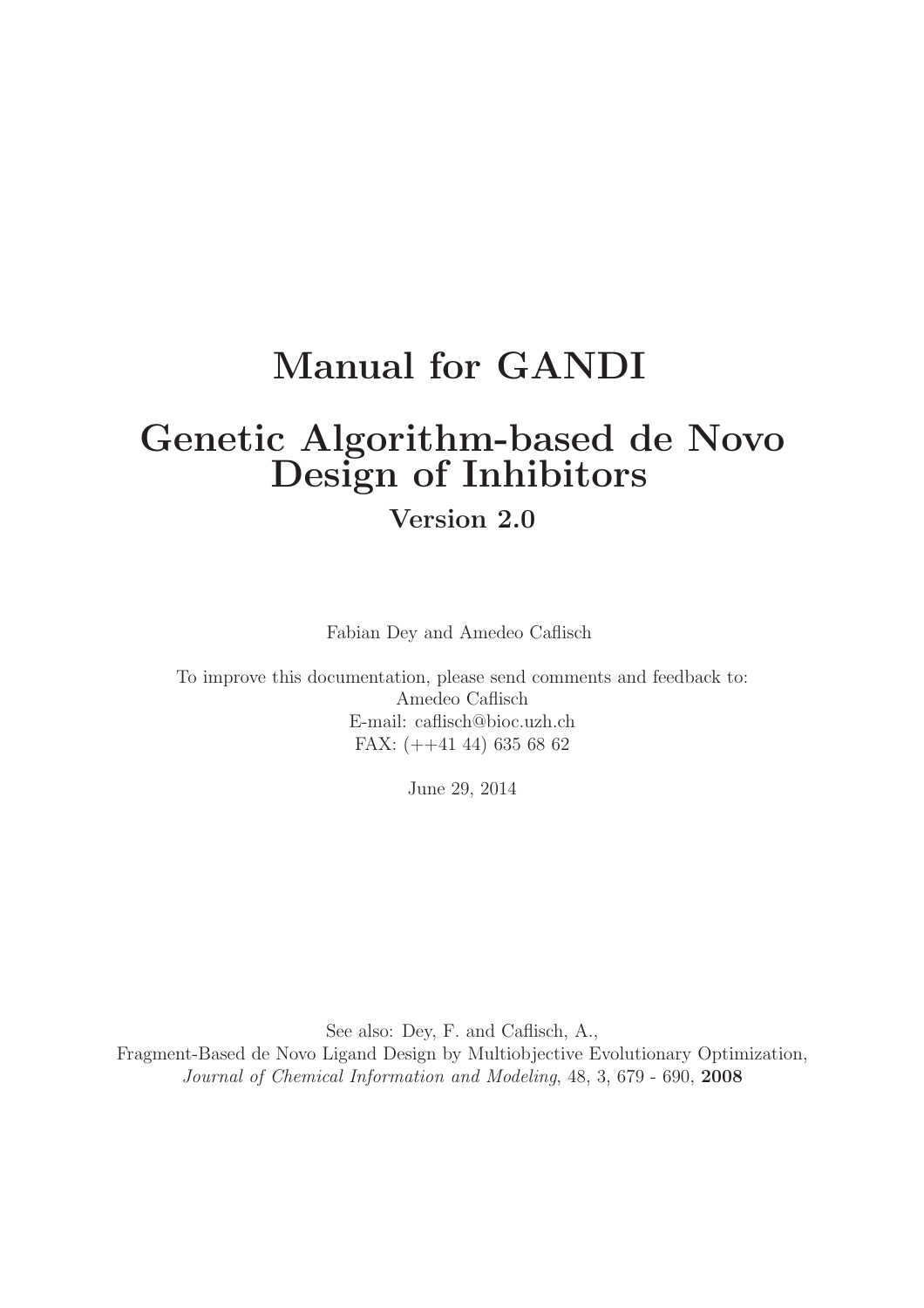# Contents

| $\mathbf{1}$            |                           | Getting started                                                                                                            |  |  |  |  |  |  |    |  |  |  |  |  |  | $\mathbf{1}$            |
|-------------------------|---------------------------|----------------------------------------------------------------------------------------------------------------------------|--|--|--|--|--|--|----|--|--|--|--|--|--|-------------------------|
|                         | 1.1                       |                                                                                                                            |  |  |  |  |  |  |    |  |  |  |  |  |  | $\mathbf{1}$            |
|                         | 1.2                       |                                                                                                                            |  |  |  |  |  |  |    |  |  |  |  |  |  | $\mathbf{1}$            |
|                         | 1.3                       |                                                                                                                            |  |  |  |  |  |  |    |  |  |  |  |  |  | $\overline{2}$          |
|                         | 1.4                       |                                                                                                                            |  |  |  |  |  |  |    |  |  |  |  |  |  | $\overline{2}$          |
| $\overline{2}$          |                           | Flow chart                                                                                                                 |  |  |  |  |  |  |    |  |  |  |  |  |  | 3                       |
| 3                       |                           | Algorithm                                                                                                                  |  |  |  |  |  |  |    |  |  |  |  |  |  | $\overline{\mathbf{4}}$ |
|                         | 3.1                       | Encoding                                                                                                                   |  |  |  |  |  |  |    |  |  |  |  |  |  | $\overline{4}$          |
|                         | 3.2                       |                                                                                                                            |  |  |  |  |  |  |    |  |  |  |  |  |  | $\overline{4}$          |
|                         | 3.3                       |                                                                                                                            |  |  |  |  |  |  |    |  |  |  |  |  |  | 6                       |
|                         | 3.4                       | and a construction of the construction of the construction of the construction of the construction of the const<br>Scoring |  |  |  |  |  |  |    |  |  |  |  |  |  | 8                       |
|                         | 3.5                       |                                                                                                                            |  |  |  |  |  |  |    |  |  |  |  |  |  | 13                      |
|                         | 3.6                       | Merging of populations $\ldots \ldots \ldots \ldots \ldots \ldots \ldots \ldots \ldots \ldots$                             |  |  |  |  |  |  |    |  |  |  |  |  |  | 14                      |
|                         | 3.7                       |                                                                                                                            |  |  |  |  |  |  |    |  |  |  |  |  |  | 14                      |
|                         | 3.8                       |                                                                                                                            |  |  |  |  |  |  |    |  |  |  |  |  |  | 15                      |
|                         | 3.9                       |                                                                                                                            |  |  |  |  |  |  |    |  |  |  |  |  |  | 16                      |
| $\overline{\mathbf{4}}$ |                           | Input file examples                                                                                                        |  |  |  |  |  |  |    |  |  |  |  |  |  | 17                      |
|                         | 4.1                       | Creating the potential energy grids $\ldots \ldots \ldots \ldots \ldots \ldots \ldots$                                     |  |  |  |  |  |  |    |  |  |  |  |  |  | 17                      |
|                         | 4.2                       | Using a template to bias the design $\dots \dots \dots \dots \dots \dots \dots \dots$                                      |  |  |  |  |  |  |    |  |  |  |  |  |  | 17                      |
|                         | 4.3                       |                                                                                                                            |  |  |  |  |  |  |    |  |  |  |  |  |  | 18                      |
|                         | 4.4                       |                                                                                                                            |  |  |  |  |  |  |    |  |  |  |  |  |  | 19                      |
|                         | 4.5                       |                                                                                                                            |  |  |  |  |  |  |    |  |  |  |  |  |  | 19                      |
|                         | 4.6                       |                                                                                                                            |  |  |  |  |  |  |    |  |  |  |  |  |  | 20                      |
| $\overline{5}$          |                           | Parameter File                                                                                                             |  |  |  |  |  |  |    |  |  |  |  |  |  | 28                      |
|                         | 5.1                       | Structure                                                                                                                  |  |  |  |  |  |  |    |  |  |  |  |  |  | 28                      |
|                         | 5.2                       |                                                                                                                            |  |  |  |  |  |  |    |  |  |  |  |  |  | 30                      |
| 6                       |                           | Help guide & Troubleshooting                                                                                               |  |  |  |  |  |  |    |  |  |  |  |  |  | 33                      |
|                         | 6.1                       |                                                                                                                            |  |  |  |  |  |  |    |  |  |  |  |  |  | 33                      |
|                         | 6.2                       |                                                                                                                            |  |  |  |  |  |  |    |  |  |  |  |  |  | 34                      |
|                         | 6.3                       |                                                                                                                            |  |  |  |  |  |  |    |  |  |  |  |  |  | 35                      |
| $\overline{7}$          |                           | Acknowledgments                                                                                                            |  |  |  |  |  |  |    |  |  |  |  |  |  | 38                      |
|                         |                           | A Changelog                                                                                                                |  |  |  |  |  |  |    |  |  |  |  |  |  | 40                      |
|                         | <b>B</b> Input Parameters |                                                                                                                            |  |  |  |  |  |  | 42 |  |  |  |  |  |  |                         |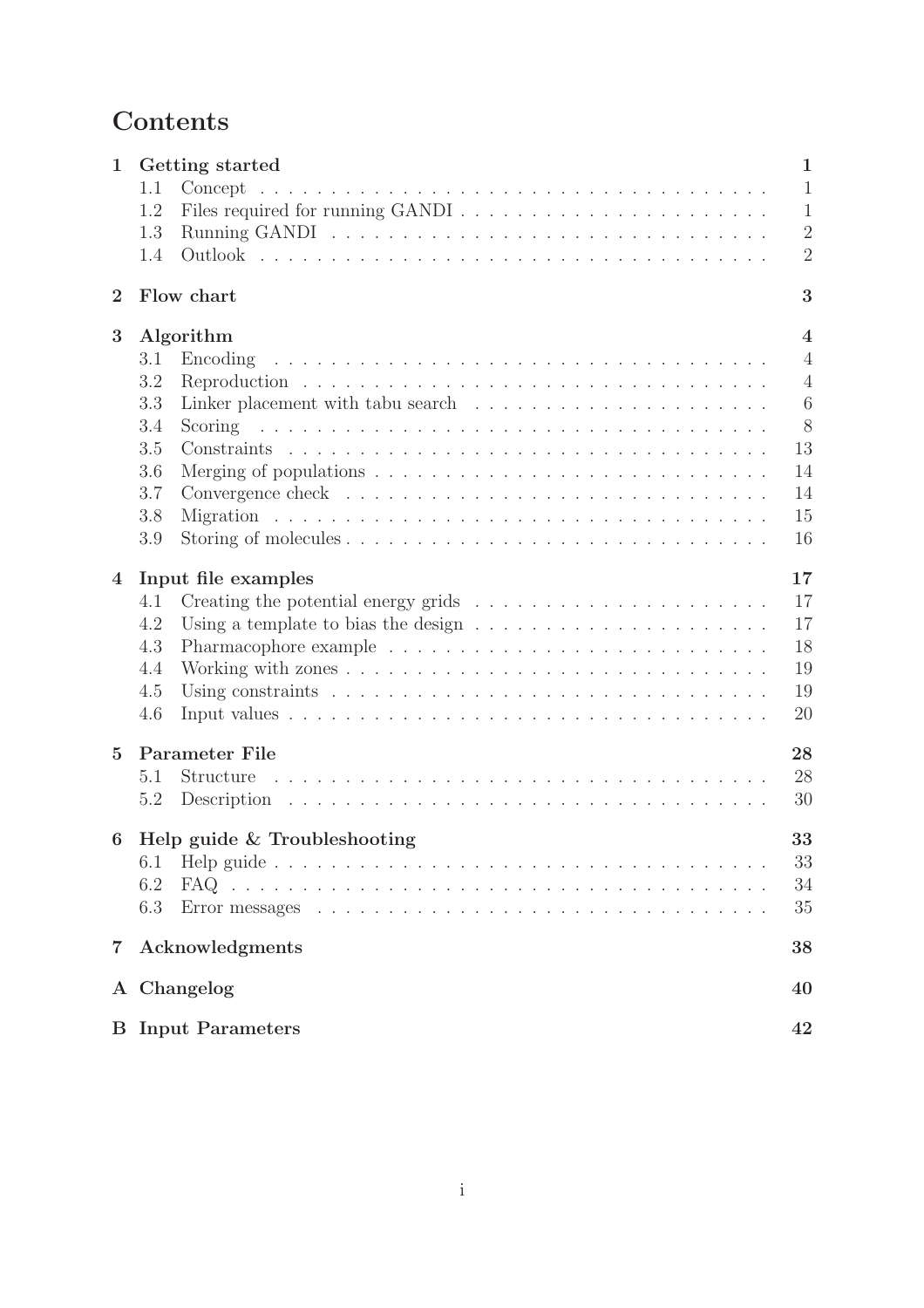# 1 Getting started

### 1.1 Concept

GANDI assembles molecules by joining fragments ("linking" approach to de novo design), which have been previously docked into a protein binding site (also referred to as receptor) with user-defined linker fragments [1]. Heavy atom – hydrogen atom vectors constitute the possible attachment points on both the docked fragments and linkers. The build-up method implemented in GANDI uses a combination of a genetic algorithm [2; 3] and a random tabu search [4; 5; 6], where the former is used to select the set of docked fragments and the latter explores possible linker attachments to join docked fragments (see sections 2 and 3). For examples of substituents and scaffolds commonly occurring in virtual libraries and drug molecules consult e.g. [7; 8; 9; 10].



Figure 1: Concept

## 1.2 Files required for running GANDI

• GANDI-executable

GANDI is statically compiled in 32-bit and 64-bit mode. It should thus run on any up-to-date Linux operating system. The distributed executables adhere to the following naming convention:

gandi [compiler] [release\_version] [architecture] [tag]

Files tagged with "openmp" are able to distribute calculations onto different cores of a shared memory architecture (4.6.1).

• Input file

Contains all project related data specific for a run (for examples see section 4).

• Parameter file

Contains force-field related information, lists of forbidden connections and substructures as well as the pharmacophore definitions (section 5).

• Receptor file

The receptor file has to be in Sybyl MOL2 format containing all atoms (including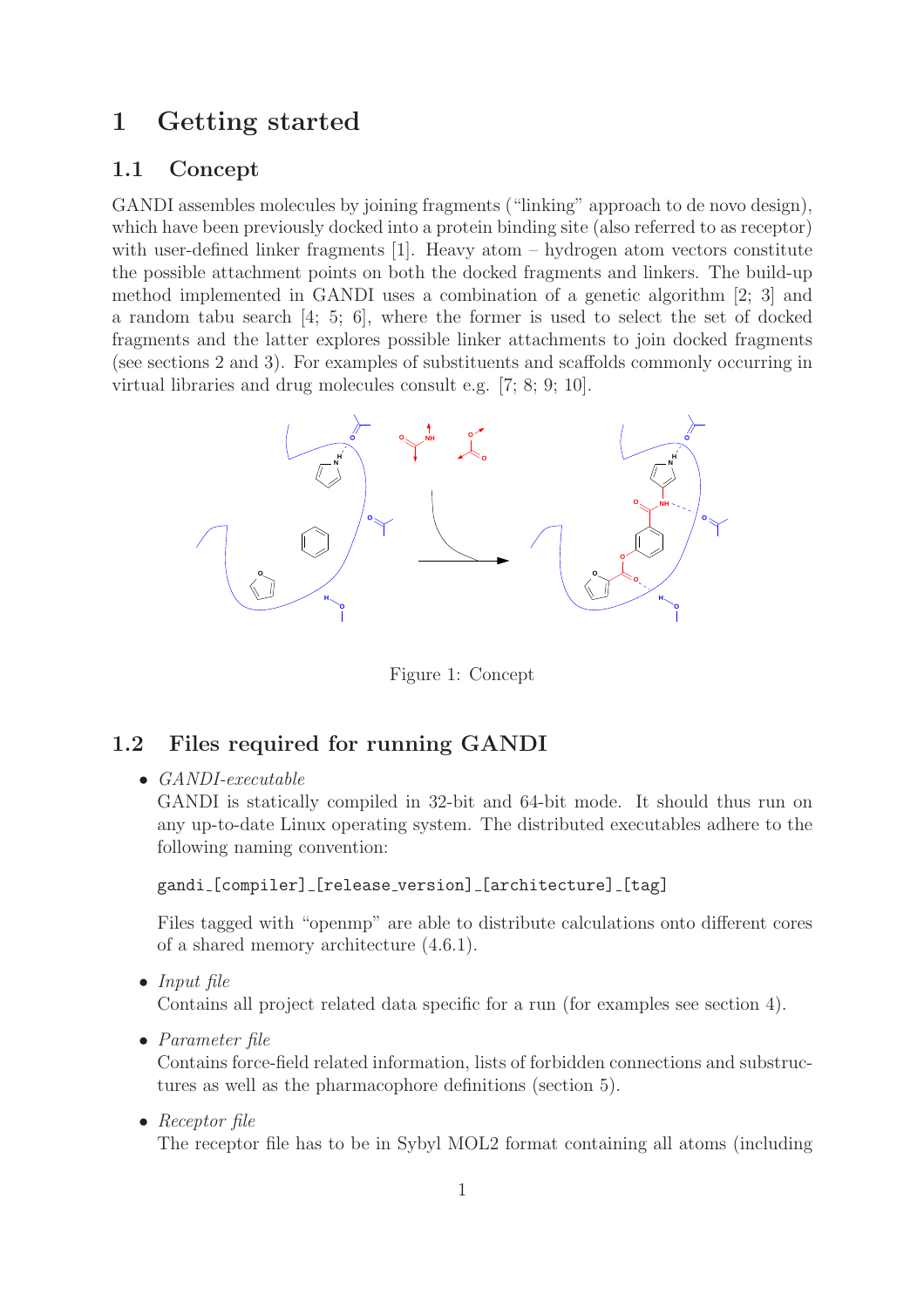both polar and non-polar hydrogens) with Accelrys-CHARMm atom types and partial charges assigned.

• Docked fragments

The preparation of the fragments is similar to the receptor. Depending on the setup of the optimization procedure, additional information defined inside the MOL2-files might be needed (see sections 3.4 and 4.6.6.1)

• Linker library

Preparation is identical to the receptor including additional information depending on the setup of GANDI (see sections 3.4 and 4.6.6.3).

# 1.3 Running GANDI

GANDI is run in a Linux shell by typing:

```
[gandi executable] [input file] >& [output file]
```
GANDI prints information about the run to standard output and standard error. In order to save this output, run GANDI as described. The verbosity of the output can be controlled through a parameter in the input file (4.6.3.5). See section 3.9 for details on how information is stored within the generated molecules. Consult the Troubleshooting and Help guide section 6 if problems arise while trying to run GANDI.

# 1.4 Outlook

The following two sections (2 and 3) give an overview of the implemented approach, which is followed by a discussion of the available input parameters. The latter are also mentioned in the respective sections throughout the manual and follow in most cases the format [INPUTTAG] [INPUT TYPE]. Examples of input files are given in section 4.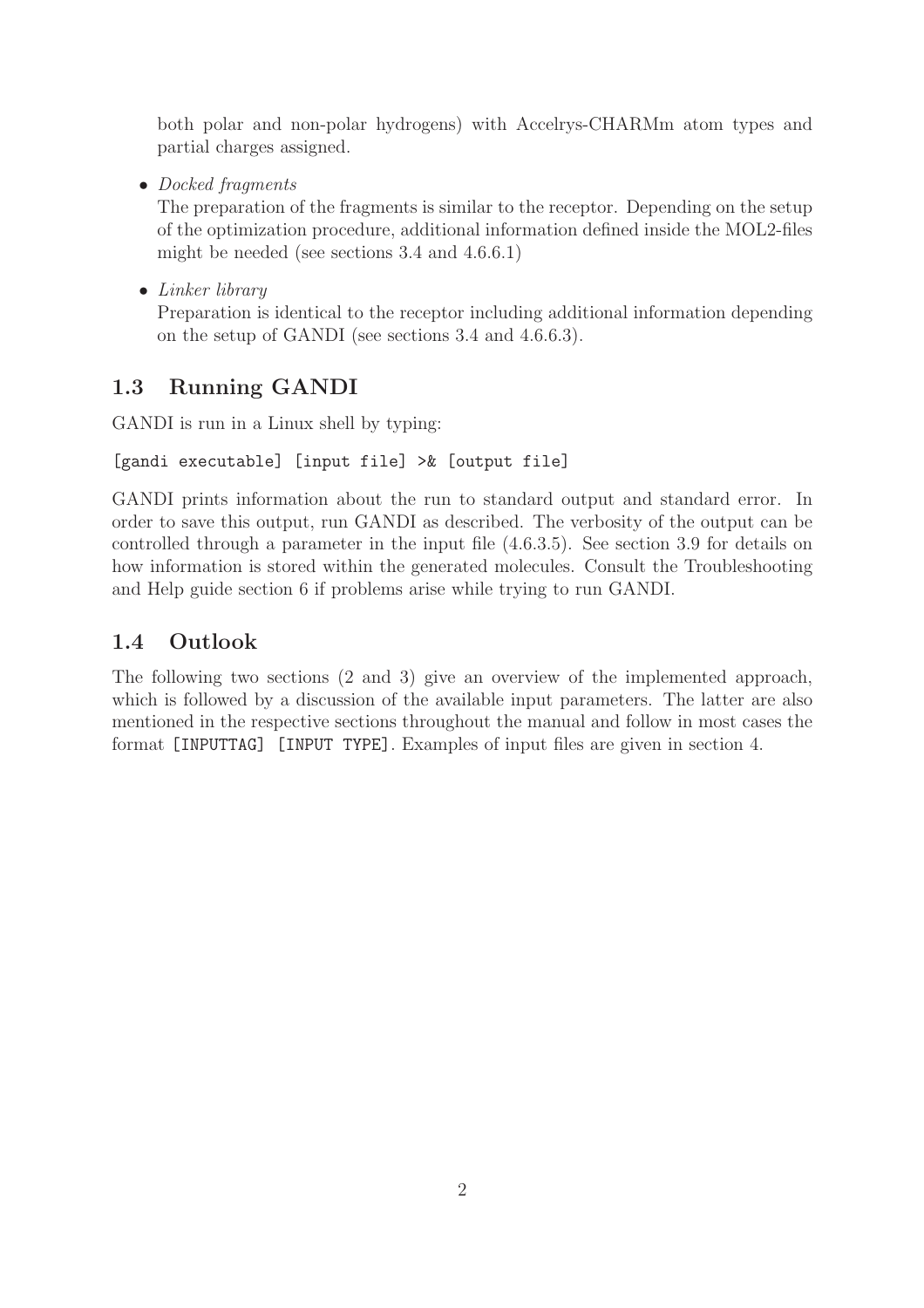# 2 Flow chart



Figure 2: Process flow is top to bottom including two iterative procedures, which are the main loop of the genetic algorithm and the random tabu search embedded within the former. Red arrows denote parts of the program which contain parallel code (see section 4.6.1).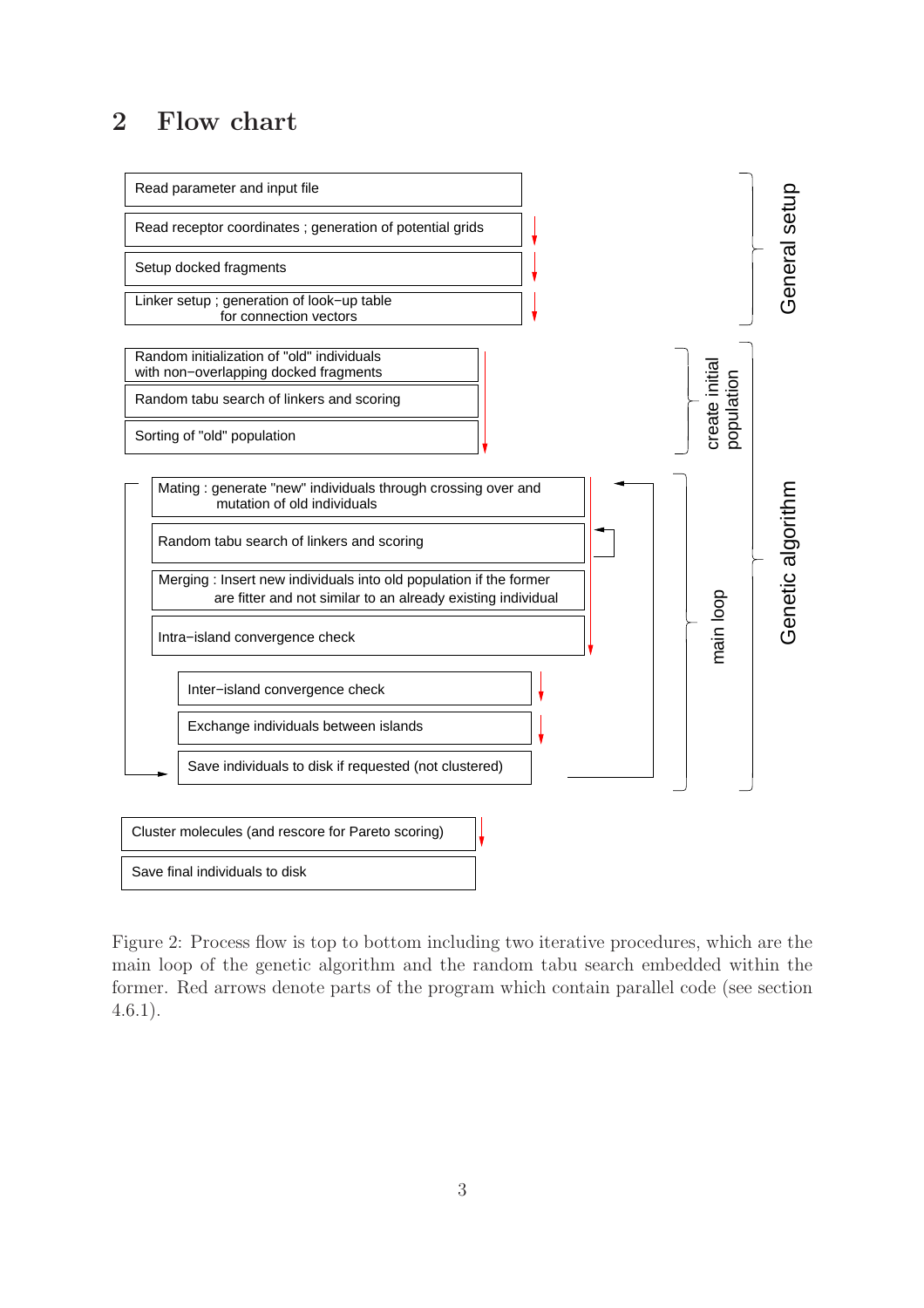# 3 Algorithm

Genetic algorithms [2; 3] are stochastic optimization procedures which mimic natural selection based on Darwin's theory of evolution [11]. Genetic algorithms use a simplified approach of mutation, crossover and selection to evolve a population. The latter consists of multiple individuals whose genetic material, the chromosomes, are strings of numbers encoding the traits to be optimized. Individuals are selected from the population and mutation or crossover of their chromosomes creates new individuals with novel chromosomes. The score of each new individual is calculated and the fittest of both the old and the new population survive (referred to as  $(\mu + \lambda)$  selection), while maintaining diversity of the population to avoid premature convergence.

The genetic algorithm implemented in GANDI corresponds to an "island"-model (also referred to as parallel genetic algorithm) introduced by Grosso [12]. In contrast to classic genetic algorithms, the island model employs multiple populations which evolve independently of one another. After a user-defined number of iterations is reached, the islands exchange individuals (see 3.8), which introduces new genetic material to an island and thus helps a population to escape a local minima as well as avoiding premature convergence. An user-defined number of iterations of the genetic algorithm or two convergence checks can serve as the termination criterion. For an in-depth treatment of genetic algorithms consult [2].

## 3.1 Encoding

Genes in a genetic algorithm often encode their information as a binary string of numbers. The genetic algorithm implemented in GANDI stores the encoded information as integers, where a specific gene value corresponds to a single docked fragment position read in and numbered at startup. The number of genes per individual, which equals the number of docked fragments to be linked, is fixed during the entire run. Linker fragments are not encoded in the chromosome, but are evaluated separately for each individual in a random tabu search (see 3.3). The main reason not to encode the linker fragments with the genetic algorithm arises from the fact that only few of the available linkers are able to connect a given set of docked fragments. Thus, optimizing the linkers directly with the genetic algorithm would result in exploration of vast unfeasible regions of the search space. This can be circumvented by uncoupling the process of adding linkers by means of a tabu search on only feasible linker connections.

#### 3.2 Reproduction

The reproduction (mating) process is responsible for generating new offspring from the "old" population. Individuals are selected from the latter and their genetic information undergoes modification to produce a set of new individuals. New individuals with clashing docked fragments are immediately removed from the population (explained in more detail in 3.2.4 and 4.6.5.1). This mating process is repeated for a user-defined number of trials for a single individual (NUMINDITERATIONS [integer] see 4.6.2.2) until a feasible, i.e. non-overlapping set of docked fragments is obtained.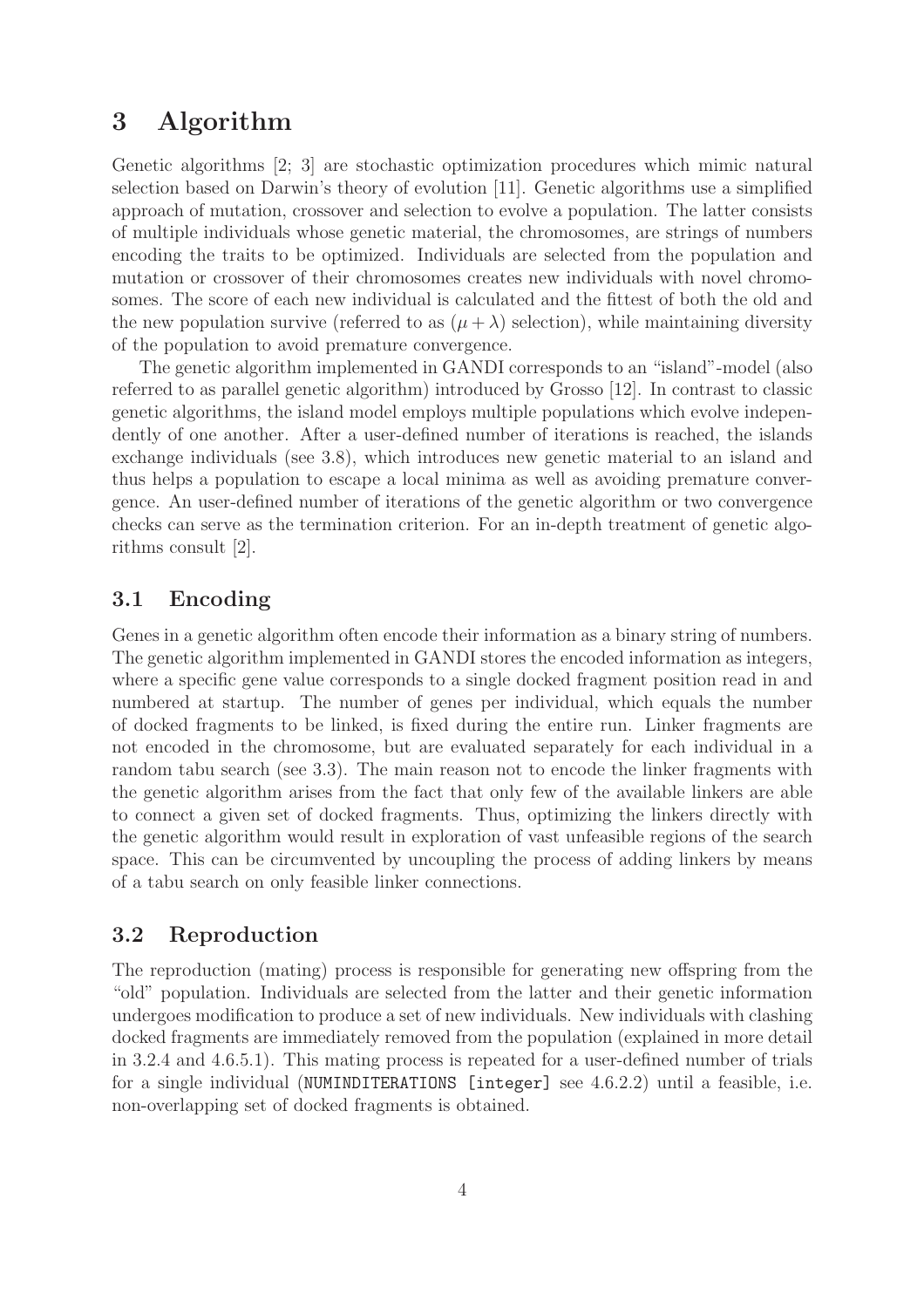#### 3.2.1 Individual selection

For the first step in the reproduction process, the user can choose between two procedures of how individuals should be selected for reproductionwhere the rank-based roulette wheel approach is the default:

#### • Tournament selection

Two individuals are randomly picked from the population and the fitter is used for reproduction (activated with SELECTIONMODE TOURNAMENT)

#### • Rank-based roulette wheel selection

This procedure mimics the spinning of a roulette-wheel where the size of the pies is proportional to the rank of the individuals (activated with SELECTIONMODE RANKROULETTE). The probability  $p_i$  of selecting a specific individual i for reproduction is:

with 
$$
R_{norm,i} = R_{total,i} - R_{total,worst}
$$
 (1)

and 
$$
p_i = \frac{R_{norm,i}}{\sum_{k=1}^{N} R_{norm,k}}
$$
 (2)

$$
\sum_{i=1}^{N} p_i = 1 \tag{3}
$$

Where  $R_{norm}$  is the rank normalized with the worst rank of the population  $R_{norm, worst}$ and N is the number of individuals. The normalization procedure ensures that the sum of all probabilities equals to one.

#### 3.2.2 Crossover

If a picked individual is chosen to undergo crossover, a second individual is drawn from the old population with one of the methods described before. A random crossover point between two genes is determined and all subsequent genes beyond this point are exchanged between individuals (i.e. sets of docked fragments are swapped). The probability of a crossing over event to happen is controlled with CROSSOVERP [probability] ( $\in [0,1]$ ) in the input file.

#### 3.2.3 Mutation

Each gene of a new individual is mutated with the mutation probability specified in the input file (MUTATIONP [probability] see 4.6.2.4). Mutation of a selected gene is performed by modifying the encoding integer value by a random amount, where the latter is drawn from a normal distribution with  $\mu = current$  gene value and an user-defined  $\sigma$ -ratio (MUTATIONSIGMA [real]).

$$
\sigma - ratio = \frac{\sigma}{n_{fp}} \tag{4}
$$

$$
gene value_{new} = gene value_{old} + random number
$$
 (5)

Where  $n_{fp}$  corresponds to the total number of fragment positions and the random number is drawn from a normal distribution with standard deviation  $\sigma = \sigma_{ratio} * n_{fp}$ . Using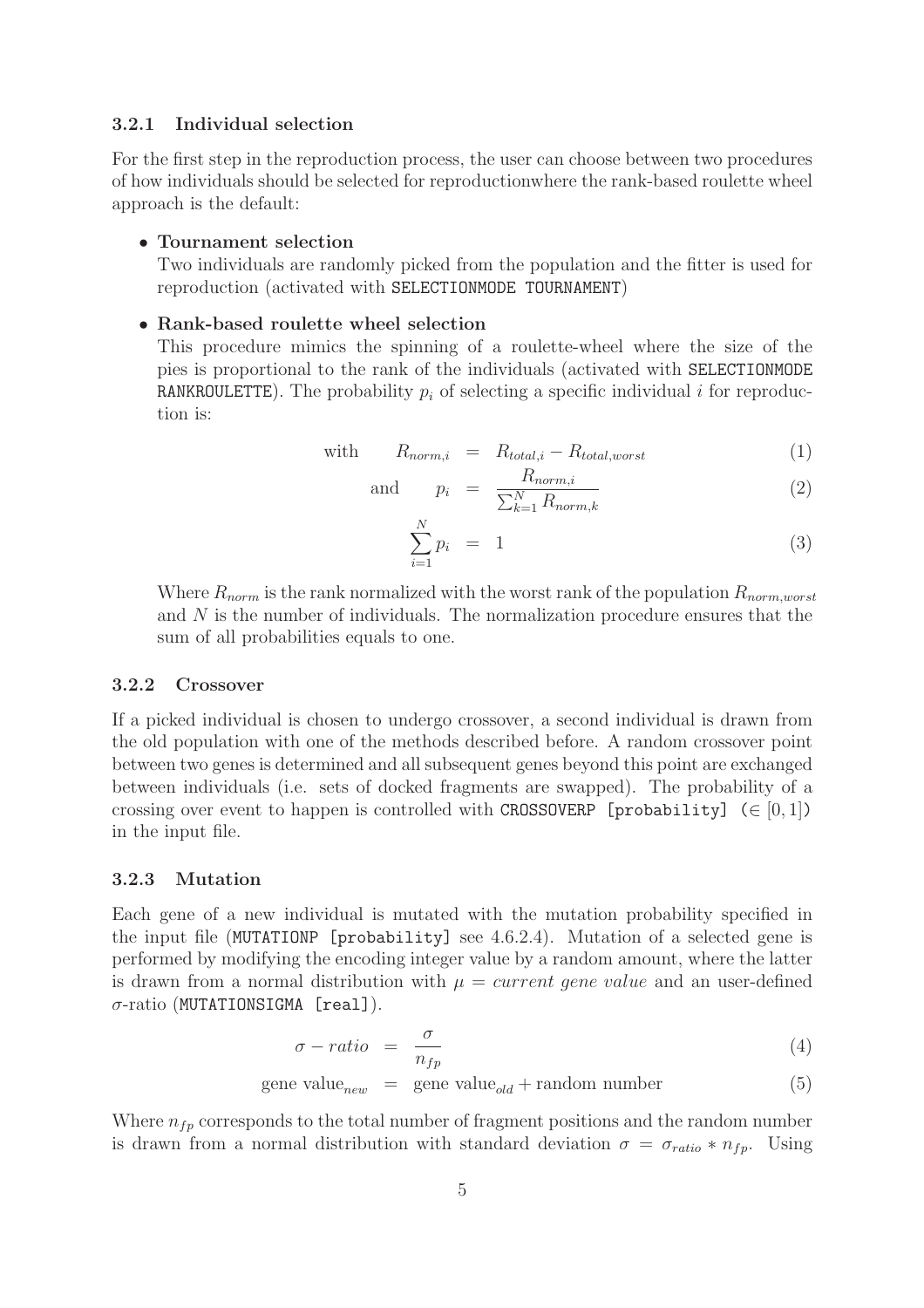a small  $\sigma$ -ratio leads to only small changes in the encoding value upon mutation (i.e. subsequently read fragment poses), whereas with a  $\sigma$ -ratio  $> 1$  all fragment positions are almost equally likely to be reached with a single mutation (see figure 3).



Figure 3: Mutation with  $n_{fp} = 100$  and  $\mu = 20$ 

#### 3.2.4 Feasibility assessment

A check of the feasibility of a molecule is performed during reproduction by evaluating the fragments for heavy atom - heavy atom clashes. Two types of clashes ("severe" and "small") are distinguished and the maximal tolerated number of both can be set in the input file (MAXNUMSEVCLASH [integer] and MAXNUMCLASH [integer]). Clashes are docked fragment atoms that are closer than their combined van der Waals radii scaled by a factor (SEVCLASHSCALFACTOR [real] and CLASHSCALFACTOR [real], see section 4.6.5.1). Hydrogens are ignored in the clash check as direct linking of two docked fragments would be difficult to achieve.

Molecules that do not fulfill either of these conditions are discarded and a new set of docked fragment poses is obtained. Attempts to create a specific individual are repeated for an user-defined number of times (NUMINDITERATIONS [integer], section 4.6.2.2), if only overlapping fragment poses are found. A molecule is tagged as "dead" if it cannot be created after this specified number of times, added to the population, but is ignored in further calculations.

#### 3.3 Linker placement with tabu search

#### 3.3.1 Linker look-up

As outlined before, once the linking process starts, the "surviving" individuals consist of non-overlapping fragment poses (or with the allowed amount of clashes) and contain the mandatory fragments (explained below) if the user decided to run GANDI with the respective options. Linking is done separately for all individuals in a random tabu search.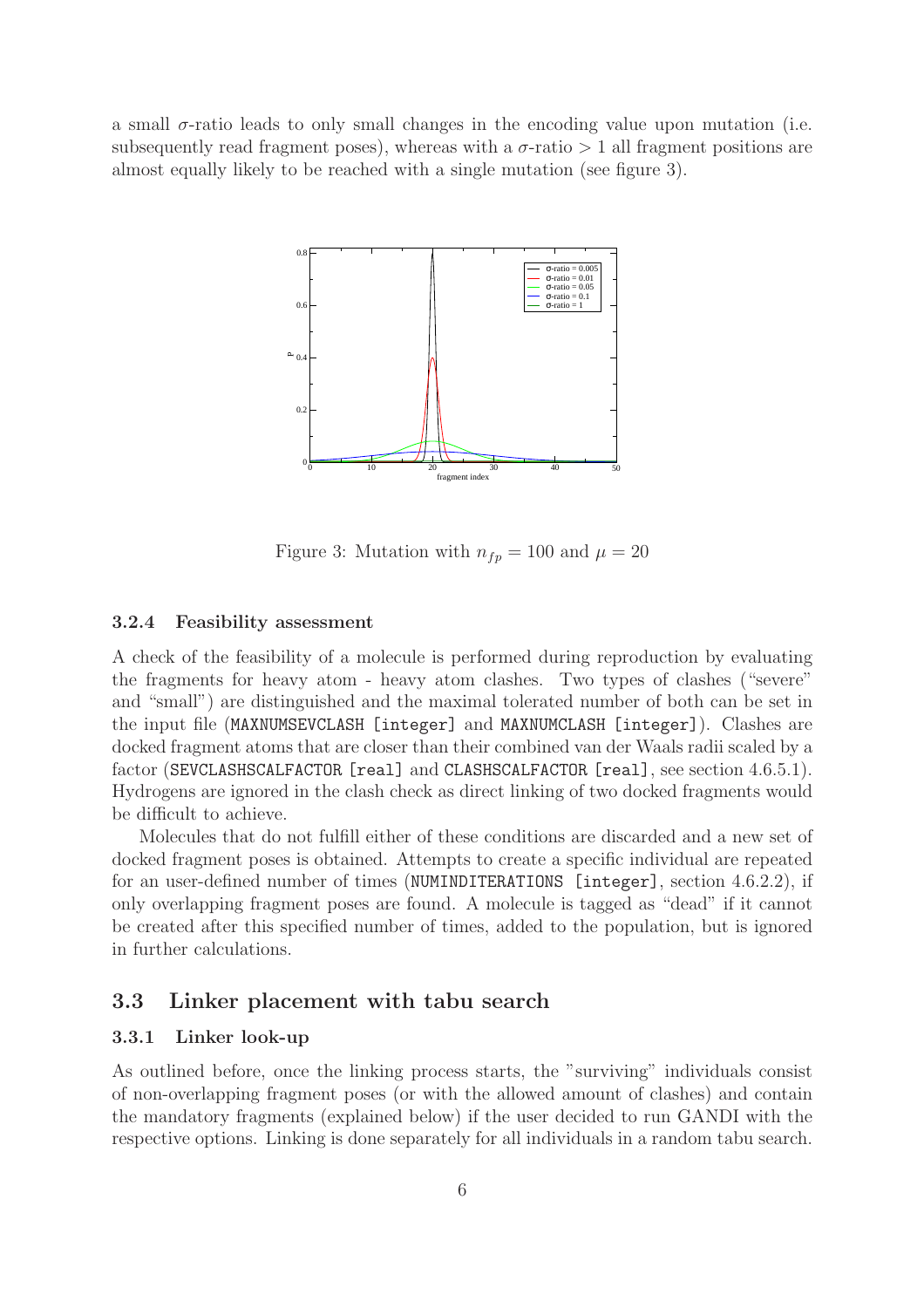To do so, all pairs of connection vectors of docked fragment poses of an individual are investigated for the existence of potential linkers. For efficiency reasons a look-up table of all linker vector angles and distances is generated at the start of GANDI (before optimization). This includes a "zero-atom" linker used to directly link two fragments, which can be switched off in the input file (ZEROATOMLINKER  $[y/n]$ ). Self-connections of a docked fragment pose with itself are ignored. Linkers are retrieved from the bin (and neighboring bins) of the look-up table that match the connection vectors of pairs of docked fragment poses. Where the extended hydrogen positions are used to derive distances and angles (vector extensions are explained in 4.6.5.3). The look-up table is built with user-defined bin sizes (see 4.6.5.3).

A computationally inexpensive test is performed if two fragments should be connected together. This check is only based on the connecting atom types (see 5.2.5) and does not include a substructure search, which follows at a later stage (as the molecule is not yet fully formed). Thus, the resulting list of possible connections is made up of all linkers with roughly appropriate connection geometry between all pairs of docked fragment poses, as well as a pre-screening of unwanted connections based on atom types. No tabu search is performed for a given set of docked fragments if one or more docked fragments cannot be linked to any other. The individual encoding the latter is subsequently ignored.

#### 3.3.2 Linking docked fragments

Using this list of potential connections, a docked fragment and a possible linking solution are selected randomly (figure 4 step 1) and the linker fragment is added to the individual. Using a breadth-first search strategy, the connected docked fragments (and docked fragments joined previously) are partitioned into a "connected" and a "not-connected" group of docked fragments (figure 4 step 2). In the next step a "not connected" docked fragment and a linking solution are randomly picked again. The assembly continues until all docked fragments are connected (figure 4 step 3) or a maximal number of trials has been reached, thus yielding no solution.

The new coordinates of the selected linkers are calculated by superpositioning the hydrogen atoms of the docked fragment vectors with the heavy atoms of the linker vectors and vice versa with the algorithm described by Kabsch [13].



Figure 4: Linker placement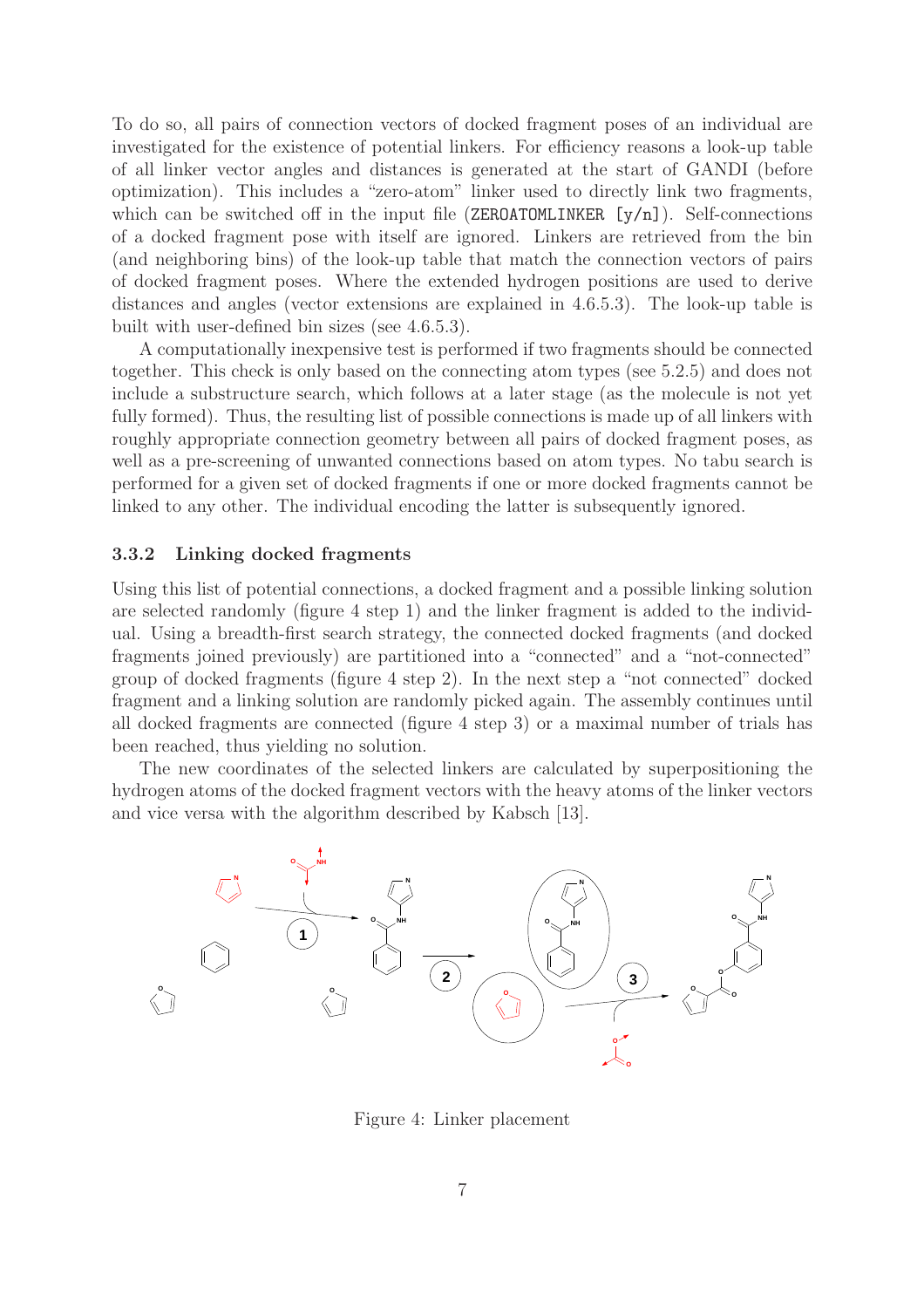Before the scores are calculated the molecule is evaluated if it fulfills the user-defined constraints (3.5). If the latter test is passed successfully, the scores are calculated for the assembled molecule (see 3.4), the linkers are removed and a new attempt of linking the docked fragments is performed. The maximal number of linking trials is an user-defined parameter specified in the input file (NUMLINKERITERATIONS [integer], see 4.6.2.2).

#### 3.3.3 Scoring

During the energy or score calculation the current scores are compared to the most favorable score found while trying to assemble a molecule from a particular set of docked fragments (discussed in more detail below) If the weighted-sum approach is used and the current score is less favorable that the most favorable found previously (i.e. cannot be improved even when the remaining scores are at a minimum or maximum depending on the scoring function), the calculation is stopped, linkers are removed and a new trial is started to connect the fragments. This ensures that for a particular molecule only the necessary calculations are performed. When using Pareto-based scoring all individual scoring functions are calculated. Once the scores are calculated and the resulting total score is more favorable than the most favorable found previously (i.e. Pareto-dominant if Pareto based scoring is used), the molecule is checked for forbidden substructures (5.2.6).

The build-up trials are stored in a tabu list for a given set of docked fragments to avoid unnecessary computation of scores. At the end of the linking trials of this set of docked fragments only the linker combination with the lowest score is restored and kept. The tabu list of solutions is stored transiently for a given set of docked fragments and is removed after these trials (not stored globally).

### 3.4 Scoring

#### 3.4.1 Scoring functions

Different scoring functions are implemented in GANDI accounting for various properties of the generated ligands and can be switched on and off at the user's request. A 3D structural (3.4.1.2) and a 2D fingerprint-based (3.4.1.3) scoring function provide the user with the possibility to steer the optimization process towards an user-supplied target structure. An additional fingerprint-based scoring function that optimizes the similarity to a target molecule is based on the so called *molecular quantum numbers*. Furthermore a force field-based scoring function (3.4.1.1) serves to calculate the interaction and internal energies of the generated molecule. The latter should always be active as it removes molecules with unlikely binding mode and geometry. Another available scoring function is pharmacophore-based (3.4.1.5), and similar to the 3D or 2D scoring function mentioned before, allow the user to specifiy features that should occur in a molecule. In addition, GANDI has the possibility to produce molecules that are optimized for their burial in the binding site (3.4.1.6).

3.4.1.1 Force-field based scoring This scoring function is a sum of inter and intra van der Waals and electrostatic terms as well as angle and dihedral penalty for newly formed and distorted bonds. The latter are calculated for atoms involved in newly formed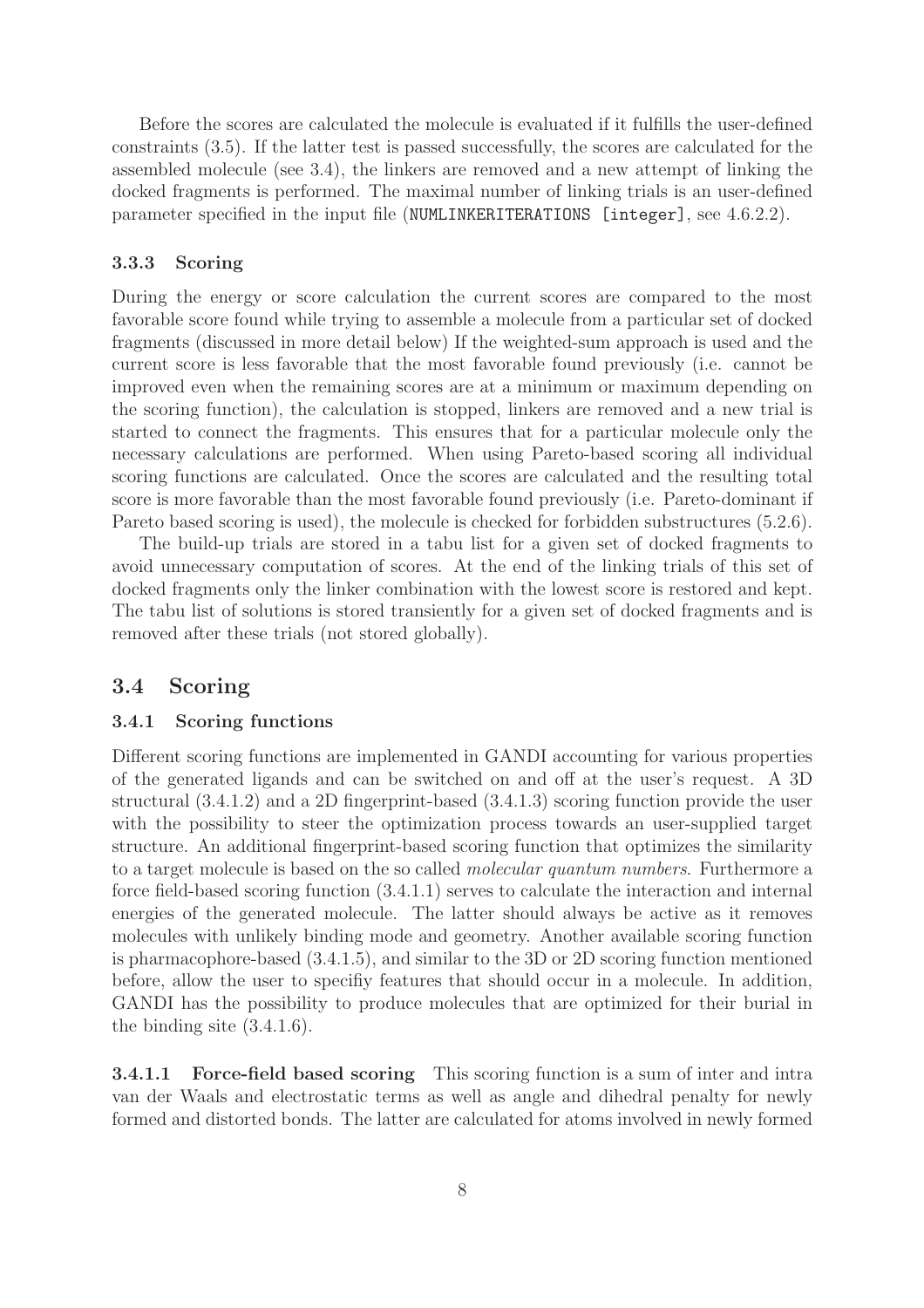bonds only.

$$
E_{ff} = E_{vdW}^{inter} + E_{elec}^{inter} + E_{vdW}^{intra} + E_{elec}^{intra} + E_{penalty}^{intra}
$$
(6)

The terms labeled inter are the van der Waals and coulombic energies, using a distancedependent dielectric, between all ligand atoms and the receptor.

$$
E_{\text{vdW}} = \sum_{i < j} \sqrt{\varepsilon_i \varepsilon_j} \left\{ \left( \frac{R_i^{\text{vdW}} + R_j^{\text{vdW}}}{r_{ij}} \right)^{12} - 2 \left( \frac{R_i^{\text{vdW}} + R_j^{\text{vdW}}}{r_{ij}} \right)^6 \right\} \tag{7}
$$

$$
E_{\text{elect}} = 332 \sum_{i < j} \frac{q_i q_j}{\epsilon_{\text{int}} r_{ij}^2} \tag{8}
$$

Where  $R_i^{vdW}, R_j^{vdW}$  are the van der Waals radii of atom i and j,  $\varepsilon_i$  is the minimum of the van der Waals potential between two atoms of type i at optimal distance of  $2 \cdot R_i^{\text{vdW}}$ , and  $r_{ij}$  is the distance between atoms i and j in Å.  $q_i$  and  $q_i$  are the partial charges in electronic units of atoms i and j, respectively,  $r_{ij}$  is the interatomic distance in  $\AA$ . Van der Waals and electrostatic interactions between atoms separated by one  $(1-2$  interactions) or two bonds (1–3 interactions) as well as interactions between intra-group atoms are not calculated.

The intra terms are the internal interaction energies between groups (linkers and docked fragments) of the ligand, and angle and dihedral penalty for newly formed bonds. The sum of these intra terms can be scaled by a constant factor to lessen the effect of minor distortions of the added linkers in the input file (INTENERWEIGHT [real]). Geometries are checked for angles where two of three atoms are part of a newly formed bond. Dihedrals are calculated with the central two atoms stemming from the newly formed bond (Figure 1). For every angle and dihedral value which is outside of the allowed region as defined in the parameter file, a bond penalty is added to the force field based score (BONDVIOLATIONPENALTY [real] with the default being 5 kcal/mol). Both the dihedral and angle check can be switched off separately in the parameter file (see 5.2.3 and 5.2.4).



Table 1: The newly formed bond is in red

A further option of the force field-based scoring function is to divide the calculated force field energy by the number of heavy atoms (LIGEFF heavyatom) or the molecular weight (LIGEFF weight). This allows the user to optimize molecules with GANDI according to *ligand efficiency*, i.e. a measure of how much atoms contribute to the energy on average. This option counteracts at least in part the tendency of pairwise potentials such as the van der Waals term to favor large molecules.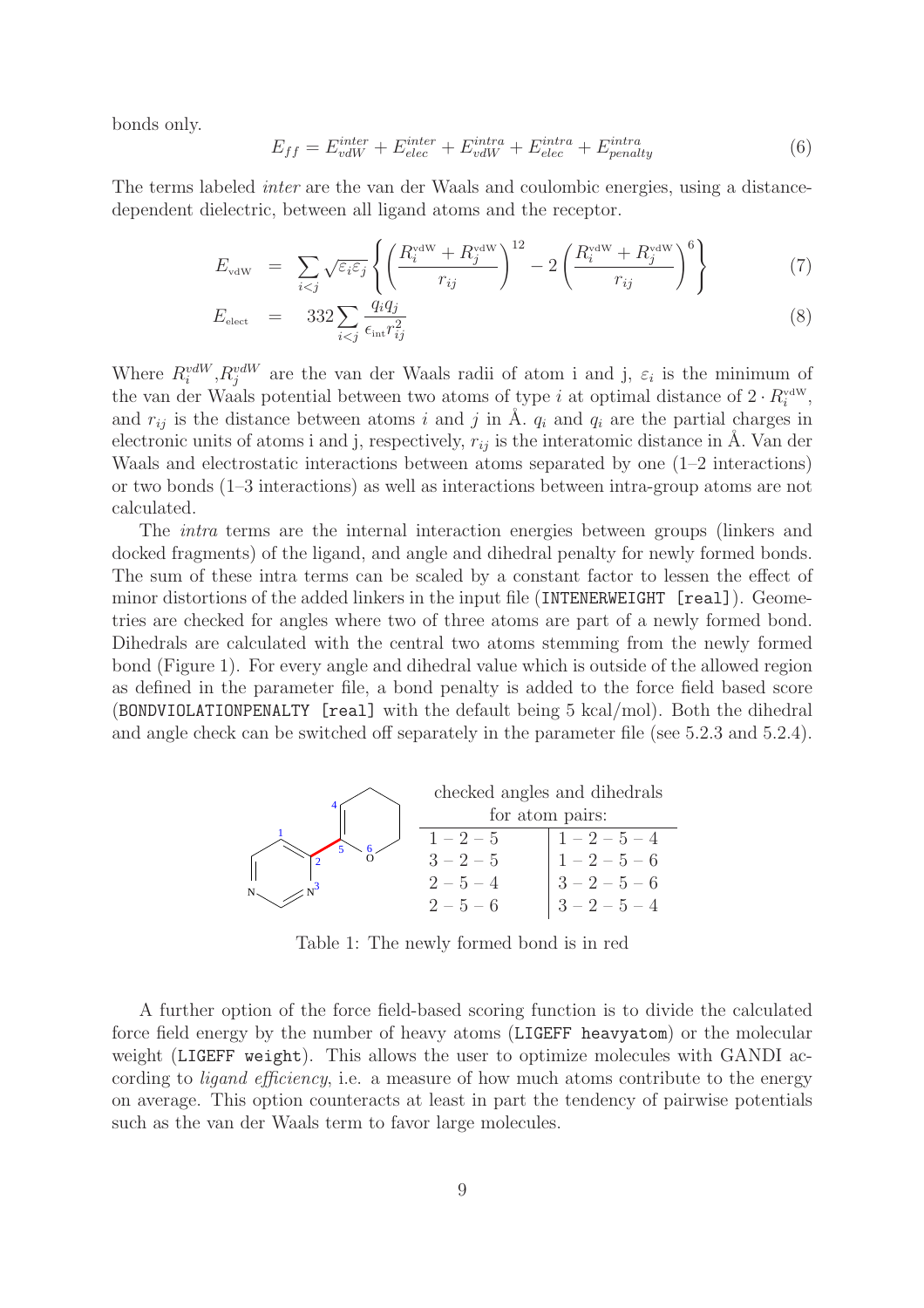The potential of the receptor is calculated and stored on a grid to save computational time. Docked fragment pose energies are read in from the substructure section of the MOL2-file, where the second last number on the line represents the energy of the corresponding docked fragment (as output e.g. by SEED):

#### TRIPOS<SUBSTRUCTURE>

1 MOL1 1 GROUP \*\*\*\* \*\*\*\* -10.87 0

3.4.1.2 3D similarity based scoring The second scoring function measures the similarity between the newly assembled ligand and a user supplied template molecule (TEMPLATE [MOL2FILE]).

$$
Sim_{3D}(A, B) = \frac{S_{AB}}{max(S_{AA}, S_{BB})}
$$
\n(9)

$$
S_{XY} = \sum_{i \in X} \sum_{j \in Y} w_{t_i t_j} e^{-\gamma r_{ij}^2}
$$
\n
$$
(10)
$$

where  $r_{ij}$  is the distance between two atoms  $(i \in \text{molecule } X, j \in \text{molecule } Y), w_{t_i t_j}$  is a matrix whose coefficients reflect the similarity between element types (an unit matrix is currently used), and  $\gamma$  is a coefficient which acts on the broadness of the distribution of the positions (SIMEXPFACTOR [real]). This scoring function is identical to the one used for evaluating the similarity between two individuals of a population (see 3.6).

3.4.1.3 2D similarity based scoring This scoring function is a fingerprint-based 2D-measure of similarity between the template ligand and the compound assembled by GANDI. The fingerprint similarity between the two molecules is calculated with the Tanimoto-coefficient:

$$
Sim_{2D} = \frac{\sum_{i=1}^{n} x_{iA} x_{iB}}{\sum_{i=1}^{n} x_{iA}^2 + \sum_{i=1}^{n} x_{iB}^2 - \sum_{i=1}^{n} x_{iA} x_{iB}}
$$
(11)

where  $x_{iA}$  denotes the *i*th fingerprint entry of molecule A.

To allow for flexibility, the fingerprints of the template, the linkers and the docked fragments are read in from the input MOL2 files. The fingerprint definition must appear before the "TRIPOS<MOLECULE>" section in the MOL2-file and has the form:

#FINGERPRINT [number of entries] [F1] [F2] ... [Fn]

The fingerprint of the assembled molecule is then calculated by summing up the individual fingerprint entries of the linkers and docked fragments, i.e. additive descriptor terms are assumed.

3.4.1.4 Molecular quantum numbers Molecular quantum numbers (MQN) are descriptors derived from the graph structure of the respective molecules as developed by Nguyen et al. [14]. A fingerprint of 42 of these integer values descriptors is calculated by GANDI and the distance to the user-defined template molecule is calculated with the Manhatten distance (sum of absolute descriptor differences):

$$
Dist_{MQN} = \sum_{i=1}^{42} |f_i^{template} - f_i^{GANDImolecule}| \qquad (12)
$$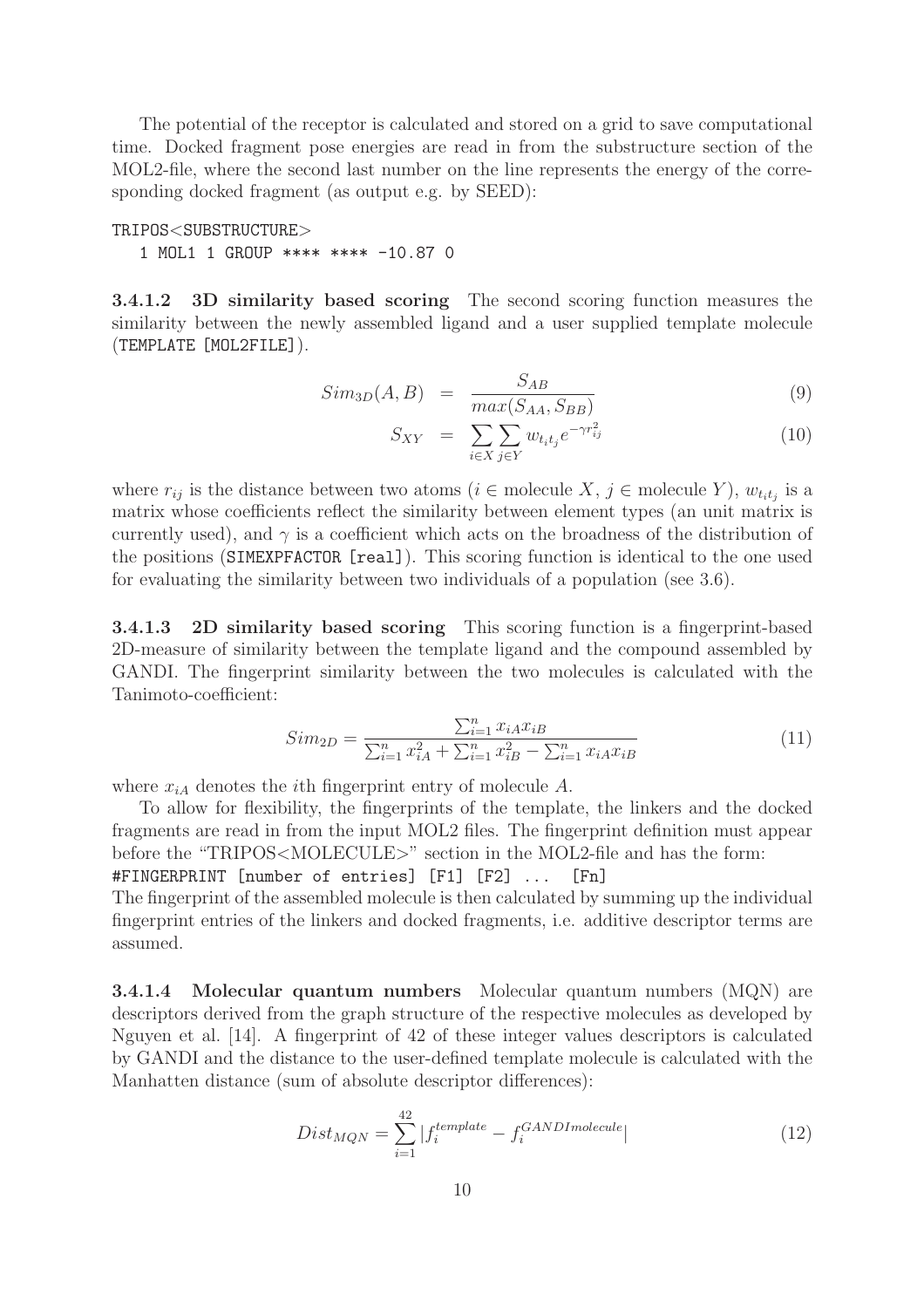where  $f_i$  is the *i*th descriptor. Contrary to the similarities described before, the Manhattan distance decreases with increasing similarity to the template molecule.

3.4.1.5 Pharmacophore scoring The pharmacophore scoring function implemented in GANDI covers the commonly used pharmacophore definitions which are listed in Table 2. All pharmacophore point definitions follow the same scheme except for the hydrogen

| Name                             | Tag (input file)   | required format in input file |
|----------------------------------|--------------------|-------------------------------|
| Hydrophobic group <sup>†</sup>   | <b>HYDROPHOBIC</b> | [Tag] [Radius] [Coordinates]  |
| Hydrogen bond acceptor $\dagger$ | <b>HBACCEPTOR</b>  | [Distance] [Angle] [Atom ID]  |
| Hydrogen bond donor $^{\dagger}$ | <b>HBDONOR</b>     | [Distance] [Angle] [Atom ID]  |
| Weak hydrogen bond               | WEAKHBDONOR        | [Distance] [Angle] [Atom ID]  |
| $\gamma$ donor $\gamma$          |                    |                               |
| Weak hydrogen bond               | WEAKHBACCEPTOR     | [Distance] [Angle] [Atom ID]  |
| $acceptor$ <sup>†</sup>          |                    |                               |
| Positive (formal)                | POSCHARGE          | [Tag] [Radius] [Coordinates]  |
| charged atom                     |                    |                               |
| Negative (formal)                | NEGCHARGE          | [Tag] [Radius] [Coordinates]  |
| charged atom                     |                    |                               |
| Centroid of ring                 | <b>RING</b>        | [Tag] [Radius] [Coordinates]  |
| Any atom                         | ANY                | [Tag] [Radius] [Coordinates]  |
| Custom definition $\dagger$      | <b>CUSTOM</b>      | [Tag] [Radius] [Coordinates]  |
| Exclusion volume                 | <b>EXCLUSION</b>   | [Tag] [Radius] [Coordinates]  |

Table 2: Pharmacophore definitions (coordinates have to be whitespace separated). The pharmacophore points marked with  $^{\dagger}$  are defined in the parameter file (5.2.7) the others are computed by GANDI.

bond donors and acceptors (weak and strong). For the latter the geometry of the hydrogen bond is defined with the hydrogen – acceptor distance, the hydrogen bond angle (donor heavy atom – hydrogen – acceptor heavy atom) and the sequence ID of the receptor atom (either the donor hydrogen or the acceptor atom). If an acceptor is requested in the generated molecules the [Atom ID] would be the donor hydrogen of the receptor to which the distance would be calculated. To obtain the sequence ID of the acceptor atom examine the MOL2 file of the receptor where the sequence ID is the first value in the line of the "TRIPOS<ATOM>" section, e.g. 186:

#### 186 O -3.15200 22.54300 6.39000 O 11 GLY 11 -0.555374

Pharmacophore features can be combined with the "AND" tag (all features have to match), or alternative features can be defined where at least one has to match with the "OR" tag (for examples see section 4). The pharmacophore similarity is calculated with

$$
Sim_{PH4} = \frac{\# \text{ matched points}}{\text{total } \# \text{ of points defined}} \tag{13}
$$

The possible values of  $Simp_{H4}$  are thus  $\in [0,1]$  and "OR"ed points count as one match even if multiple alternative points are satisifed.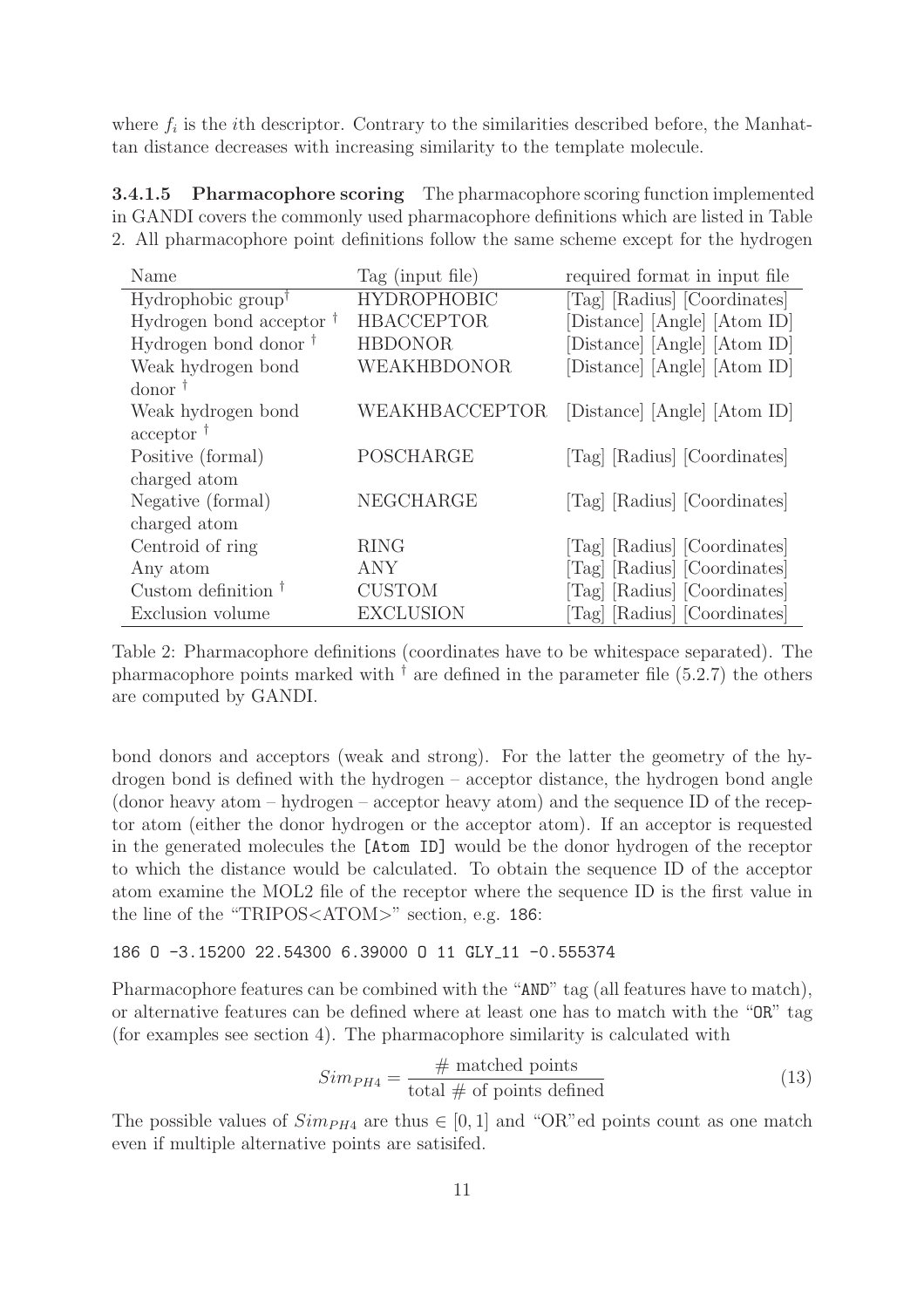In addition to using the pharmacophore module as a scoring function (PH4WEIGHT [real]), the latter can also be used to filter molecules (PH4WEIGHT FILTER). If the latter is selected the pharmacophore module is not used as a scoring function, but works in such a way that molecules are discarded if they do not conform to the defined pharmacophore (see section 4.3).

3.4.1.6 Burial of molecules Another scoring function implemented in GANDI evaluates the burial of the generated molecule with a geometric function developped to detect binding sites. The detection of binding sites as indentations of the protein surface originates from the observation that in most cases the binding site of a small molecule is the deepest pocket. The re-implemented LIGSITE [15] approach works in such a way that a grid is generated encompassing the protein and grid points close to protein atoms (within the van der Waals radius of that atom) are marked as belonging to the protein. For every non-protein grid point the x-, y- and z-axes as well as the four diagonals are scanned for "protein-solventprotein events" (PSP). A PSP event occurs if in both directions for one scanning orientation (e.g. x-axis) a grid point is found which belongs to the protein (Figure 5). Each grid point is then assigned the number of PSP events that occur while scanning the seven



Figure 5: Burial with LIGSITE shown in x-, y-direction for a single grid point, yielding one PSP event along the x-axis

direction leading to a maximal buriedness value of 7. In order to determine the buriedness of GANDI molecules, the buriedness is calculated for every atom  $(Burial_{atom_i})$  from the surrounding grid points with trilinear interpolation and averaged over the number of ligand atoms (see Equation 14). However, negative burial values can occur as grid points belonging to the protein are given a burial score of -1.

$$
Burial = \frac{\sum_{i=1}^{n_{atoms}} Burial_{atom_i}}{n_{atoms} \times 7}
$$
\n(14)

#### 3.4.2 Multi-objective optimization

3.4.2.1 Weighted-sum scoring There exist numerous approaches of how scores measuring different traits can be used to assign an overall score or rank to an object under investigation  $([16])$ . In the weighted sum approach (SCORINGMODE WEIGHTEDSUM) the contributions of each individual scoring function term are multiplied by a user-defined coefficient specified for each scoring function separately in the input file and summed up to yield the overall score:

$$
S_{total} = w_{ff}E_{ff} - w_{3D}Sim_{3D} - w_{2D}Sim_{2D} - w_{Burial} Burial - w_{PH4} Sim_{PH4} + w_{MQN} Dist_{MQN}
$$
\n(15)

Where  $w$  are the respective weights for the scoring function terms described before (see also 4.6.3.3). The minus signs for the similarity and burial scores stem from the fact that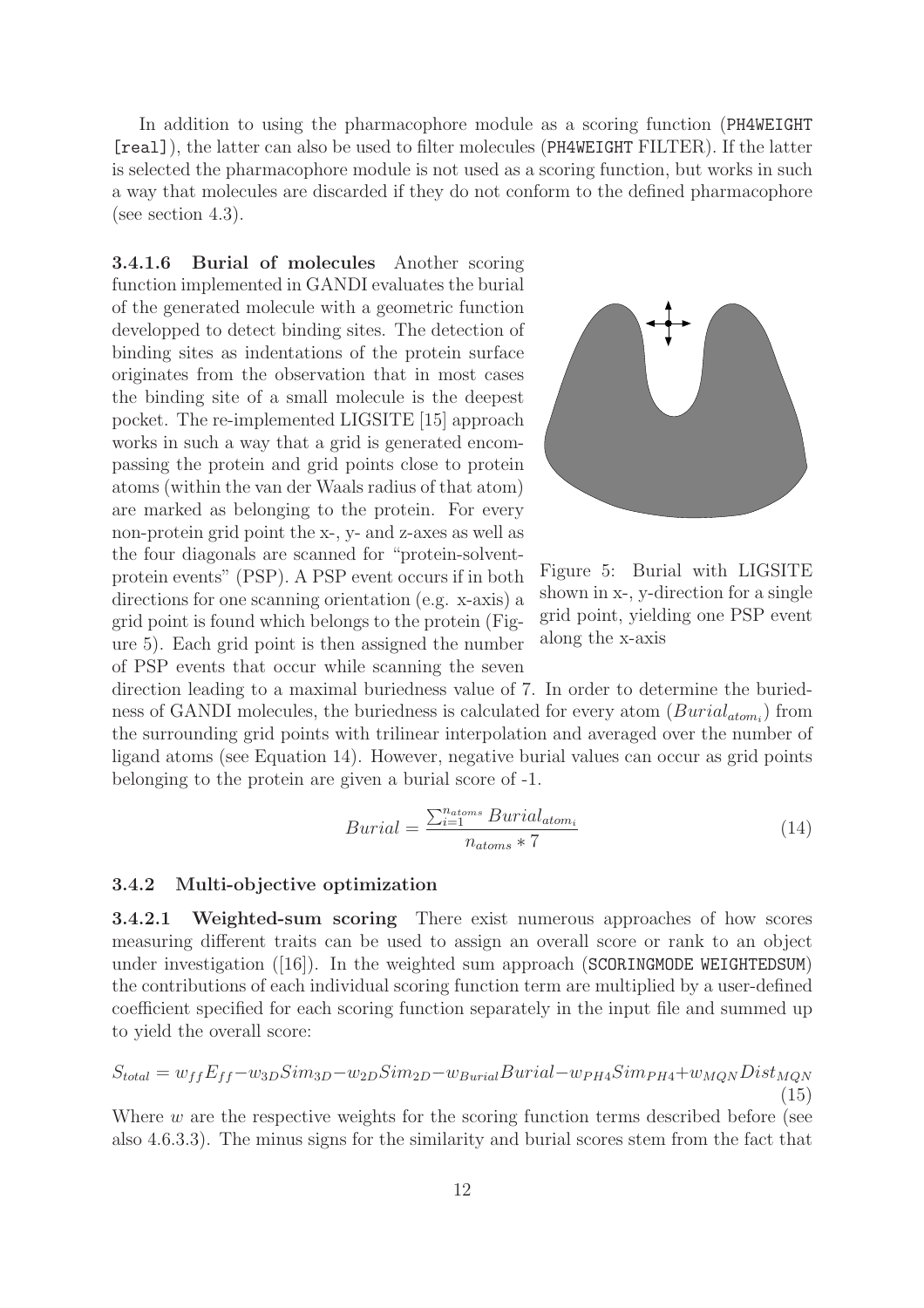the similarities, contrary to the force field energy and MQN-distance, increase with rising fitness. The user can choose to optimize the ligand building process according to any combination of the scoring function terms listed in the previous section. If the weight of a specific scoring function term is set to zero in the input file (4.6.3.3), the corresponding scoring function term will not be computed and hence not used during optimization.

3.4.2.2 Pareto-based scoring Another approach is the use of the concept of Pareto optimality (SCORINGMODE PARETO). An individual  $A$  dominates individual  $B$  in the Pareto sense, if the scores of all scoring functions of individual A are equal or lower (at least one) than the corresponding scores of individual  $B$  (assuming a minimizing problem):

$$
\forall f_i : f_i(A) \le f_i(B) \land \exists f_j : f_j(A) < f_j(B) \tag{16}
$$

An individual is *non-dominated* if there is no other individual in the current population that dominates the former. Pareto-optimal individuals are the non-dominated solutions of the entire search space. The method of Fonseca and Fleming [17] is used to calculate a rank of an individual A in a population, where the Pareto rank equals the number of individuals a given individual is dominated by resulting in lower ranks for fitter individuals. The Pareto-based approach is attractive as it does not require the tuning of any scoring function weights as is required for the weighted-sum approach. Individual scoring function are used if their weights are not equal to zero, where the value of the weight does not have any influence on the outcome (weights can be set to "1", see 3.4).

The default scoring mode is set to Pareto, which can be changed in the input file (SCORINGMODE [PARETO or WEIGHTEDSUM]). The optimization with this scoring scheme can yield molecules that represent compromises, i.e. a molecule with one very favorable score but poor performance with respect to the other activated functions. This is different in the weighted-sum approach where one function can be made the driving force of the optimization when setting the weights appropriately.

If GANDI is run with Pareto scoring (and more than one scoring function), an archive is kept of the non-dominated solutions found up to the current step of the optimization. The archive is examined at every iteration and new individuals are either added or removed if they represent non-dominated solutions. Molecules from the archive are also saved to disk at the end of the optimization procedure (labeled with the tag "arch").

#### 3.5 Constraints

In addition to the discussed scoring functions, GANDI has the possibility to filter molecules according to the characteristics defined in Table 3. The hydrogen bond donors and acceptors correspond to the pharmacophore definitions (see 5.2.7). For the acceptors the number of heavy atoms and for the donors the hydrogens are counted. Rings are the number of smallest set of rings (SSSR's). Rotatable bonds are all single bonds which are not part of a ring, not between sp2 hybridized groups (e.g. single bonds between two phenyl rings are not counted as rotatable) and bonds connecting an atom with no other atom neighbor (e.g. halogens). Similar to the filtering with the pharmacophore module mentioned earlier, too stringent constraint defintions might lead to a difficult search for feasible molecules and no viable solutions might be found during the optimization. If the latter should occur, the constraints should be softened and GANDI rerun.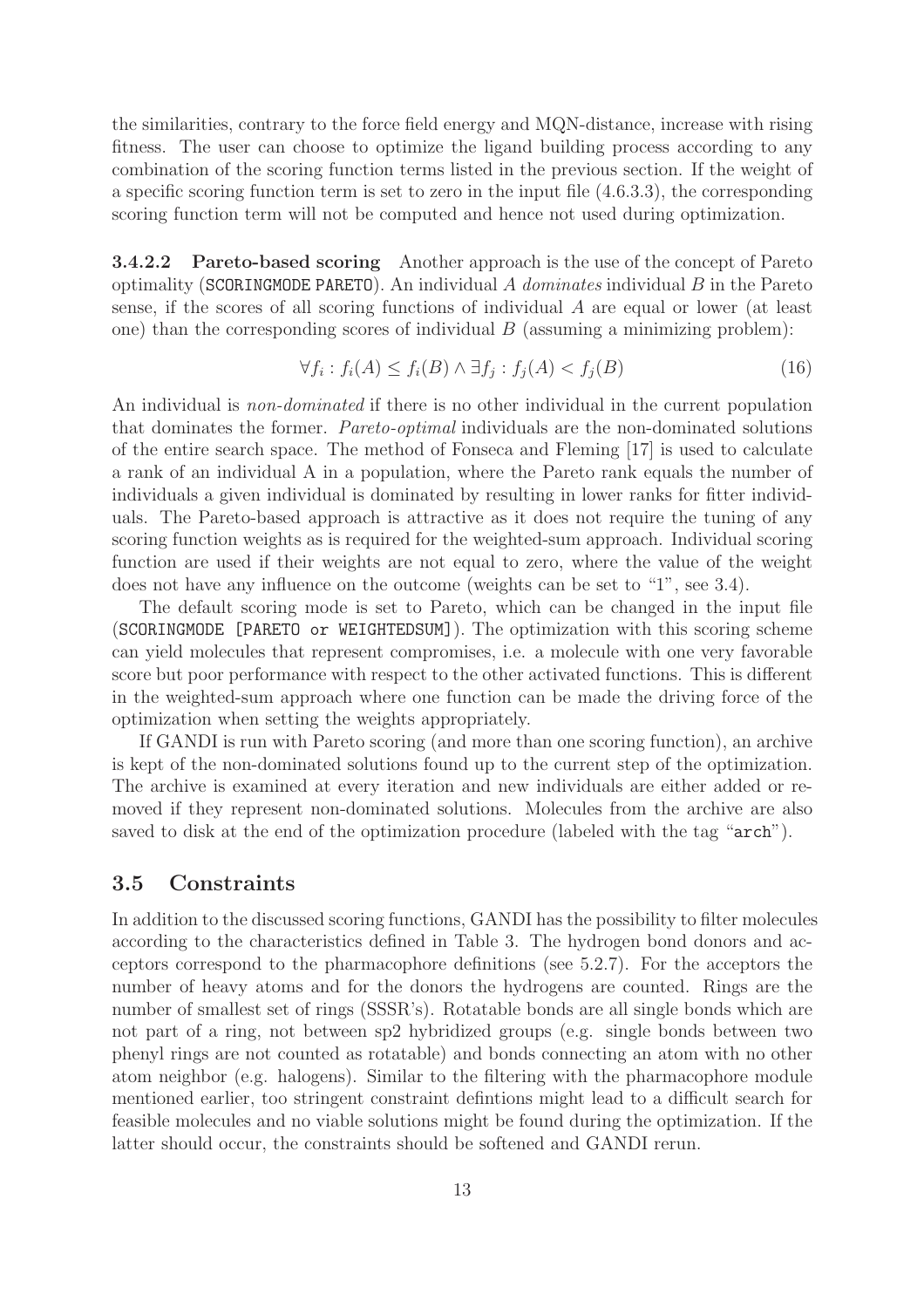| Name                        | Tag (input file) | required format in input file |
|-----------------------------|------------------|-------------------------------|
| Molecular weight            | <b>MW</b>        | $MW$ [min] [max]              |
| $#$ hydrogen bond donors    | <b>HBDONOR</b>   | HBDONOR [min] [max]           |
| $#$ hydrogen bond acceptors | HBACCEPTOR       | HBACCEPTOR [min] [max]        |
| Formal charge               | <b>FCHARGE</b>   | FCHARGE [min] [max]           |
| $#$ rotatable bonds         | ROTB             | $ROTB$ [min] [max]            |
| $#$ rings                   | <b>RING</b>      | $RING$ [min] [max]            |

Table 3: Possible constraints defined in the input.

## 3.6 Merging of populations

Once the tabu search and the associated scoring have been performed for all individuals of the new population, the two populations are merged into a single population with the specified number of individuals (referred to as  $(\mu + \lambda)$  selection). The merging procedure starts with the most favorable scoring individuals of both populations. Insertion of members of the new into the old population occurs if the old population does not contain any too similar individual with a more favorable score. The similarity between two individuals is calculated with Equation 9. The similarity cutoff is specified in the input file (SIMCUT [real] and see 4.6.3.2). If an insertion of a new individual occurs, the remaining individuals of the old population with a less favorable score are checked for their similarity to the added member. All individuals of the old population are given an arbitrary high score and moved to the end of the score-sorted population if they are less fit and too similar compared with the inserted individual. The procedure stops once the old population has reached the requested amount of individuals at the current step of merging.

#### 3.7 Convergence check

Two checks are performed if the genetic algorithm has converged. A first and simple check is carried out every fixed amount of steps (INTCONVSTEP [integer]) and evaluates how many individuals contain identical docked fragment poses (i.e. the same genes). This is done due to the fact that the genetic algorithm can converge to few solution with different linkers. An upper limit can be specified that signifies the amount of shared docked fragment poses in the current population (INTMAXCONV [real]), which is calculated with Equation 17 by comparing all individuals to one another.

$$
ratio = \frac{2 * \# \text{ identical genes}}{n_{individuals} * (n_{individuals} - 1) * n_{ligandsize}} \tag{17}
$$

Where  $n_{individuals}$  is the number of individuals,  $n_{liqandsize}$  equals the number of docked fragment poses per individual and  $\#$  identical genes is the number of identical genes values found when comparing all individuals to one another. The simple convergence check thus works on the level of a single island and stops the optimization before converging too much towards a single solution. This can at least in part be prevented by exchanging individuals between islands (see below), which introduces new genetic information to an island. If intra-island convergence occurs, the optimization for this particular island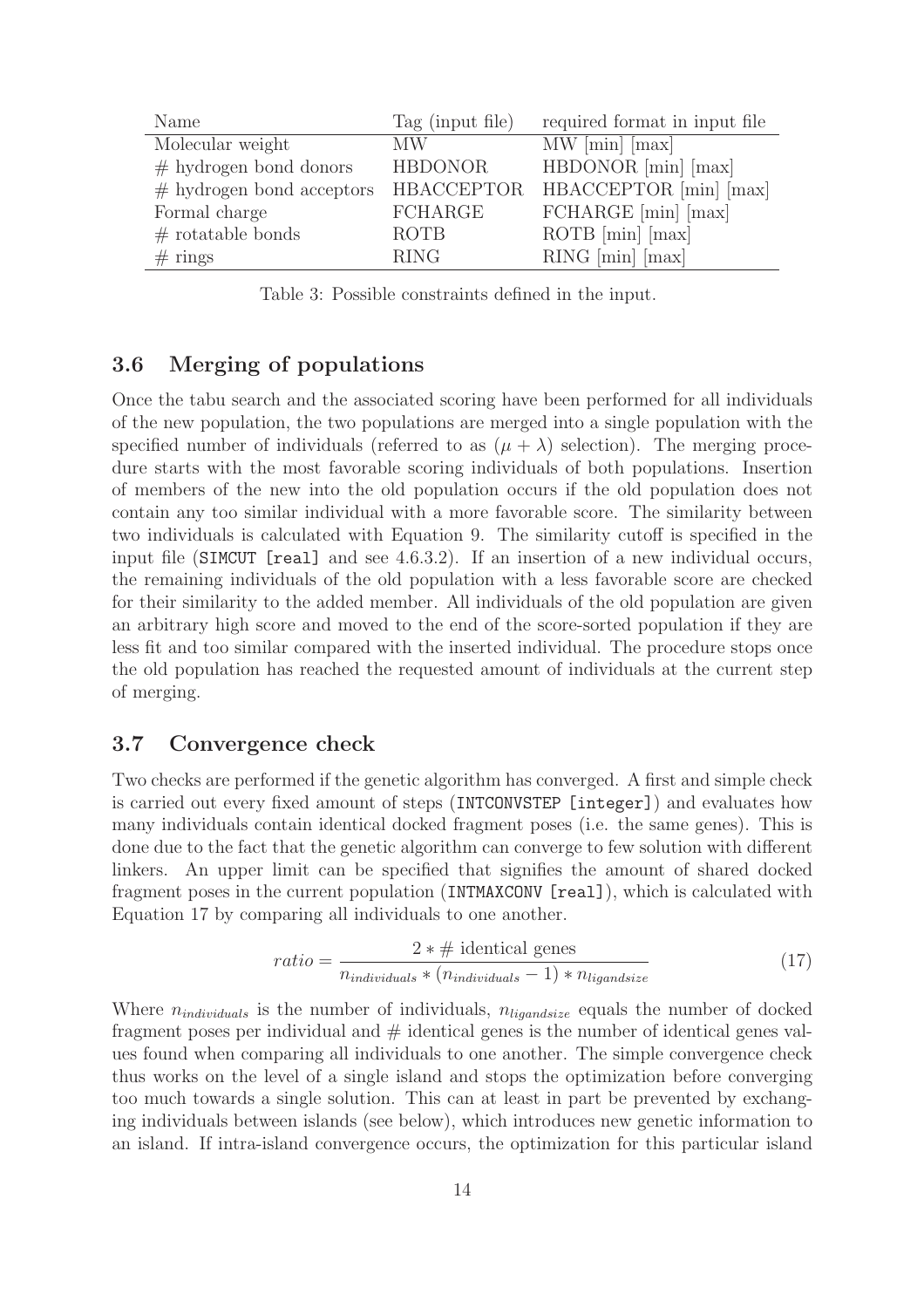is stopped, however the remaining islands proceed up to the next migration step (see below), where the genetic algorithm is stopped (i.e. the convergence of a single island halts the overall optimization process). This form of convergence can occur when few fragments are docked into the receptor binding site and only few of these present viable sets to be connected.

A second, computationally more expensive test for convergence is performed before exchanging individuals (see below) and examines the content of islands to one another. This test is carried out every fixed iteration step (EXCHANGESTEP[integer]). For this step all islands are compared to one another and the ratio of similar individuals in two islands is calculated with Equation 9. The cutoff what constitutes a pair of similar individuals is an input parameter (CONVSIMCUT [real]) as well as the maximal ratio that are allowed to be similar (MAXCONV [real]). The optimization is stopped for all islands if two islands are found that exceed the allowed ratio of similar individuals.

## 3.8 Migration

The main difference between a classic and an island genetic algorithm is, that in the latter multiple populations are evolved simultaneously in separated islands. After a userdefined number of iterations (4.6.2.5), the isolated islands exchange a fixed amount of individuals with one another according to one of the following models:

• All with all

Every island exchanges individuals with every other island (EXCHANGEMODE ALL), which can lead to homogenization of the genetic material of the islands if the number of individuals that are exchanged is set too high, i.e. all islands become essentially the same.

• Neighbor

Only neighboring islands exchange individuals (EXCHANGEMODE NEIGHBOR).

• Random

Every island chooses one island randomly with which individuals are exchanged (EXCHANGEMODE RANDOM).

Running GANDI with  $n$  number of islands that do not exchange individuals during the entire course of the optimization equals to running  $n$  "standard" genetic algorithms.



Figure 6: Exchange models: all with all, neighbor and random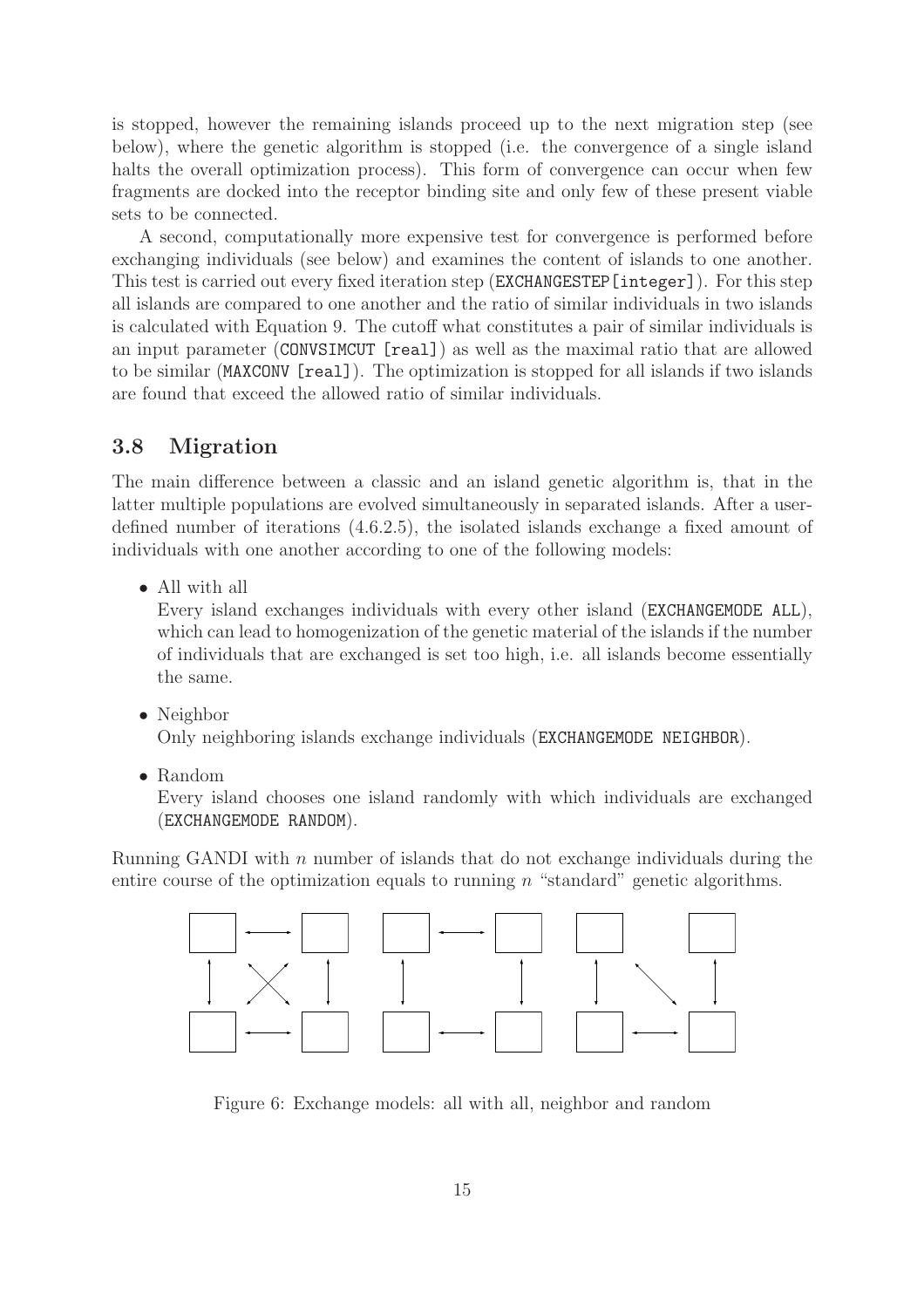## 3.9 Storing of molecules

GANDI writes out MOL2-files of all surviving individuals (see section 6) at the end of the optimization and after a user-defined number of steps. The individual scores of each scoring function term as well as the overall score are written to the header of the MOL2 file. All docked fragments and linkers of each GANDI molecule are stored in separate groups labeled MP # or LK #, respectively. The information on which docked fragments and linkers were used during the build-up of the molecule is stored in the header of the MOL2-file. This includes the energy values read in from the MOL2-files for the docked fragments and the calculated interaction energies between receptor and linkers for the latter. Intermediate molecules can be saved to disk during optimiziation (SAVINGSTEP [integer]). Conversely to the saving of the final molecules where the entire set of molecules (i.e. over all islands) is clustered (and re-ranked if Pareto-based scoring is enabled), the intermediate molecules are neither clustered nor re-ranked over the entire set. As mentioned earlier, during Pareto-based scoring an archive of all non-dominated solutions is maintained separately for every island and is also written to disk at the end of optimization (labelled with the tag arch).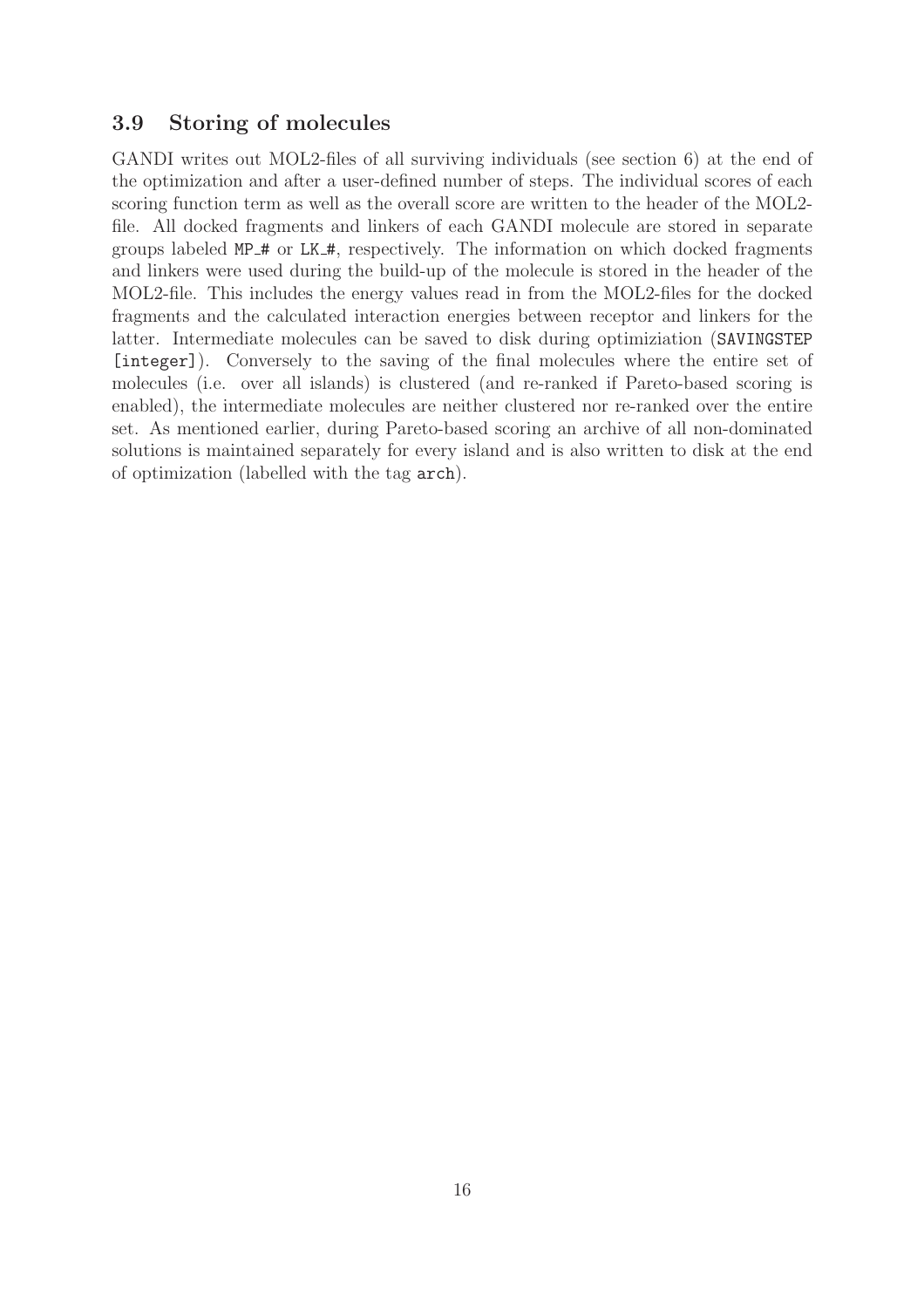# 4 Input file examples

Some helpful hints on the build-up of the input file (for complete examples see the test cases supplied with the distribution):

- Lines in the input file are parsed one line at a time and if a  $\#$  is encountered at the beginning of a whitespace separated word (or the beginning of the line) the remainder of the line is discarded.
- If a tag is defined twice in the input file, which should be avoided, the first value read will be overwritten with the second.
- The tags with which variables can be set are not case sensitive (but file names are).

Whenever a certain tag is not specified in the input file, GANDI will use its default value listed in the appendix section B, e.g. GANDI is run for the default number of iterations and islands using only the force-field based energy function.

## 4.1 Creating the potential energy grids

Table 4 shows a basic example of an input file how it might be used when running GANDI the first time in a project. Note that only the receptor, the docked fragments and the linkers are defined, which have to be defined in every input file (no default). For the docked fragments and linkers no additional specification are made and GANDI thus assumes that all connection vectors are valid, i.e. all heavy atom – hydrogen atom vectors are potentially used both for the linkers and docked fragments. In addition, no tags are specified to write the grids, which is not necessary as this is the default.

## 4.2 Using a template to bias the design

Table 5 is an example where GANDI was run previously and the potential energy grids do exists and do not have to be re-calculated again. However, as mentioned previously the receptor, docked fragments and the linkers have



Table 4: A basic input file

to be specified again (omitted here for brevity, but would include the same definitions as in the previous example in Table 4). In this GANDI run a template molecules is provided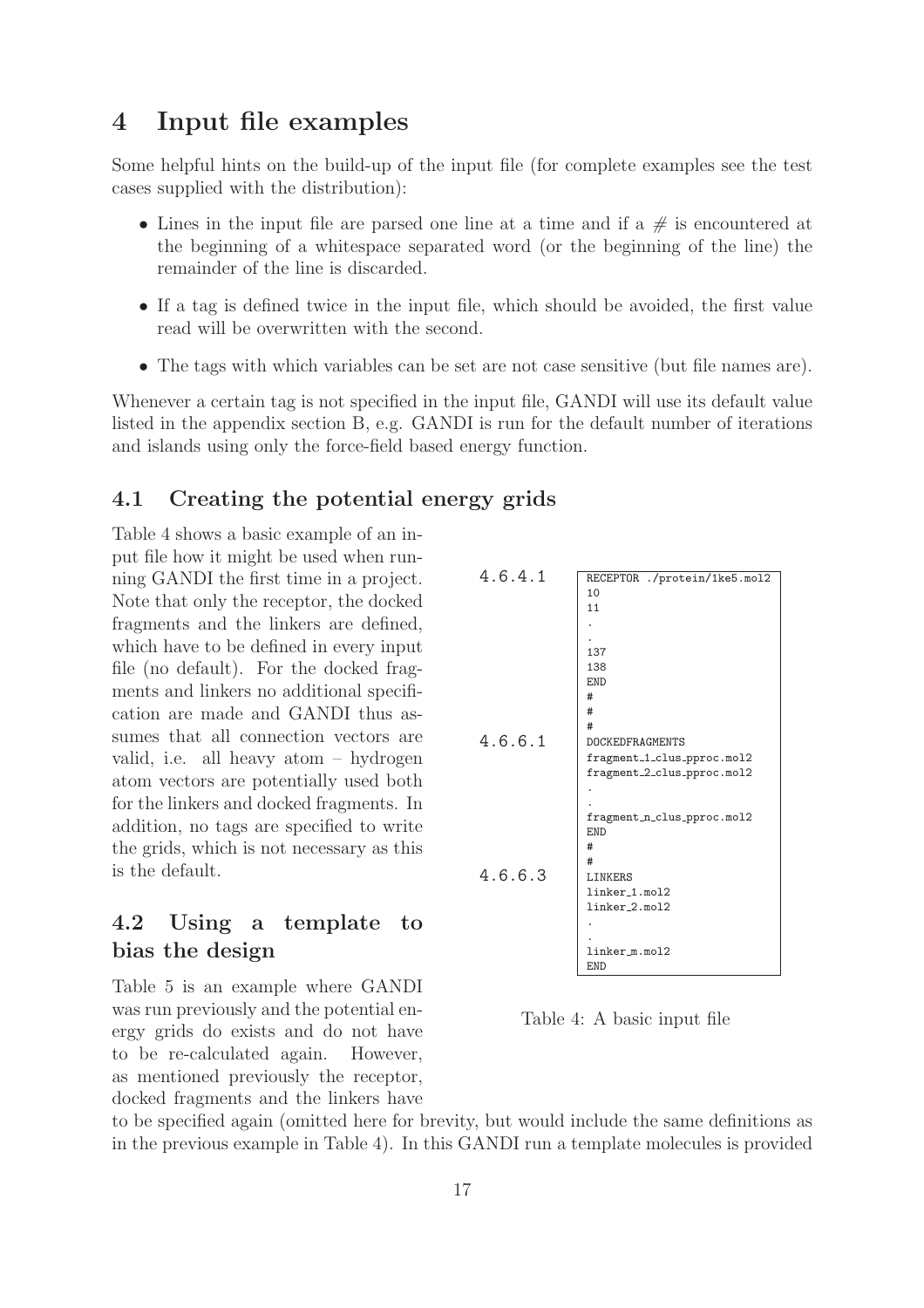which would bias the design towards the user-defined inhibitor. This run includes the 3D similarity based scoring function (default is not to use it) and the force-field based scoring function, which is not specified in the input as it is turned on by default. The default scoring mode is Pareto-based scoring. Alternatively, the  $Dist_{MON}$  or  $Sim_{2D}$  scoring function (3.4.1.3 and 3.4.1.4) could be used to bias the design.

```
# Reading the potential energy grids
4.6.4.2 | VDWGRIDACCESS r<br>4.6.4.3 | CLBGRIDACCESS r
                  CLBGRIDACCESS r
                  #
                  #
4.6.3.3 SIM3DWEIGHT 1
                  TEMPLATE ./1ke5_ligand.mol2
                  #
```
Table 5: Using a template to bias the design

#### 4.3 Pharmacophore example

Table 6 (left panel) shows an example of a three point pharmacophore defined for a protease. The ANY tag corresponds to any atom that should be at that location (here the S1 pocket) and the EXCLUSION avoids that molecules are built towards a specific pocket (S1'). The third point consists of three hydrogen bond donor or acceptors that should be satisfied. However, only one of the latter has to be satisified to contribute positively and molecules that conform to all three are not ranked higher. As mentioned

```
.
.
PH4WEIGHT 1
#
PH4
ANY 1.5 -3.3550 -2.7610 -8.0110
EXCLUSION 5.5 6.7360 -0.6920 -5.9810
HBACCEPTOR 3 120 2769 OR
HBDONOR 3 120 2774 OR
HBACCEPTOR 3 120 2787
END
.
.
```


Table 6: Pharmacophore based scoring (left) and filtering (right panel).

earlier, the pharmacophore module can also be used to filter out molecules that do not conform to the latter (an example input is shown in Table 6, right). Individuals that do not conform to the pharmacophore are immediately removed. If the pharmacophore is defined too strictly (i.e. defining too many features or to strict distance cutoffs), the genetic algorithm might find it difficult to find viable solutions. Should this occur one might try to loosen the angle and distance cutoffs or use fewer features to filter molecules.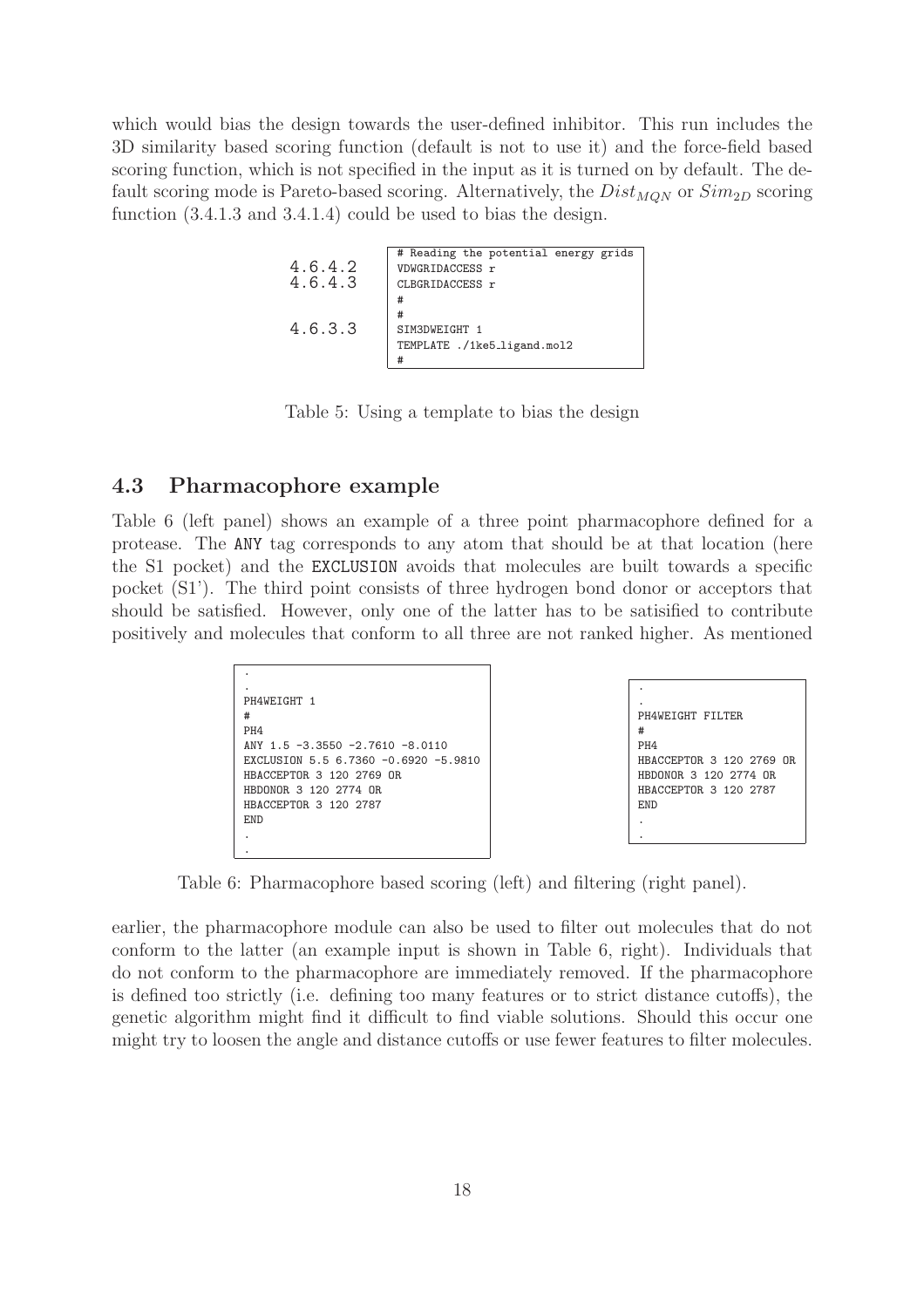#### 4.4 Working with zones

The main reason for working with zones is to obtain molecules that are made up of fragments binding to user-defined pockets (i.e. zone). This is thus another approach to guide the design of GANDI by requesting fragments to be included in the ligand. When zones are defined, GANDI reserves genes for these mandatory zones and these genes only sample the docked fragments of that particular zone, thus making the search a lot more efficient (for the advantage of working with zones see also 6.1.4).

The first step to working with zones is to define which are mandatory with the tag MANDATORYZONES followed by the number of zones and the zone index. Assigning a docked fragment position to a zone is simply done by adding a line immediately after the file name and before the fragment vector definition starting with Z



Table 7: Example: Defining zones

and the zone index. One can also define fewer zones than the number of docked fragments per ligand, e.g. by only defining one zone as mandatory in a subpocket and the rest as undefined (not adding a Z [integer] line). Docked fragments defined as belonging to a particular zone will be reserved for a single gene and will thus never be connected to one another. The remaining "undefined" docked fragments are then used for the remaining genes, e.g. when using one mandatory zone with ligand size equals to 2 (two docked fragments are connected) would leave one gene to sample the undefined fragments.

#### 4.5 Using constraints

Using constraints (hard cutoff filters) is simply done by specifying the features that serve to discard molecules (see Table 8) As mentioned earlier for the pharmacophore filtering, too restrictive settings can lead to a difficult search for feasible molecules and the cutoffs might have to be relaxed if no or only few molecules are produced.



Table 8: Example: Defining zones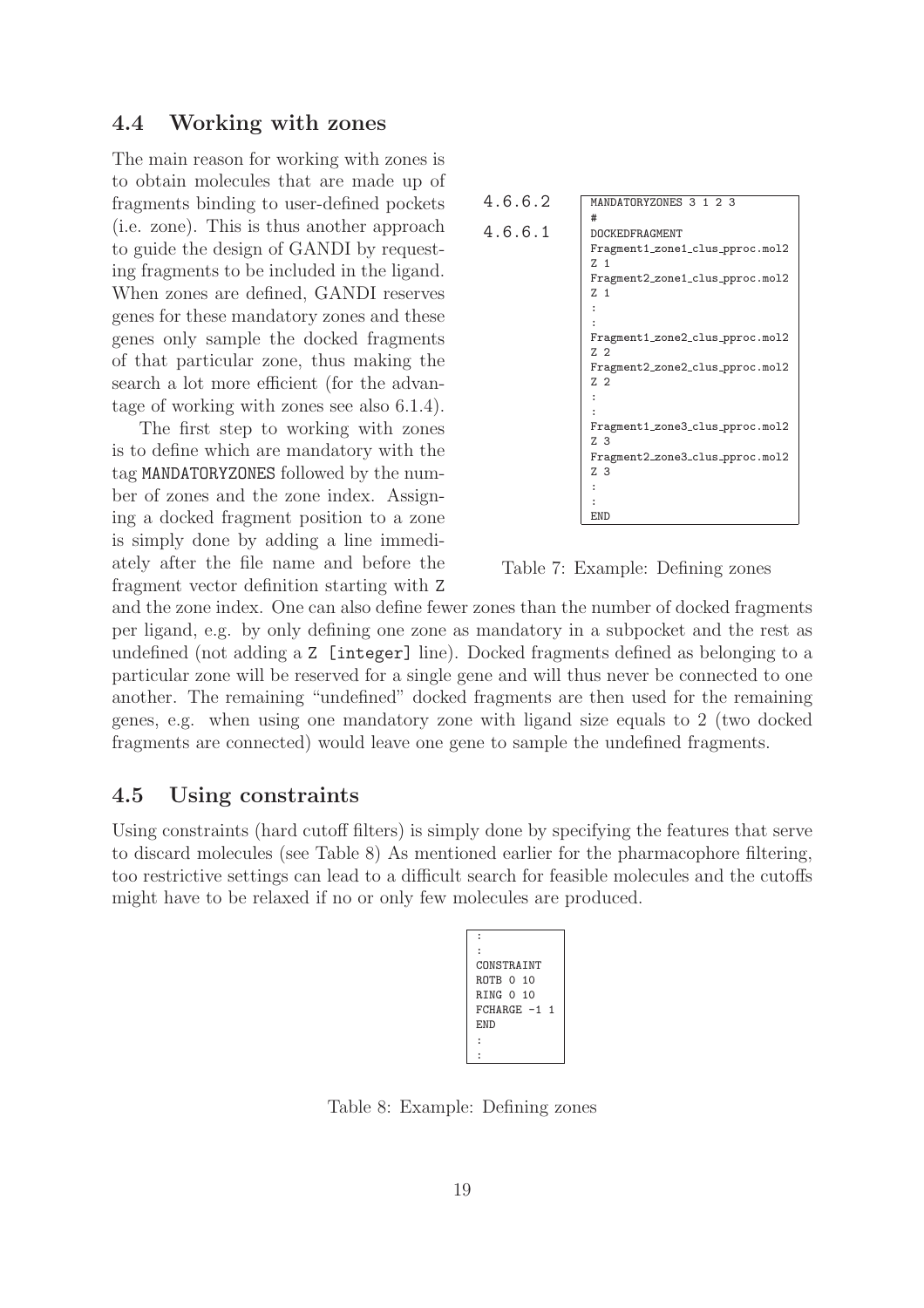#### 4.6 Input values

#### 4.6.1 Running GANDI in parallel

GANDI supports the use of multiple processors of a shared memory architecture (i.e. a PC with multiple cores) by use of the application programming interface OpenMP. The executable capable of running in parallel is named:

gandi [compiler] [release\_version] [architecture] openmp

Some parts of the setup of GANDI before the actual optimization have also been parallelized (see Figure 2). The islands do not interact between exchanges of individuals during optimization and can be evolved on separate processors. Synchronization is enforced before the exchange of individuals between islands, i.e. all islands have to undergo the same amount of iterations before the exchange (Figure 7). The number of threads (NUMTHREADS [integer]) used by GANDI should be a divisor of the number of islands to achieve optimal performance gain. Otherwise idle threads can encounter long waiting periods. The gained speedup thus depends critically on the setup of the optimization parameters as well as the number of threads used



Figure 7: Running GANDI with 2 threads, 10 islands and 100 iterations in total with exchange of individuals every 20 steps. Synchronization of the optimization occurs before the exchange of individuals.

(for an example see Table 9). It should be noted that for test cases with large amounts of data (docked fragments and linkers), memory access can become the rate limiting step. Increasing the number of threads (e.g. more than 4) can then even lead to a decrease in speedup.

| Number of threads Speedup   |      |
|-----------------------------|------|
| 1                           | 1.00 |
| $\mathcal{D}_{\mathcal{L}}$ | 1.64 |
| 3                           | 1.79 |
|                             | 2.19 |
| 5                           | 2.41 |

Table 9: Speedup by using multiple processors with a setup consisting of 10 islands with 100 individuals optimizing for 200 iterations and exchanging individuals every 50 iteration steps.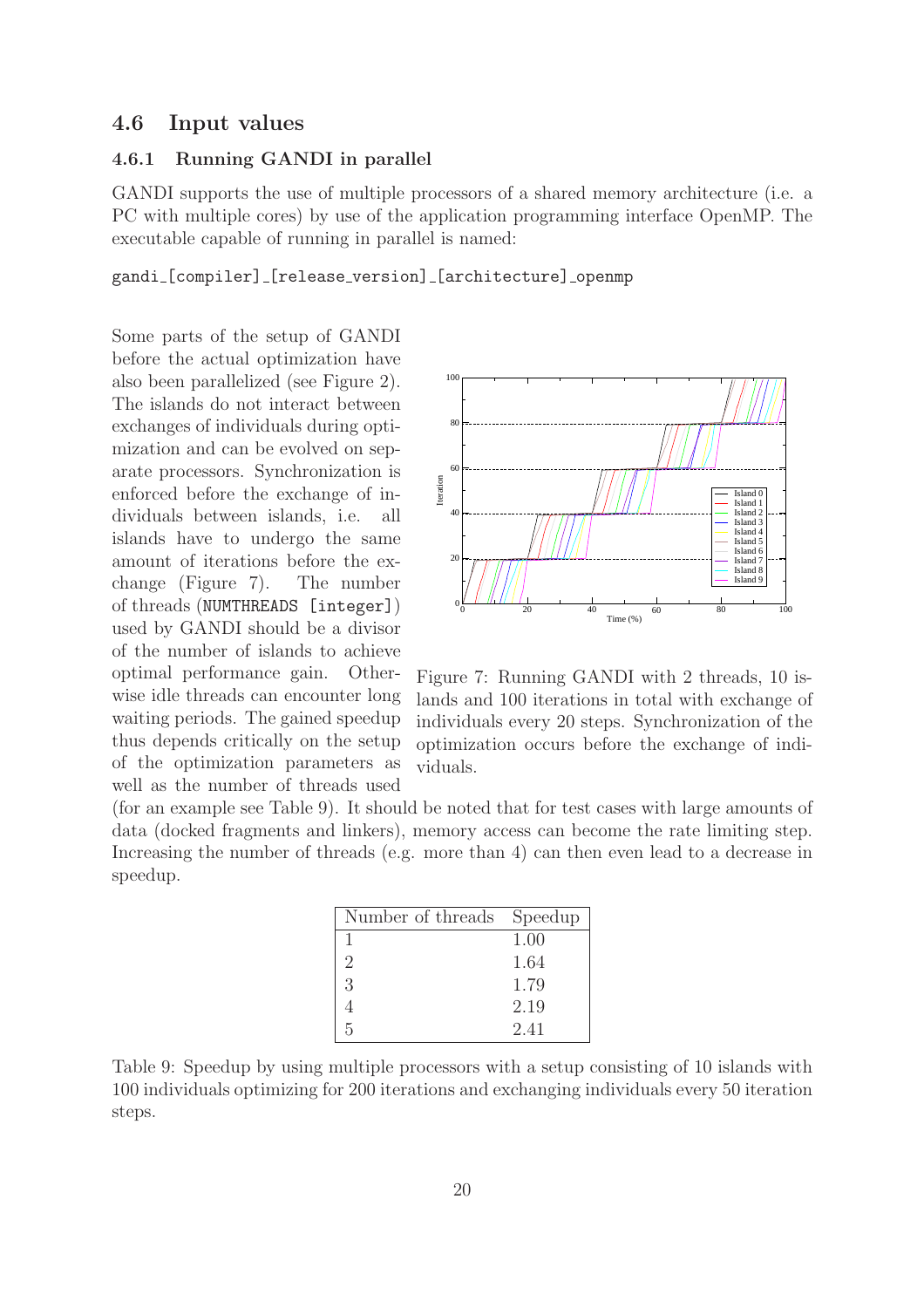## 4.6.2 Optimizer

The following input values control the extend to which chemical space is sampled with GANDI. In general a "large" setup with multiple islands, large number of individuals and many iterations will lead to an increase of the sampling and should thus lead to improve results.

4.6.2.1 Population NUMISLANDS [integer] defines how many islands, corresponding to simultaneous genetic algorithms, should be run at the same time. NUMINDIVIDUALS [integer] specifies how many individuals a single island should be made up of.

4.6.2.2 Iterations An important setting of GANDI is how long and how thorough chemical space should be searched, which is predominantely controlled by three numbers: the number of iterations for the genetic algorithm NUMITERATIONS [integer], the tabu search NUMLINKERINTERATIONS [integer] and how often GANDI should try generating a single molecule with non overlapping docked fragments NUMINDITERATIONS [integer]. The convergence checks explained below help to stop the optimization process before GANDI converges too much towards a single solution in chemical space.

4.6.2.3 Size The ligand size LIGANDSIZE [integer], which remains constant throughout the entire run, corresponds to the number of docked fragments that should be connected together.

4.6.2.4 Reproduction Possible values for the selection mode are tournament selection (SELECTIONMODE TOURNAMENT) and rank-based roulette wheel selection (SELECTIONMODE RANKROULETTE). responsible for selecting individuals for reproduction.

4.6.2.5 Migration The exchange of individuals between islands is defined by which islands exchange individuals with one another (EXCHANGEMODE [ALL/NEIGHBOR/RANDOM]), after how many iterations of the genetic algorithm exchanges occur (EXCHANGESTEP [integer]) and how many individuals should migrate (EXCHANGERATIO [real], see 3.8). Migration can help an island to escape a local minima by introducing new genetic information (swapping individuals between islands). However, if the exchange occurs too often or too many individuals are exchanged, homogenization of the genetic information of two islands can occur (i.e. they become too similar). The latter is checked in an inter-island convergence test described below.

4.6.2.6 Convergence Two convergence checks are implemented in GANDI (intraand inter-island) that serve as termination criteria too avoid that either a single islands is dominated by a single solution or that two islands become too similar (see also 3.7. The intra-island convergence test is controlled by two parameters, namely how often the check should be performed (at what iteration intervall INTCONVSTEP [integer]) and how many genes of two individuals on average can be identical (INTMAXCONV[real]). The second, inter-island test for convergence is controlled by the ratio of individuals of two islands that can be similar (MAXCONV [real]) and the cutoff of what constitutes similar molecules (CONVSIMCUT [real]) calculated with Equation 9.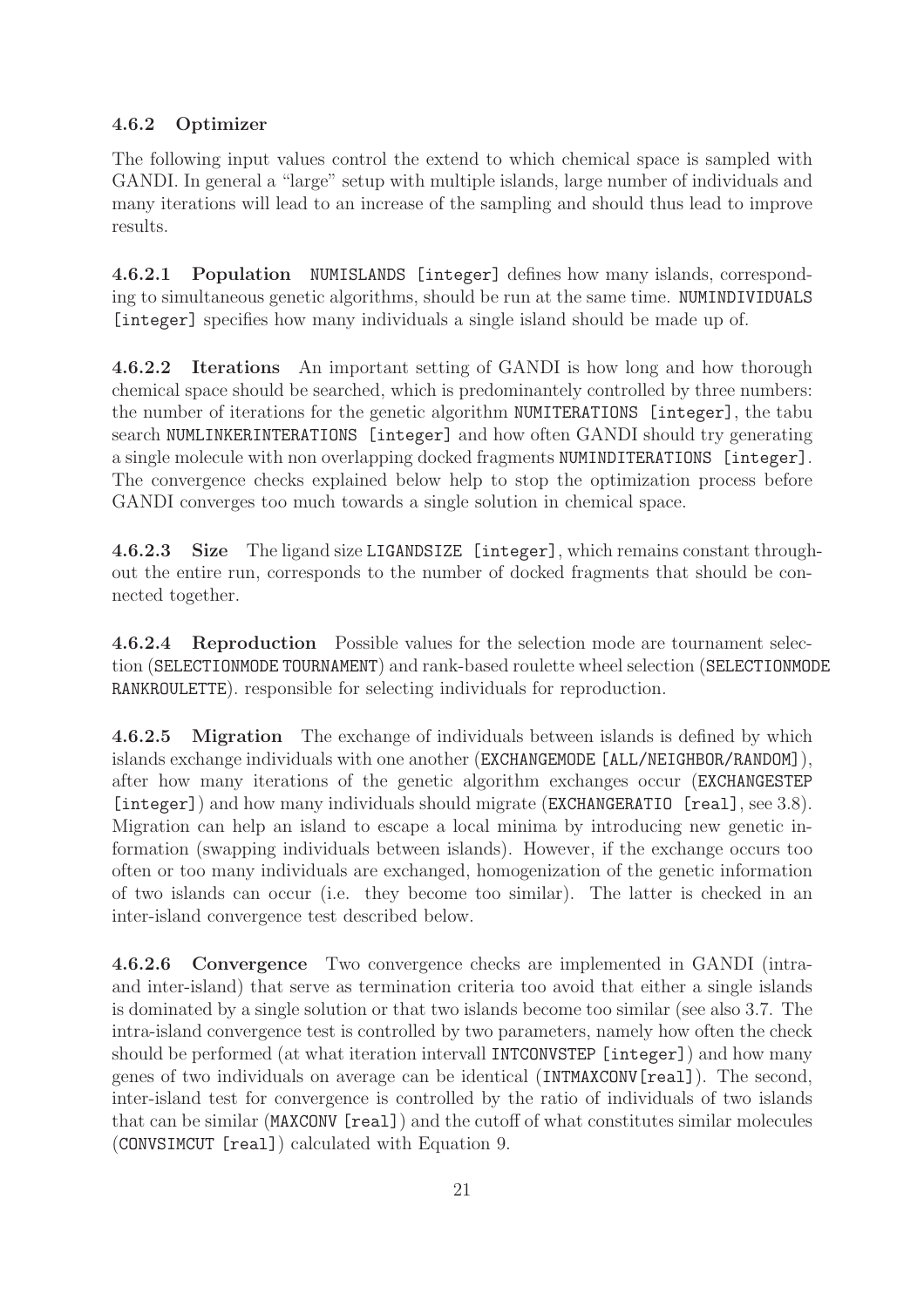4.6.2.7 Random seed The random seed (SEED [integer]) is used to initialize the random number generators responsible for selecting islands in the random exchange mode (3.8), individuals during the reproduction procedure (3.2) and linkers during the tabu search (3.3). As genetic algorithms are stochastic processes, it can be of advantage to re-run GANDI with the same setup but different random seeds.

#### 4.6.3 Varia

4.6.3.1 Saving step Additionally to writing out all alive individuals at the end of the optimization run, GANDI provides the possibilities to store these to disk repeatedly after a certain number of steps (SAVESTEP [integer]).

4.6.3.2 Similarity The similarity cutoff (SIMCUT [real]) determines the maximal similarity of two molecules residing in the same island (see 3.6) determined with equation 9 with the exponential factor (SIMEXPFACTOR [real]) corresponding to  $\gamma$ . This value should be decreased, if GANDI produces molecules that are too similar, i.e. leading to more diverse islands. The maximal squared distance between any two atoms for which the similarity should be calculated is specified with (SIMSQDISTCUT [real]). This distance cutoff does not apply for the structural similarity based scoring function, but only when assessing the similarity of two individuals of a single island (see 3.6), which decreases the computational cost without loosing too much accuracy. The final similarity cutoff (FSIMCUT [real]) determines if an inter-island clustering should be performed after the actual optimization procedure. One of two individuals of distinct islands is removed (and not stored to disk) if they are more similar than the user defined cutoff value. This last clustering step is only performed if the final similarity cutoff value is  $> 0$ .

|  |  | <b>4.6.3.3 Scoring</b> The weights of the scoring function terms of equation 15 are: |  |  |  |  |  |  |
|--|--|--------------------------------------------------------------------------------------|--|--|--|--|--|--|
|--|--|--------------------------------------------------------------------------------------|--|--|--|--|--|--|

| Tag                 | Value  | Scoring function term     |
|---------------------|--------|---------------------------|
| <b>EFFWEIGHT</b>    | [real] | Force-field based energy  |
| SIM3DWEIGHT         | real   | 3D structural similarity  |
| SIM2DWEIGHT         | real   | 2D fingerprint similarity |
| PH4WEIGHT           | real   | Pharmacophore similarity  |
| <b>BURIALWEIGHT</b> | real   | <b>Burial</b>             |
| <b>MQNWEIGHT</b>    | real   | Fingerprint distance      |

Table 10: Activating scoring functions with weights

A specific scoring function term is omitted and not even evaluated whenever its coefficient is set to zero. The template MOL2-file should not be defined when both  $w_{3D} = 0$ ,  $w_{2D} = 0$ . and  $w_{MON} = 0$  Additional parameters can be set for the force-field based scoring function. These include weights of the internal (INTENERWEIGHT [real]) and linker energy (LINKERENERWEIGHT [real]). The former encompasses van der Waals, coulombic, angle and dihedral penalties and the latter only van der Waals and coulombic energies, see also section 3.4). The internal energy comprises all interactions between all possible pairs of docked fragments and linkers, as well as angle and dihedral penalties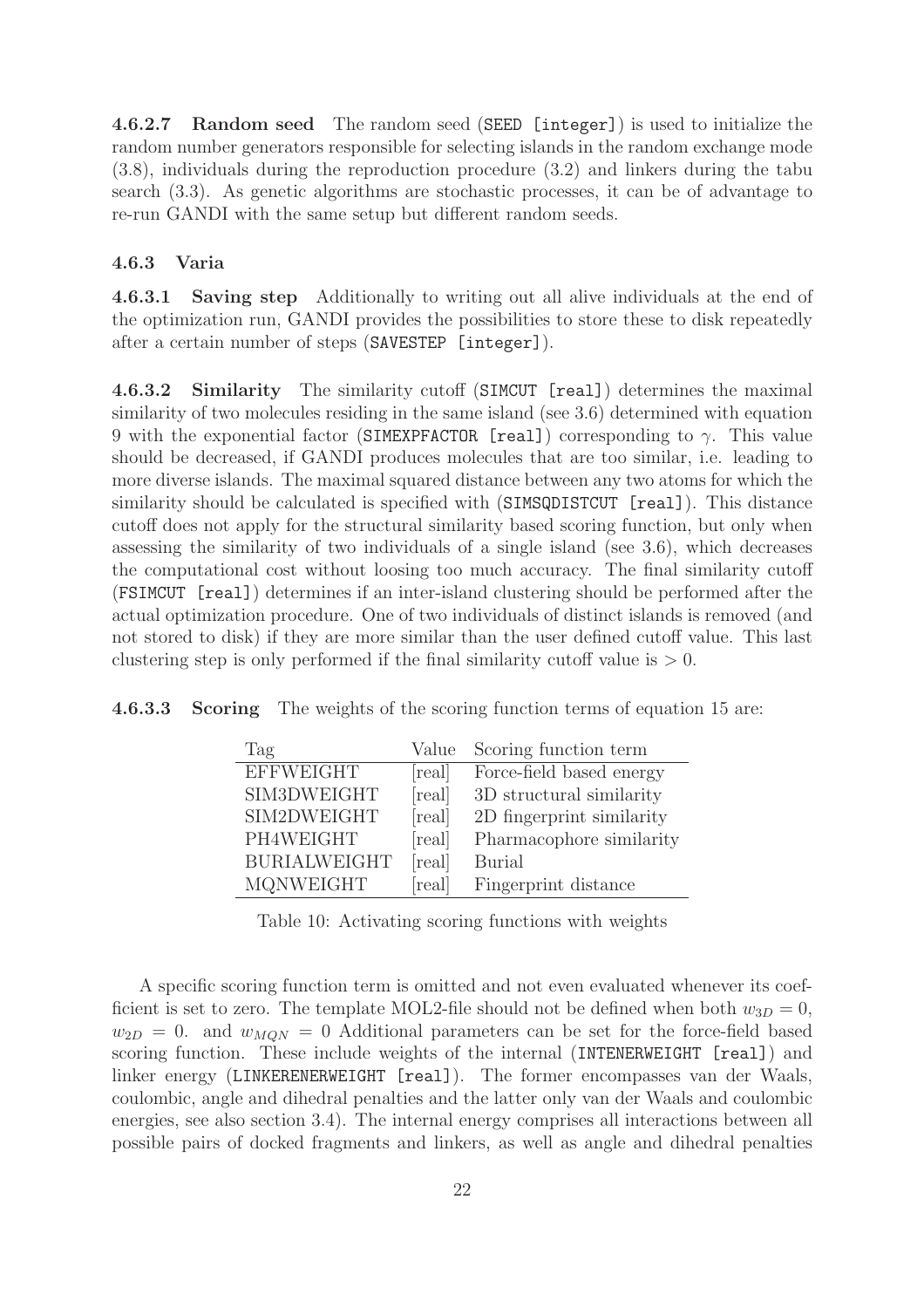arising from newly formed bonds. The linker energy is the interaction energy between linker fragments and the receptor. The internal and linker energies are not calculated if their corresponding weight factor is set to zero. For Pareto-based scoring the actual weights do not have any particular meaning and can thus be set to "1".

4.6.3.4 Constraints Constraints were previously discussed in section 3.5 and listed in Table 3. The constraints section in the input file starts with the CONSTRAINTS and ends with the END tag. In between these two constraints are defined by first specifying what property should be limited followed by the minium and maximum value (both have to be defined).

4.6.3.5 Print level The print level (PRINTLEVEL [integer]) determines the output verbosity and increases with increasing number (from 0-4). Where values above 2 are used for debugging purposes.

4.6.3.6 Parameter file PARAMETERFILE [file name] specifies the location and name of the parameter file (see 5)

4.6.3.7 Output directory OUTPUTDIR [name] specifies the output folder to which the molecules will be saved. If the directory does not exist, GANDI will try to create it and will exit if the folder cannot be created or files cannot be written to it.

4.6.3.8 Variables GANDI allows the definition of string variables which will be replaced in sections following the defintion. The syntax for the variable definition is VARIABLE NAME REPLACEMENT and the subsequent use is (similar to Linux shell)  $\{\text{NAME}\}$ . Where the latter will be replaced by the term defined with REPLACEMENT from the definition. Please not that the dolar sign and brackets are mandatory for the replacement.

#### 4.6.4 Receptor

4.6.4.1 Binding site Defines the location and name of the receptor MOL2-file as well as the list of binding site residues terminated by and END tag (RECEPTOR [filename] [residue list] END). The residues are defined by their sequence ID defined in the MOL2 file, e.g. the first number ("1") in the second line:

TRIPOS<SUBSTRUCTURE> 1 MET 23 1 GROUP \*\*\*\* A \*\*\*\* 1

The binding site residues are needed to determine the coordinate maxima of the binding site and by that determine the size of the potential energy grids. For an example of how the receptor section is defined see section 4.

4.6.4.2 Van der Waals energy grid GANDI defines a margin (VDWGRIDMARGIN [real]) around the binding site residues for which the potential energy grid will be calculated. In addition, the resolution of the grid can be defined (VDWGRIDSPACING [real]). resolution. The grid has to be only written once (VDWGRIDACCESS w) for every protein,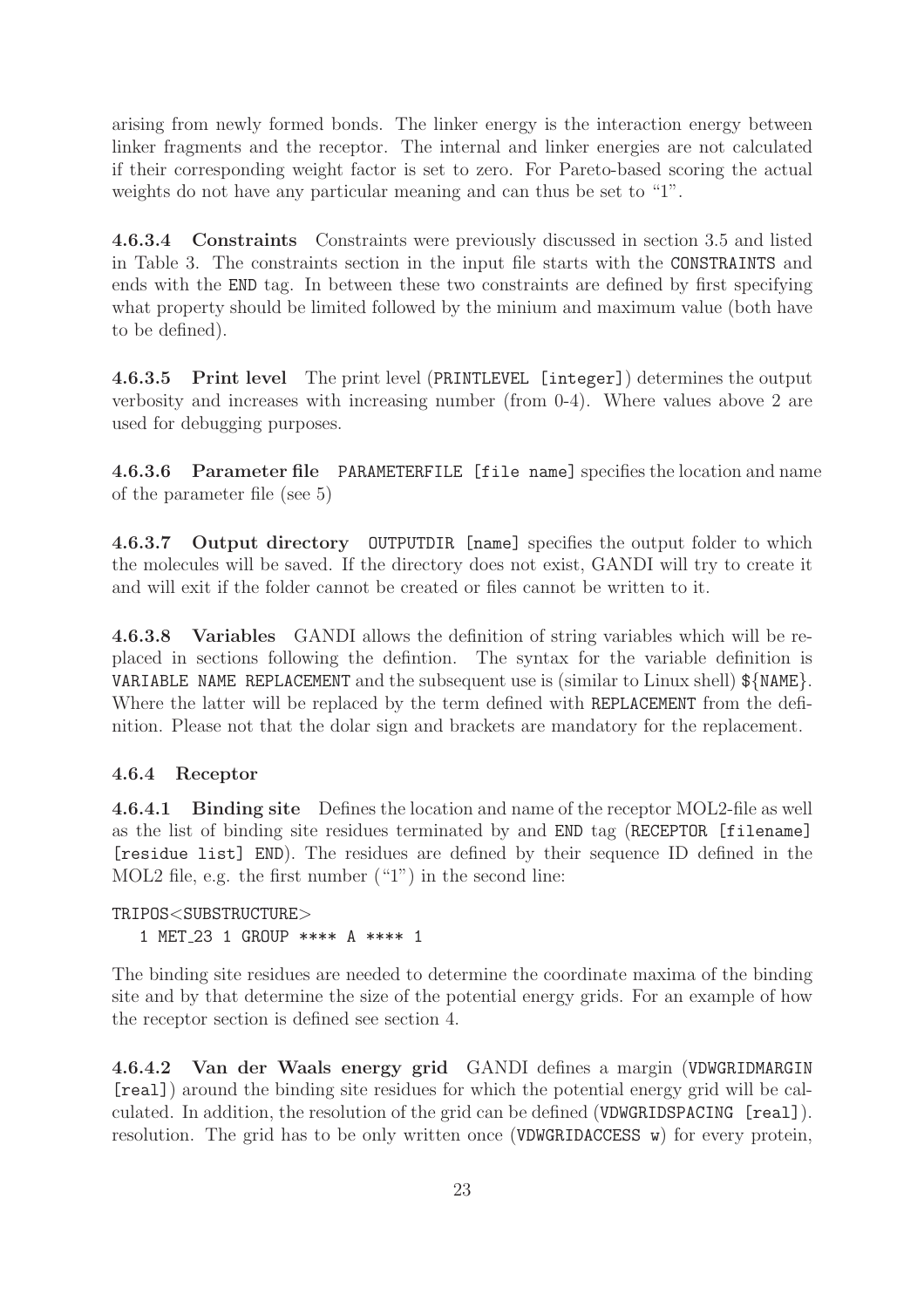after which it can be simply read (VDWGRIDACCESS  $r$ ), which reduces the computational cost.

4.6.4.3 Coulombic energy grid The coulombic energy grid is handled similar as the van der Waals grid (CLBGRIDMARGIN [real], CLBGRIDSPACING [real] and CLBGRIDACCESS [w/r] with the exception that the value of the dielectric constant can be defined (DIELCONST [real]) and whether or not GANDI should use a distance-dependent dielectric model to account for electrostatic interactions (DISTDEPDIEL [y/n]).

#### 4.6.5 Cutoff values

4.6.5.1 Heavy atom clash The number of small and severe clashes between the heavy atoms of two docked fragments is calculated with equation 18 and 19 whenever a new individual is created (see 3.1). Where  $r_{ij}$  is the interatomic distance,  $c_{small}$  and  $c_{severe}$ are the scaling factors (CLASHSCALFACTOR [real] and SEVCLASHSCALFACTOR [real]) for the distances and  $R_i$  and  $R_j$  are the van der Waals radii of atoms i and j. The maximal tolerated number of small and severe clashes between two docked fragments can be set by the user (MAXNUMCLASH [integer] and MAXNUMSEVCLASH [integer]).

small if: 
$$
r_{ij}^2 \, < \, r_{small}^2 = (c_{small} * (R_i^{vdW} + R_j^{vdW}))^2
$$
 (18)

severe if: 
$$
r_{ij}^2
$$
  $\langle c_{severe} * r_{small} \rangle^2$  (19)

4.6.5.2 Maximal hydrogen distance This values determines the maximal squared distance between two hydrogen atoms of two docked fragments for which linker connections with the same origin are considered. This cutoff serves as a fast measure for feasible linker connections, by avoiding highly constrained bond angles.

4.6.5.3 Vector tolerances and linker lookup table GANDI builds a look-up table with all angles and distances of all linker vectors on start-up. For the linker, distances (and angles) between the two vector origins (i.e. heavy atoms) are calculated and stored in a table for faster look-up (bin sizes defined by TOLERANCEANGLE [real], TOLERANCEDIHEDRAL [real], TOLERANCESQDIST [real]). In addition, if both angles of a linker connection are above a certain cutoff (default 175 degrees, COLINEARITY [real] to change), the dihedral angle is assumed to be colinear and the dihedral angle is set to "0". The same check is performed when connections of docked fragments are evalued.

The distances and angles of all pairs of connection vectors for all sets of docked fragments are calculated separately during the tabu search and linkers with vectors fulfilling the constraints within the tolerances specified in this section are deemed feasible and used during linker placement (see 3.3). In order to provide a more accurate result reflecting



Table 11: Linker (left) and docked fragment (right) distances, with vector extension (red arrows) for docked fragments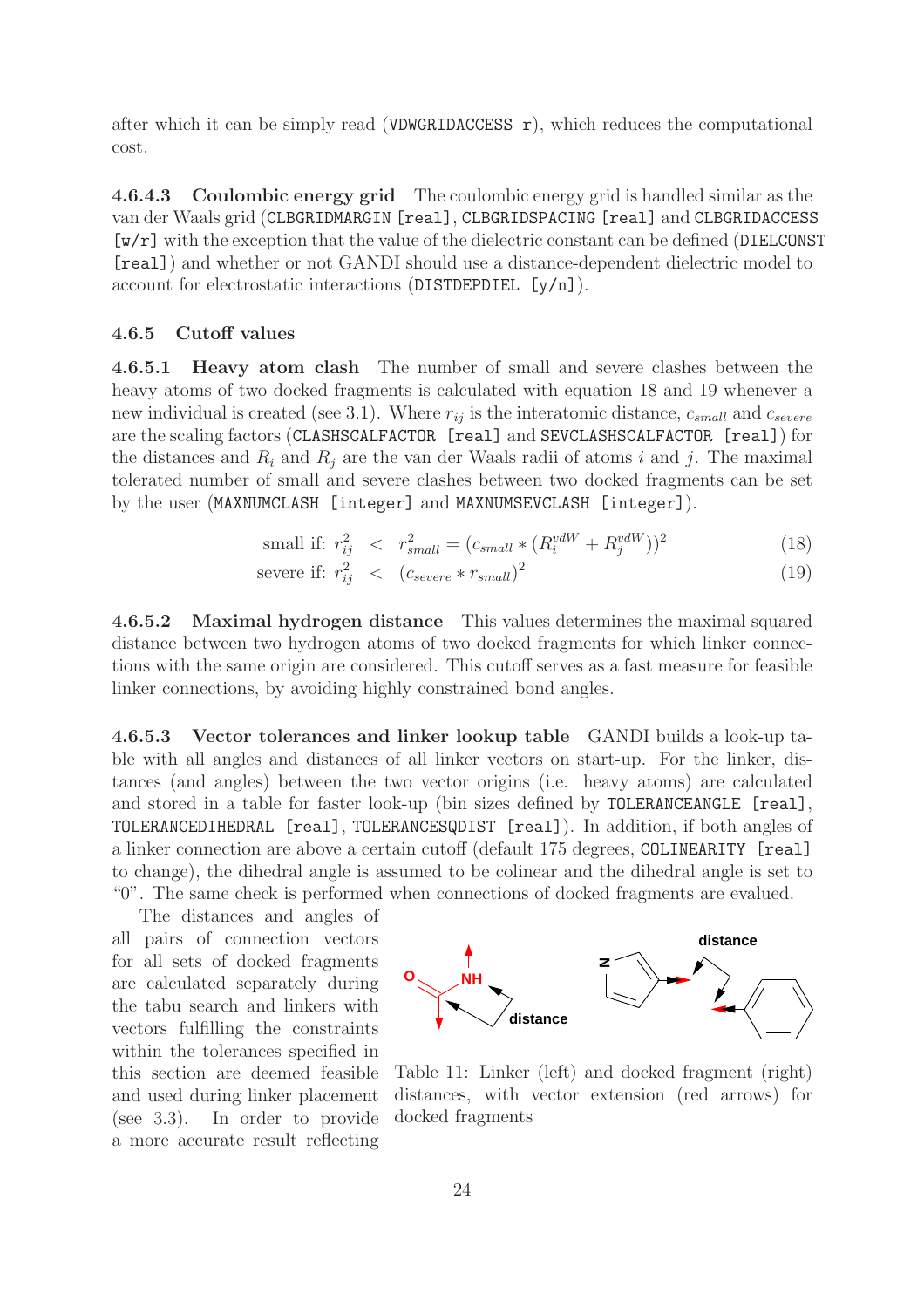heavy atom – heavy atom distances, the heavy  $\rightarrow$  hydrogen atom vectors of docked fragments are expanded to *vector length* (VECTORLENGTH [real]) and the distances between the two new positions is calculated and used together with the angle constraints to search the linker look-up table (see table 11).

#### 4.6.6 Docked Fragments and Linkers

4.6.6.1 Docked Fragment Section The list of docked fragments to be used is defined with the tag DOCKEDFRAGMENTS, followed by the list of files and terminated with an END tag (see Table 4). No defaults exists for the list of docked fragments, i.e. the list of docked fragments has to be defined in every input file.

If only the names of the fragment files are specified GANDI assumes that all possible connection vectors should be used for a given docked fragment. Two additional vector definitions are possible, which are the explicit definition and using the tag DAIM. For the former, the vectors are defined by the user by first providing the number of connection vectors to be used, followed by the connection vector definition Possible vectors are all heavy  $\rightarrow$  hydrogen (origin  $\rightarrow$  extension) atom bonds, where the indexes of the origin and the extension of the vectors refer to the first column of the @<TRIPOS> ATOM section in the Sybyl MOL2 file (1.1). An explicit vector definition is given in Figure 12.



Table 12: Explicit vector definition

When the file name of a docked fragment is followed by a DAIM tag, GANDI relies on fragments obtained by the decomposition of molecules with DAIM. When DAIM decomposes molecules into fragments (with the command line options "–exhaustive-sets –connection-info"), individual fragments are written to disk and the names of heavy atoms, which were the previous linking points inside the entire molecule are marked with a small "x". GANDI checks heavy atom names for the occurrence of the letter "x" and evaluates all connections vectors originating from the latter.

The tree methods of which vectors are used can be specified individually for every docked fragment (and linker discussed below), e.g. the user can choose to explicitly define the connection vectors for one fragment and not specify anything for the remaining fragments resulting in GANDI using all connection vectors for the latter and the explicityl defined for the former.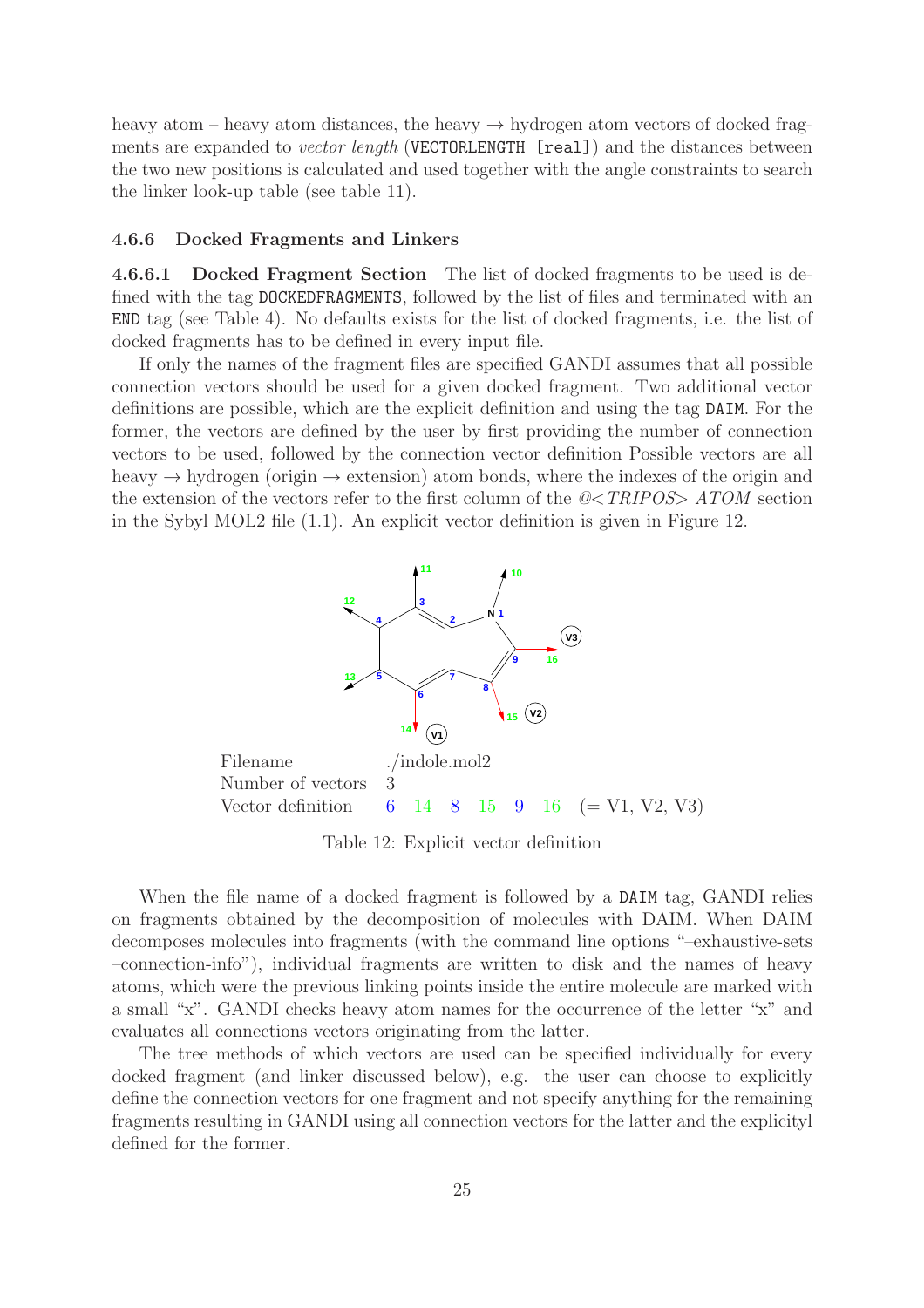In addition the docked fragment section can include zone definitions for a given fragment (see Table 4.4 for an example). Zone definitions must proceed the connection vector definition of that fragment. Similar to the connection vector definiton discussed before, the user can choose to assign only a subset of fragments to zones. Fragments with no zone definition are assigned to zone "-1" by GANDI. These fragments can be connected to any fragment of any zone, in particular also other fragments from zone "-1". In contrast, fragments with an explicit zone definition will never be connected to one another, which is e.g. helpful to avoid that fragment poses in a particular protein subpocket are connected to one another.

MOL2-file of docked fragments may contain more than one substructure, corresponding to distinct binding modes of the same fragment. The energy has to be specified separately in the substructure section (see 3.4), whereas the fingerprint is defined only once in the header of the MOL2-file.

4.6.6.2 Further docked fragment options There additional options which influence how docked fragments are handled, but are defined outside of the docked fragment section discussed before. One option includes the definition of which zones are mandatory, i.e. fragments from which zones should be included in every ligand. This is defined by providing the tag MANDATORYZONES the number of zones followed by the zone IDs, where the latter are defined by the user in the docked fragment section discussed before (for an example see 4.4).

Another check includes the search for equivalent vectors (MAPVECEQUIVALENCE  $[y/n]$ ) in docked fragments. If activated, GANDI will look for equivalent connections vectors to the ones already defined, e.g. when a docked benzene fragment is defined with only one connection vector this procedure will also include the other five. Two vectors are not equivalent if the number and atom types of atom neighbors of the origins of the two vectors are not equal. If the afore mentioned criterion is met, GANDI makes a copy of the fragment and superimposes the hydrogen, heavy and a neighboring atom of the latter of the first vector of the original and the second vector of the copied fragment with one another using the method described by Kabsch [13] (Figure 8). If the similarity according to Equation 9 is ≥ 0.99 the two vectors are considered equivalent and the new connection vector is added to the fragment definition. This test is only helpful if a vectors are defined explicitely or with the DAIM option discussed before. GANDI finds equivalent and assigns connection vectors based solely on the first binding mode of a docked fragment in case multiple poses are stored in an individual MOL2-file. It is thus important to only store fragments with the same conformation in a single MOL2-file.

A second test examines if the specified connection vectors are accessible (MAPBUMPCHECK [n/y cutoff]), i.e. when a vector is pointing towards the protein surface and is thus inaccessible. This is done by placing a probe atom at  $1.5 \text{ Å}$  from the origin of every connection vector (heavy atom) in direction of the connection vector (heavy – hydrogen atom vector). The van der Waals interaction energy is calculated between the probe atom and the receptor and connection vectors are discarded if the energy is higher than the user defined cutoff. The probe atom is defined in the parameter file (atom type "BUMP").

4.6.6.3 Linker section The linker section is identical to the docked fragment section (4.6.6.1) described above. The main difference in the MOL2-files of the docked fragments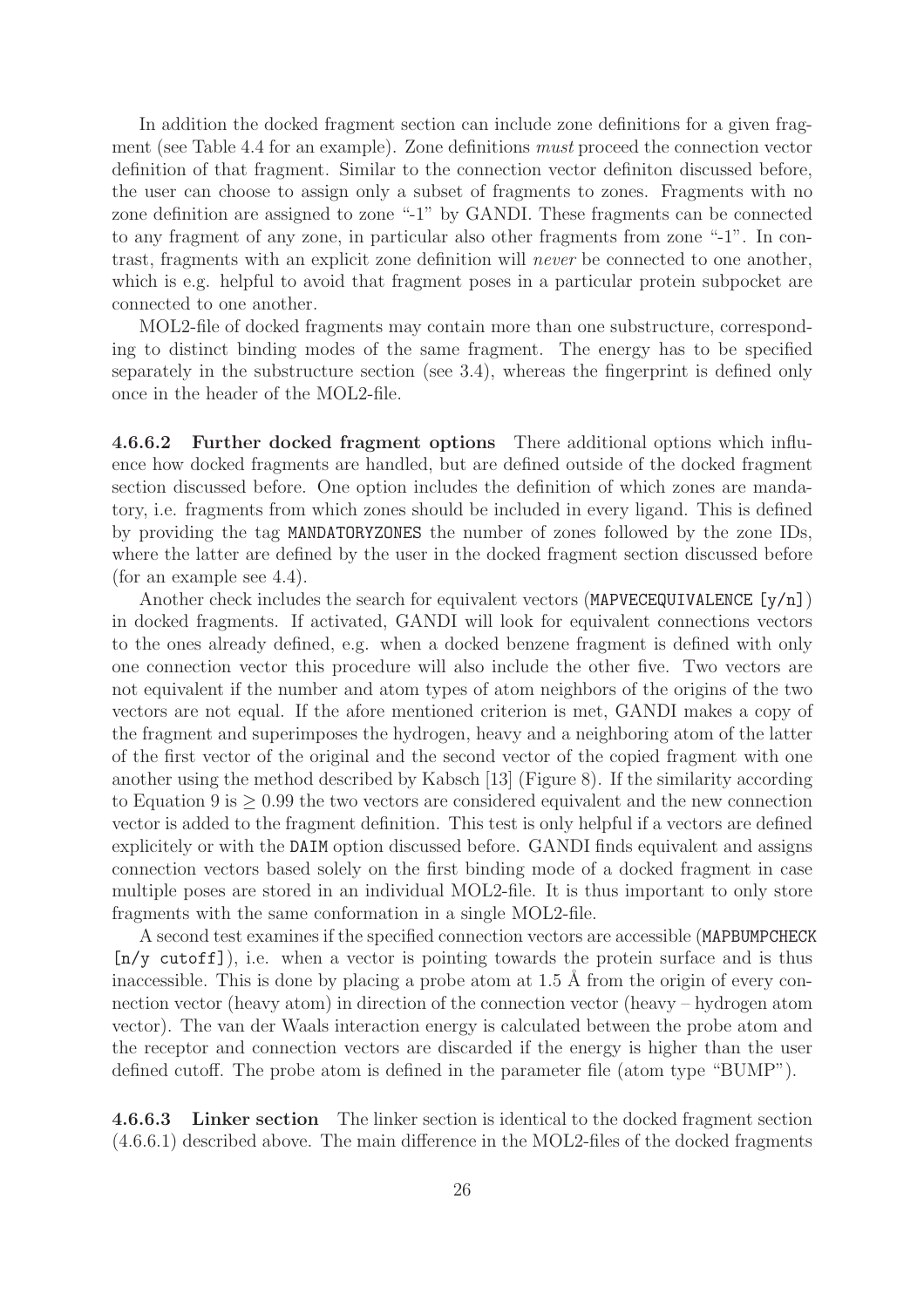

Figure 8: Superpositioning example adamantane: vectors under investigation are red, neighboring atoms are green.

and the linkers is the fact that the former may contain multiple conformations whereas the latter can not. Furthermore, no search for equivalent connection vectors, bump checking or definition of mandatory zones is possible for linkers fragments.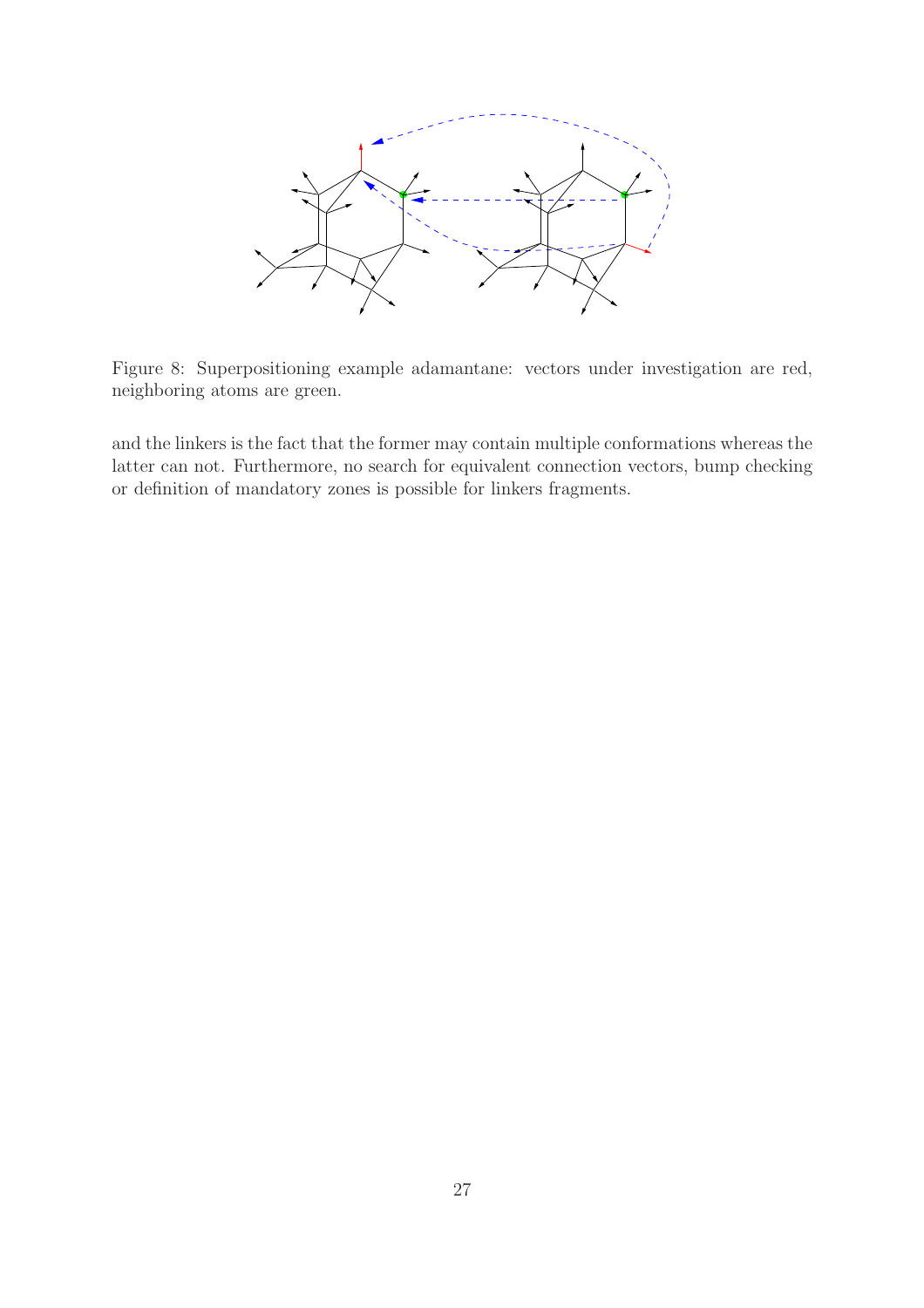# 5 Parameter File

# 5.1 Structure

|       |                                 |                             |                      | # The following parameters are MSI CHARMm |                      |                      |                      |           |
|-------|---------------------------------|-----------------------------|----------------------|-------------------------------------------|----------------------|----------------------|----------------------|-----------|
|       | $\#$                            |                             |                      |                                           |                      |                      |                      |           |
| 5.2.1 | $\#$                            | atom                        | element              | van der Waals                             |                      | $_{\tt mass}$        | atom                 |           |
|       | #                               | type                        | number               | radius                                    | energy_min           |                      | h.type               |           |
|       | 111                             |                             |                      |                                           |                      |                      |                      |           |
|       | $\mathbf{1}$                    | B                           | 5                    | 1.17                                      | 0.01                 | 10.81                | any                  |           |
|       | 2                               | C                           | 6                    | 1.870                                     | 0.1410               | 12.01100             | sp2                  |           |
|       | 5                               | C5R                         | 6                    | 2.040                                     | 0.0500               | 12.01100             | sp2                  |           |
|       | $\overline{7}$                  | C5RP                        | 6                    | 2.040                                     | 0.0500               | 12.01100             | bar                  |           |
|       | $\ddot{\phantom{a}}$            | $\ddot{\phantom{0}}$        | $\ddot{\phantom{0}}$ | $\ddot{\phantom{0}}$                      |                      | $\ddot{\phantom{0}}$ | $\ddot{\phantom{0}}$ |           |
|       | $\ddot{\phantom{0}}$            |                             | ٠                    |                                           | $\ddot{\phantom{a}}$ |                      | $\bullet$            |           |
|       |                                 | $\bullet$                   | $\ddot{\phantom{0}}$ | $\bullet$                                 | $\ddot{\phantom{0}}$ |                      | $\bullet$            |           |
|       | 109                             | NO2                         | 7                    | 1.83                                      | 0.09                 | 14.00670             | sp2                  |           |
|       | 110                             | NR56                        | $\overline{7}$       | 1.830                                     | 0.0900               | 14.00670             | sp2                  |           |
|       | 111<br>$\#$                     | BUMP                        | 1000                 | 2.060                                     | 0.2600               | 0                    | any                  |           |
| 5.2.2 | #                               | atom                        | atom                 | bond                                      |                      |                      |                      |           |
|       | $\#$                            | type                        | type                 | length                                    |                      |                      |                      |           |
|       | 1054                            |                             |                      |                                           |                      |                      |                      |           |
|       | $\mathbf{1}$                    | В                           | СT                   | 1.58                                      |                      |                      |                      |           |
|       | 2                               | В                           | N                    | 1.42                                      |                      |                      |                      |           |
|       | 3                               | B                           | 0E                   | 1.36                                      |                      |                      |                      |           |
|       | $\overline{4}$                  | B                           | 0T                   | 1.325                                     |                      |                      |                      |           |
|       |                                 | $\ddot{\phantom{0}}$        | ¥.                   | $\ddot{\phantom{0}}$                      |                      |                      |                      |           |
|       | $\ddot{\phantom{0}}$            | $\bullet$                   | $\bullet$            | $\bullet$                                 |                      |                      |                      |           |
|       |                                 | $\bullet$                   | $\epsilon$           |                                           |                      |                      |                      |           |
|       | 1052                            | MZR                         | XCL                  | 2.350                                     |                      |                      |                      |           |
|       | 1053                            | MZR                         | ΧF                   | 1.902                                     |                      |                      |                      |           |
|       | 1054                            | MZR                         | ΧI                   | 2.660                                     |                      |                      |                      |           |
|       | $\#$<br>$\#$                    |                             |                      |                                           |                      |                      |                      |           |
| 5.2.3 | # Angle section                 |                             |                      |                                           |                      |                      |                      |           |
|       | # number of angle parameters    |                             |                      |                                           |                      |                      |                      |           |
|       | # atom 1                        | atom 2                      | atom 3               | equilibrium                               | tolerance            |                      |                      |           |
|       | # h.type                        | h.type                      | h.type               | angle                                     |                      |                      |                      |           |
|       | 40                              |                             |                      |                                           |                      |                      |                      |           |
|       | sp3                             | sp3                         | sp3                  | 109.471                                   | 15.0                 |                      |                      |           |
|       | sp3                             | sp2                         | sp3                  | 120.000                                   | 15.0                 |                      |                      |           |
|       | sp3                             | sp                          | sp3                  | 180.000                                   | 15.0                 |                      |                      |           |
|       | sp2                             | sp3                         | sp3                  | 109.471                                   | 15.0                 |                      |                      |           |
|       | $\mathcal{L}^{\pm}$             | $\mathcal{L}_{\mathcal{A}}$ | ¥.                   | $\ddot{\phantom{0}}$                      | $\bullet$            |                      |                      |           |
|       | $\blacksquare$                  | $\blacksquare$              | $\epsilon$           | $\ddot{\phantom{a}}$                      | $\ddot{\phantom{0}}$ |                      |                      |           |
|       | $\ddot{\phantom{0}}$            | $\bullet$                   | $\blacksquare$       |                                           | $\bullet$            |                      |                      |           |
|       | bar                             | bar                         | sp3                  | 120.000                                   | 15.0                 |                      |                      |           |
|       | bar                             | bar                         | sp2                  | 120.000                                   | 15.0                 |                      |                      |           |
|       | bar                             | bar                         | bar                  | 120.000                                   | 15.0                 |                      |                      |           |
|       | #                               |                             |                      |                                           |                      |                      |                      |           |
|       | #                               |                             |                      |                                           |                      |                      |                      |           |
| 5.2.4 | # Dihedral section              |                             |                      |                                           |                      |                      |                      |           |
|       | # number of dihedral parameters |                             |                      |                                           |                      |                      |                      |           |
|       | # atom 1                        | atom 2                      | atom 3               | atom 4                                    | equilibrium          | tolerance            | equilibrium          | tolerance |
|       | # h.type                        | h.type                      | h.type               | h.type                                    | angle                |                      | angle                |           |
|       | $\#$                            |                             |                      |                                           |                      |                      |                      |           |
|       | 26                              |                             |                      |                                           |                      |                      |                      |           |
|       | $\mathtt{s}$                    | sp2                         | sp2                  | $\mathtt{s}$                              | 180.0                | 15.0                 | 360.0                | 15.0      |
|       | $\mathtt{s}$                    | sp2                         | sp2                  | sp2                                       | 180.0                | 15.0                 | 360.0                | 15.0      |
|       | $\mathtt{s}$                    | sp2                         | sp2                  | sp3                                       | 180.0                | 15.0                 | 360.0                | 15.0      |
|       |                                 | $\epsilon$                  | ¥.                   | ¥.                                        | $\bullet$            | $\bullet$            | $\ddot{\phantom{0}}$ | $\bullet$ |
|       |                                 | $\ddot{\phantom{0}}$        | ÷.                   | $\ddot{\phantom{a}}$                      |                      | $\ddot{\phantom{0}}$ |                      | $\cdot$   |

Table 13: Excerpt of parameter file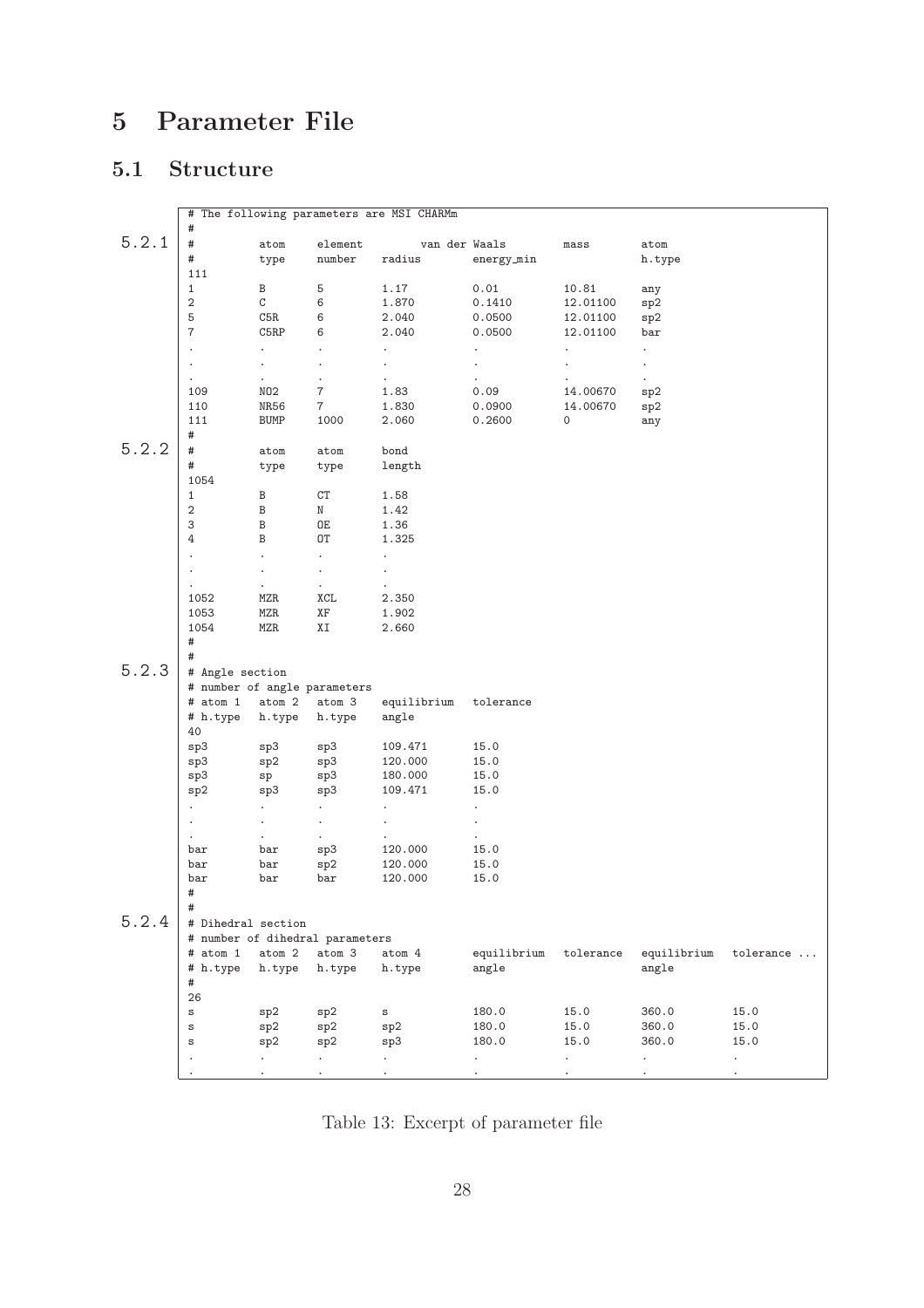| 5.2.5 |                   | # number of forbidden connections           |
|-------|-------------------|---------------------------------------------|
|       |                   | # list of forbidden connections             |
|       | 57                |                                             |
|       | ОC                | OW                                          |
|       | ОC                | 0T                                          |
|       | OC                | 0S                                          |
|       | ОC                | OH <sub>2</sub>                             |
|       | OC                | 0E                                          |
|       | OC                | <b>OC</b>                                   |
|       | 0E                | OW                                          |
|       | 0E                | 0T                                          |
|       | 0E                | 0S                                          |
|       | 0E                | OH <sub>2</sub>                             |
|       |                   |                                             |
|       |                   |                                             |
|       |                   |                                             |
| 5.2.6 |                   | # number of forbidden subgraphs             |
|       |                   | # list of forbidden subgraphs               |
|       | 10                |                                             |
|       | NC(R)(R)          |                                             |
|       | OC(R)(R)          |                                             |
|       | NC(R)(R)0         |                                             |
|       | OC(R)(R)          |                                             |
|       | $C(NC(=0)) (=0)$  |                                             |
|       | N(X:X)(R)(R)(R)   |                                             |
|       | $N(X=X)(R)(R)(R)$ |                                             |
|       | $N-N$             |                                             |
|       | $N - 0$           |                                             |
|       | $0 - 0$           |                                             |
|       |                   |                                             |
|       |                   |                                             |
|       |                   |                                             |
| 5.2.7 |                   | # number of pharmacophore group definitions |
|       |                   | # pharmacophore group definitions           |
|       | 11                |                                             |
|       | hydrophobic       | C                                           |
|       | hbacceptor        | $0 = X$                                     |
|       | hbacceptor        | O(X)                                        |
|       | hbacceptor        | $N(X)$ $(X)$ $(X)$                          |
|       | hbacceptor        | $N (= X) X$                                 |
|       | hbacceptor        | N(:X):X                                     |
|       | hbdonor           | H <sub>0</sub>                              |
|       | hbdonor           | HN                                          |
|       | hbdonor           | HS                                          |
|       | weakhbdonor       | HC:N                                        |
|       | weakhbdonor       | $HCC = 0$                                   |

Table 14: Excerpt of parameter file - part 2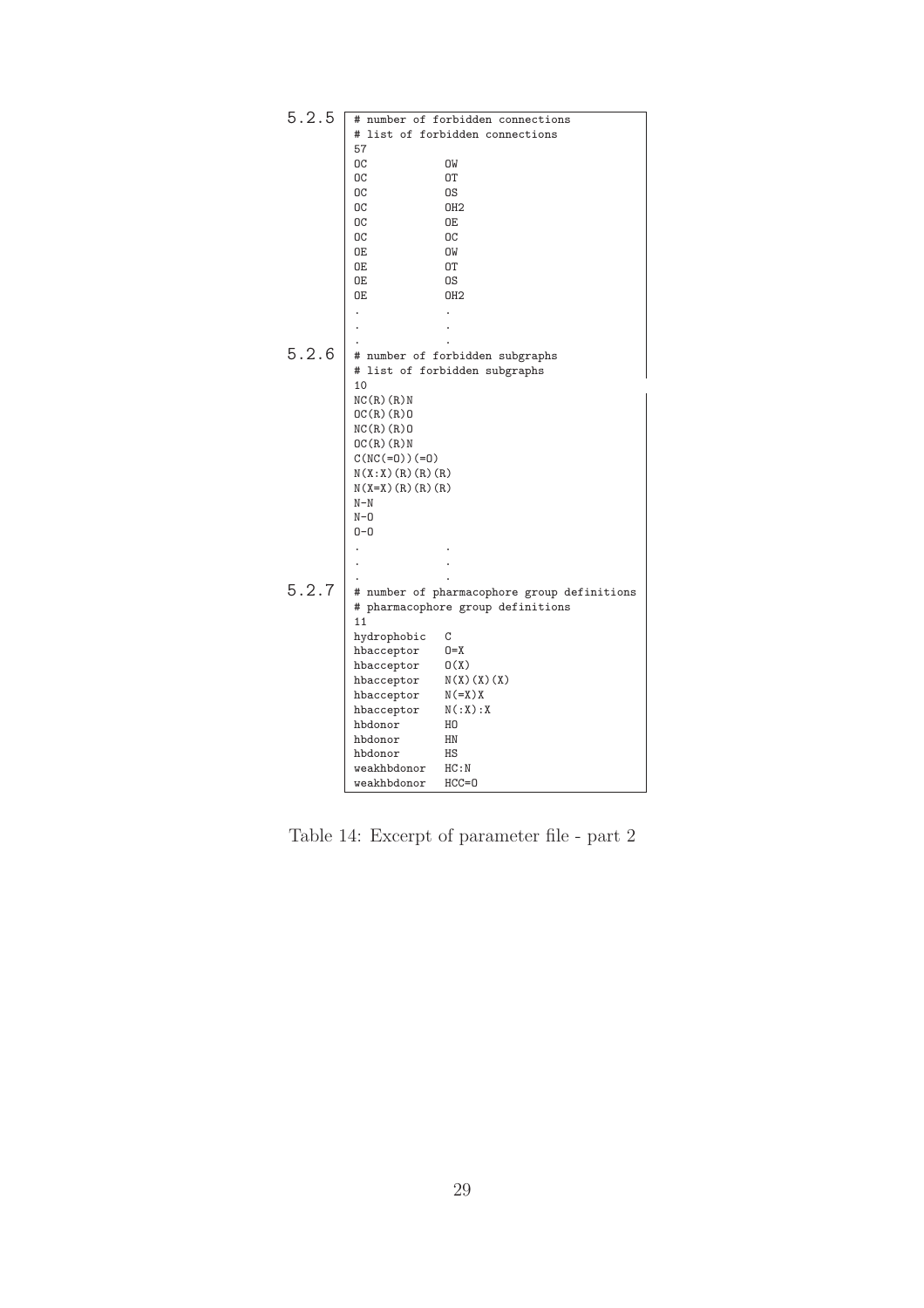## 5.2 Description

#### 5.2.1 Atom Section

Contains a list of atom properties extracted from the MSI CHARMm force field needed for calculating the similarity and the van der Waals energy between two molecules.

## 5.2.2 Bond Section

Maintains a list of bond parameter extracted from the MSI CHARMm force field as well.

## 5.2.3 Angle Section

Encompasses the (hard) cutoff values for the angle penalty mentioned earlier. For the angles the general form of these parameters, which uses the reduced atom hybridizaton type definition described before in the atom section 5.2.1, is:

[type1] [type2] [type3] [equilibrium angle] [angle tolerance]

Thus, angles that are outside the allowed region (absolute difference) lead to the addition of the user-defined penalty (BONDVIOLATIONPENALTY [real]) to the internal force-field energy.

|equilibrium angle − measured angle| ≥ angle tolerance (20)

In case no angle terms are specified (setting the number to "0" and commenting the parameter section), the angle penalty is ignored in the calculation. Angle penalties are calculated if the corresponding terms are specified in the parameter file. Individuals with missing angle terms are ignored during optimization and a list of missing angle terms is printed at the end of the optimization.

The use of a penalty function with a reduced set of atom types is due to usually strongly penalizing terms in force-field based scoring functions (such as CHARMm). The use of such functions is not ideal when fragment poses generated by SEED are used due to its discrete sampling procedure, i.e. molecules will always have (mostly) small angle and dihedral distortions which can usually easily be removed with a brief minimization.

## 5.2.4 Dihedral Section

Contains parameters for the dihedral penalty function where the same specifications and rules as in 5.2.3 apply. The difference here is that four atom types have to be defined and more than one angle and tolerance is allowed, e.g.:

sp3 sp3 sp3 sp3 60.0 15.0 120.0 15.0 180.0 15.0 ...

Identical to the angle section before, in case no dihedral terms are specified (setting the number to "0"), the dihedral penalty is ignored in the calculation.

## 5.2.5 Forbidden Connections

This section comprises a list of atom type pairs that should never be connected to one another.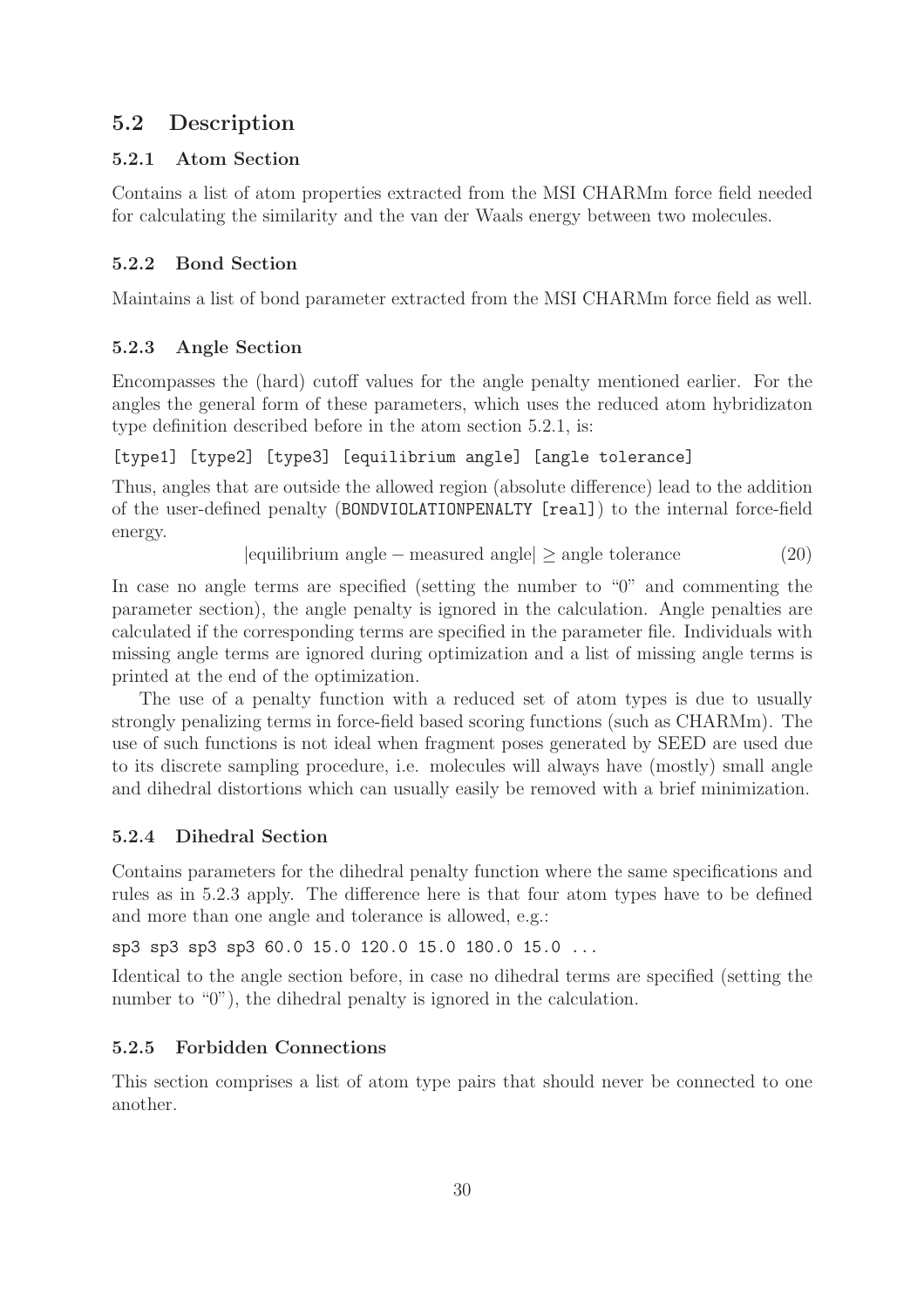#### 5.2.6 Forbidden Subgraph

GANDI also checks for forbidden substructures in newly create molecules and if detected ignores these during optimization. GANDI uses a modified version of Peter Kolb's adaptation of the VF2 algorithm[18] to perform subgraph matching. One of the main differences is that GANDI does not check the entire molecule for forbidden graphs, but focuses only on newly formed bonds. This ensures that molecules are not eliminated from the search which contain fragments with forbidden subgraphs if the user decides to includes any for design reasons.

The way in which a user can define a forbidden subgraph is by means of SMILES notation in this section. The SMILES definition and the subgraph matching employed by GANDI is based upon atom elements and their connec-

| Bonds:           |                                           |
|------------------|-------------------------------------------|
|                  | single                                    |
|                  | double                                    |
| #                | triple                                    |
| $\ddot{\cdot}$   | aromatic                                  |
| $\%$             | amide                                     |
|                  | any                                       |
| Atoms:           |                                           |
|                  | any atom symbol                           |
| R                | any atom                                  |
| X                | any atom except hydrogens                 |
| c, x, n, s, o, p | ring atoms connected by                   |
|                  | aromatic bonds (lower case)               |
| Other:           |                                           |
|                  | start of new subgroup                     |
|                  | end of subgroup                           |
| integers         | ring opening and closures $(1-9)$ , e.g.: |
|                  | C1CCCCC1 is a cyclohexane                 |
|                  |                                           |

Table 15: SMILES definition

tivity (i.e. number and nature of connecting bonds). However GANDI does not perform any aromaticity, hybridization or net charge analysis. Subgraph matching algorithm proceeds in such a way that the very first bond of every SMILE is matched against all newly formed bonds. This ensures that the user can explicitly state which substructure should not be formed by a new bond without eliminating fragments from the search. Allowed characters in the GANDI SMILES notation are given in Table 15.

If no explicit bond symbol are stated between atom symbols, GANDI assumes single bonds. The only exception are aromatic ring atoms where the bonds are assumed to be aromatic (":"). An example is given in Table 16.

#### 5.2.7 Pharmacophore definition

This section defines the pharmacophore groups which are used for the pharmacophore scoring function  $(3.4.1.5)$  and for the constraints  $(3.5)$ , if defined by the user. The pharmacophores that can be defined by the user are hydrogen bond acceptors and donors (strong and weak), hydrophobic groups as well as one custom definition. The other pharmacophore definitions are computed internally by GANDI (ring centroids, "any" types etc.). The definition of a these user-defined pharmacophores is atom centered and only the first atom of the pharmacophore group definition corresponds to the respective group, e.g. for the definition hbdonor HN the hydrogen would be labeled as donor. The SMILES definitions are identical as mentioned for the forbidden substructure section (5.2.5). The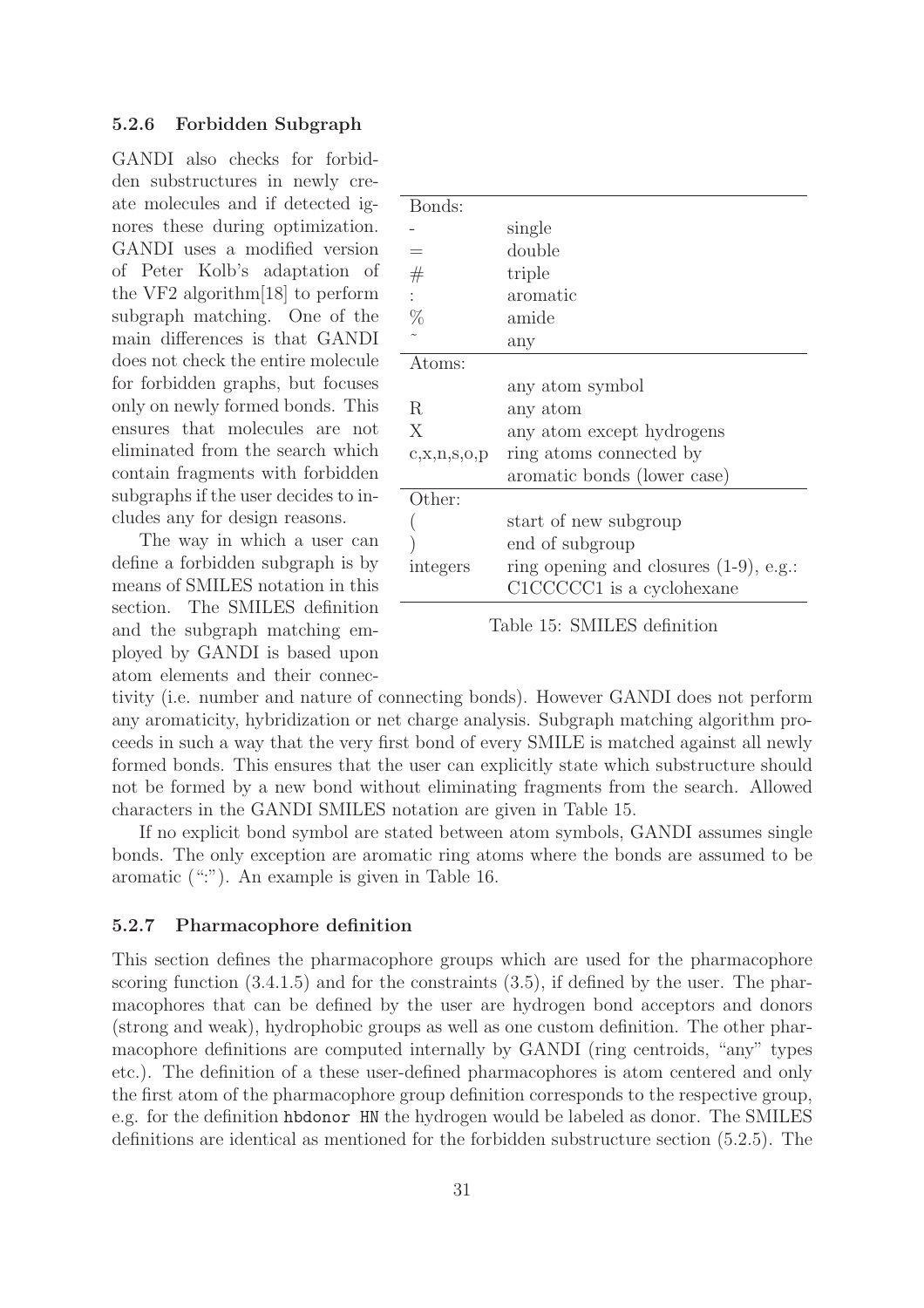

Table 16: left: GANDI molecule with newly formed bonds in red; right: SMILES notation of subgraph which would avoid such a molecule. In the above SMILES notation the first bond would be between  $C/C$  matched against the new bond in red.

substructure matching when first assigning the pharmacophore group definitions requires that the matched atom in the molecule has not more connecting atoms as the corresponding SMILES atom (except for definitons consisting of a single atom such as C). With this matching procedure ternary amines can be distinguished from quaternary amines, e.g.  $N(R)(R)(R)$  would not match a quaternary amine and can thus be defined as a hydrogen bond acceptor. Currently, GANDI assigns pharmacophore points to fragments, linkers and the receptor before optimization to save time.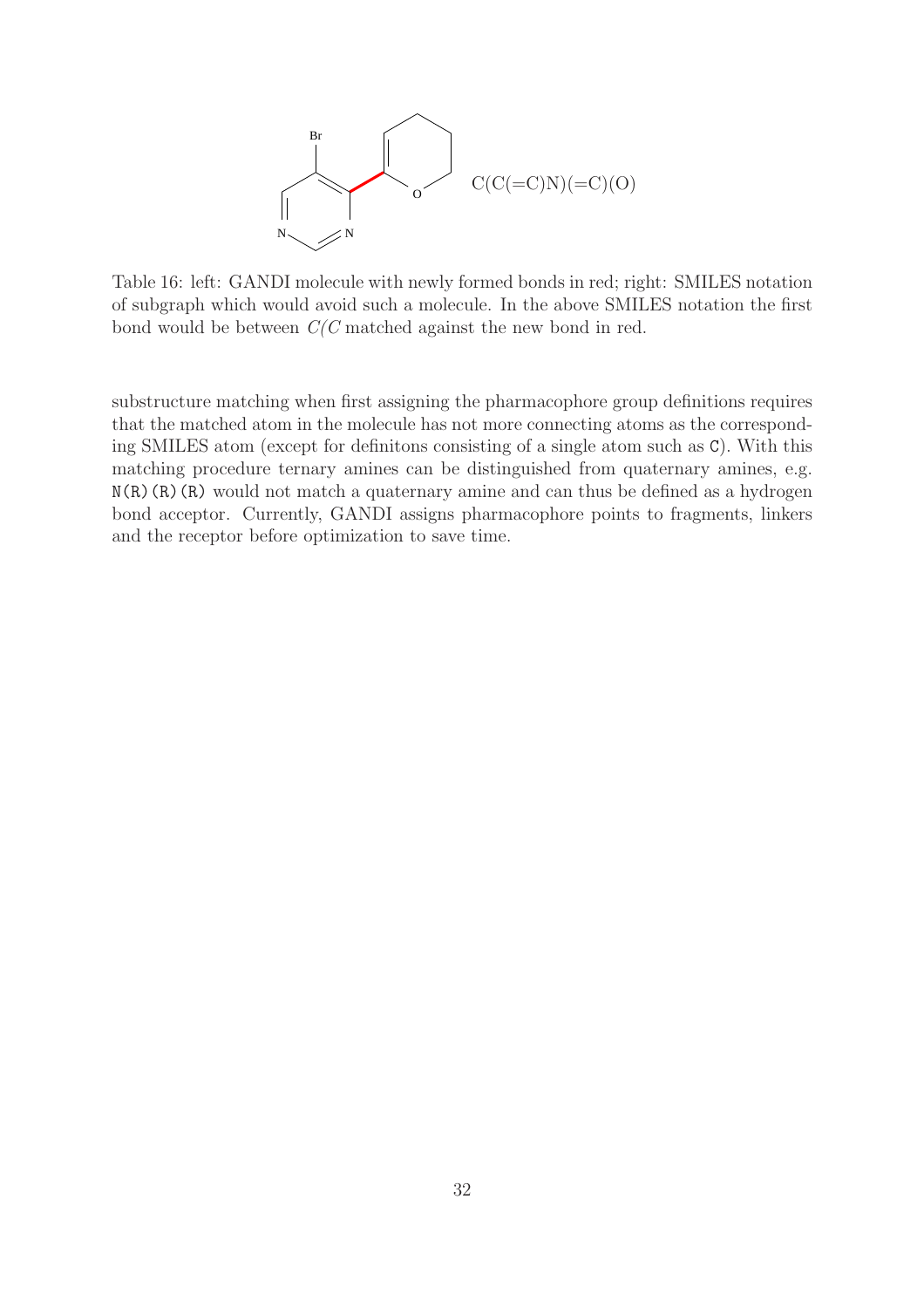# 6 Help guide & Troubleshooting

# 6.1 Help guide

This section provides the user with a few tips of how GANDI can be run.

## 6.1.1 Filtering

Although it happens that GANDI produces interesting results with the first setup used on a project, it can be useful to analyze the results obtained and then re-run GANDI with a more restrictive search to eliminate unwanted solutions. In general, GANDI could be first run without any filters (constraints, pharmacophore-based filtering) activated to see if solutions are found and then gradually introduce the latter to form a more focussed search. Using filters can help to narrow the search in chemical space for novel molecules. However, there are tradeoffs when doing so, the first being that only molecules will be produced that conform to the users expectations, i.e. alternate solutions are ignored that can sometimes provide valuable input for novel design strategies. Secondly, severe restrictions of the search with stringent filtering criteria can lead to few or even no molecules being produced. However, applying filters of course leads to a reduction in search space, which should allow GANDI to converge more easily to a given minima of the respective scoring functions. For these reasons it can make sense to first run GANDI with an unbiased setup, analyze the results and re-run GANDI with a more focused approach (or different setups exploring different design ideas).

## 6.1.2 Parameter settings of GANDI

GANDI has a number of input parameters that influence the search in chemical space and have been mentioned in the previous sections, whose influence on the outcome can be difficult to understand at first. Generally, a larger number of individuals and islands provides a more thorough search. Similarly a large number of iterations of the genetic algorithm and the tabu search leads to a prolonged optimization. Both settings of course lead to an increased computational cost.

## 6.1.3 Fragment definition

#### 6.1.4 Why working with zones

The advantage of using zones, apart from the fact that molecules fill the desired pockets, lies in the often drastic reduction of the search space. For every defined zone (MANDATORYZONE [# zones] [ZONE IDs] in the input file) GANDI only samples the defined zones for a particular gene. For example in the case of proteases, which often show clearly defined pockets responsible for the substrate specificity, one might want to design an inhibitor that binds to a predfined set of these pockets. The example of a trypsin inhibitor is shown in Figure 9, where the protein was co-crystallized with an inhibitor with three distinct substructures. If the goal is to design similar molecules, GANDI can be run connecting three fragments (ligand size is three) of which each binds to a distinct pocket. The docked fragment poses should then be split into three sets (according to the zones) and labelled in the input file (see the example in 7). If GANDI is setup as described, the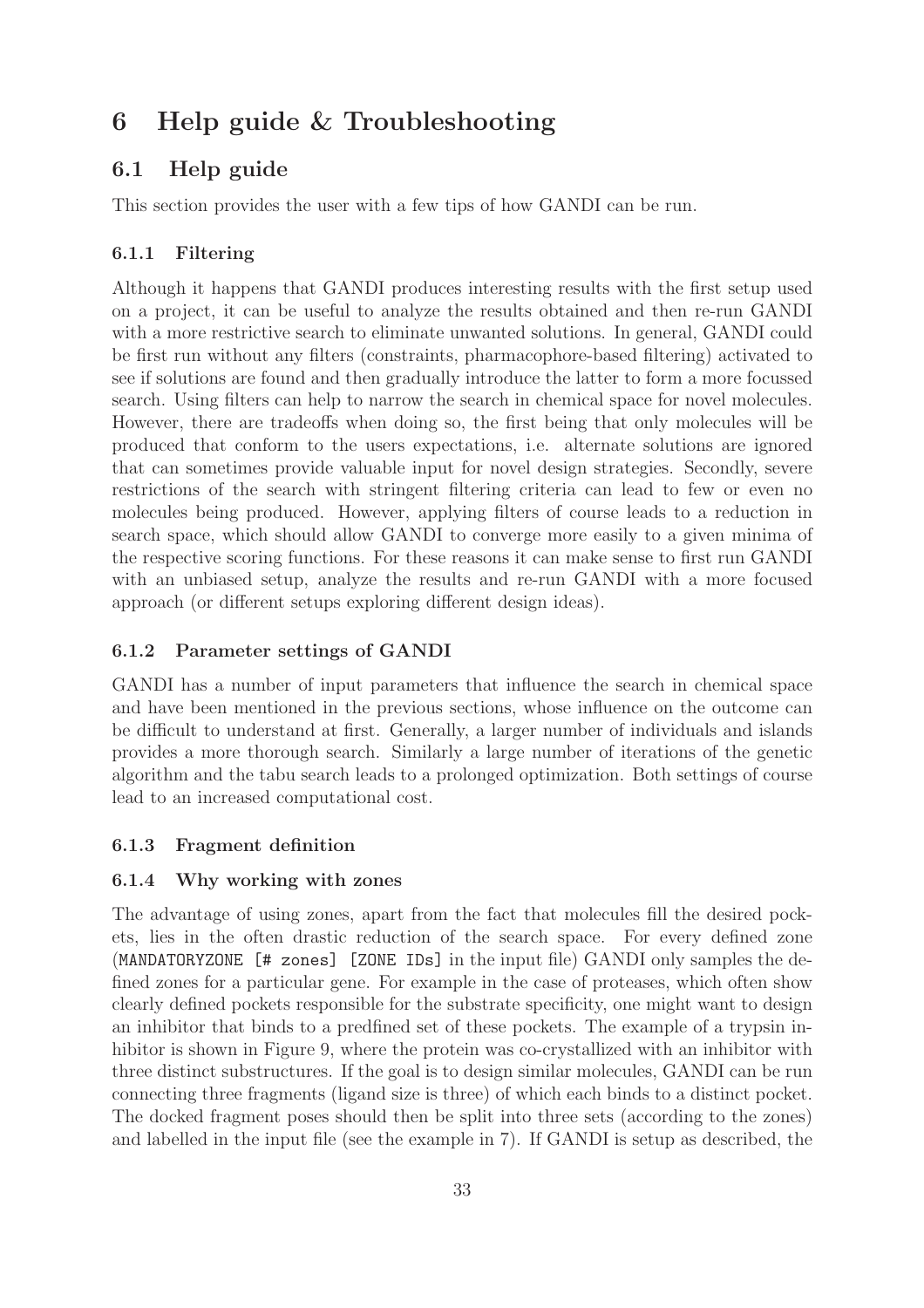first gene will encode the first zone (1), the second gene the second zone and so forth. Furthermore, when starting the optimizer (random initialization of individuals) or during the run, the permissable ranges of the respective genes are only the enumerated docked fragments. Assuming there are equal number of docked fragments  $n$  in all three pockets the theoretical number of docked fragment pose combinations is  $n^3$  when using the zone definition. However, if GANDI uses a blind search without zone definition this increases to  $(3n)^3$ , i.e. a factor of 9. This increase can even be larger for e.g. a growing exercise where one fragment is fixed in zone 1 and the number of poses in zone 1 is a lot smaller that the total number  $n_{Z1} \ll n_{tot}$  (and ligand size 2). The fraction of the number of combinations without and with zones is  $\frac{n_{tot}^2}{n_{Z1}*n_{tot}}$   $n_{tot}$ , e.g. with 10<sup>5</sup> fragment poses the reduction in search space is almost  $10<sup>5</sup>$ .



Figure 9: Example of how to derive zones (PDB code: 1PPC)

## 6.2 FAQ

- Why is the number of individuals defined in the input file larger than the number of MOL2-files actually written to disk ? GANDI only writes MOL2-files of individuals to disk that are "alive" (see 3.9).
- Why does a MOL2-file sometimes not contain any or fewer linker (LK) substructures ? GANDI also checks if two fragments can be merged directly with one another without any intermediate linker fragment (see 3.3), which reduces the number of linkers.
- Why are molecules with an arbitrarily high score generated during the optimization procedure ?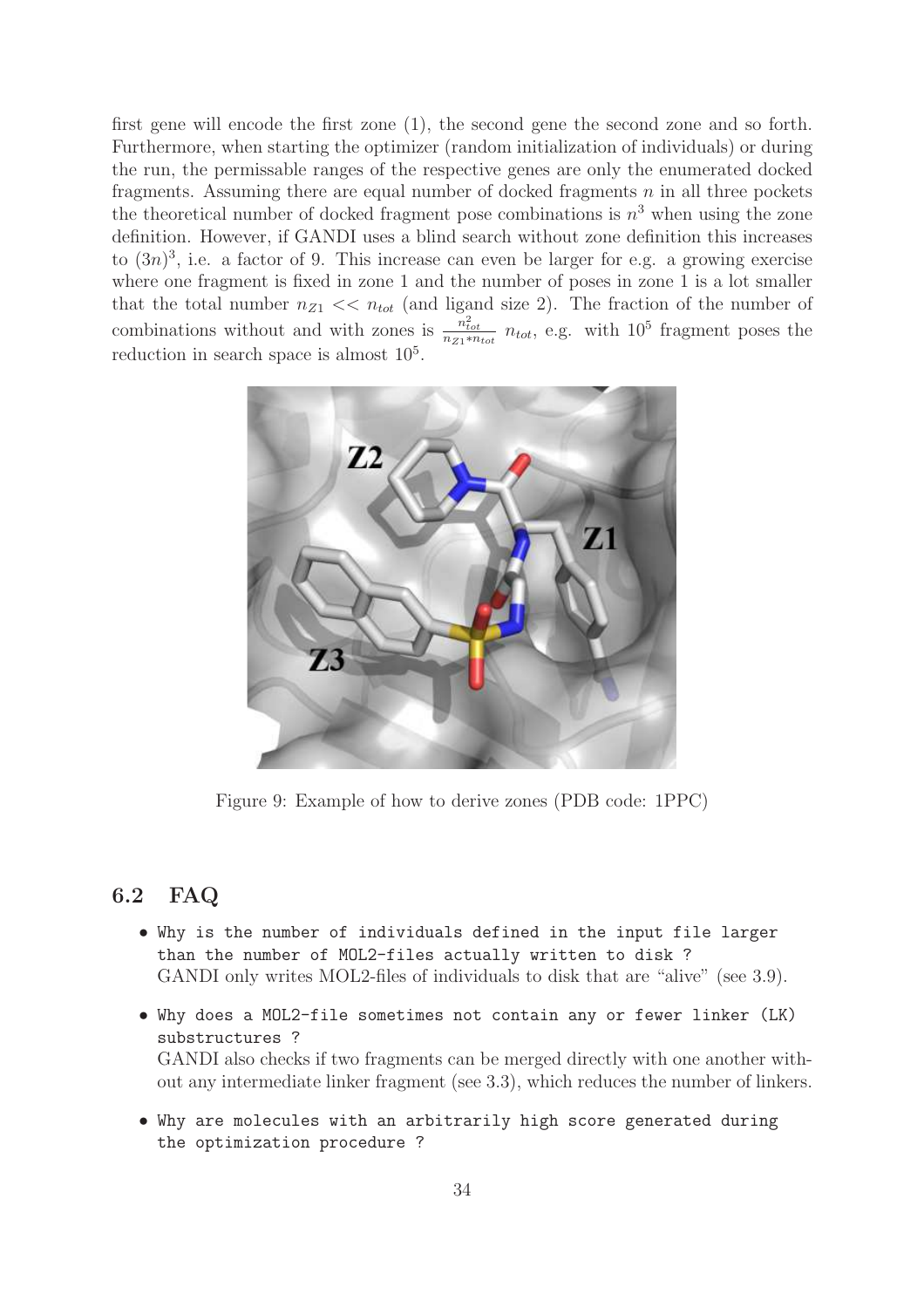There are multiple scenarios during optimization where an individual is not considered to be valuable anymore and is thus given a high score:

- Linker placement (3.3): One or more docked fragments cannot be connected to any other docked fragments due to missing feasible linkers.
- Merging (3.6): There is at least one similar individual with a lower score in the population.
- No non-overlapping docked fragments were found for the individual.
- Why does GANDI finish without finding any possible solutions ? Two common causes are:
	- There are only overlapping docked fragments
	- No suitable linkers were found to join the docked fragments

Different approaches can be used to circumvent the problem:

- Increasing the number of tolerated clashes (4.6.5.1).
- Increasing the connection vector angle and distance tolerances (4.6.5.3).
- Increase the number of individual trials and tabu search iterations (4.6.2.2).
- Why does GANDI quit prematurely complaining about missing files or improper input values which appear to be properly defined in the input file?

An incomplete or incorrect section, preceding the actual section where the error message was issued, might be responsible for the early termination of GANDI.

• Why does GANDI create molecules which show little overlap with the template structure although  $w_{3D} > 0$  ? The force field based scoring function term (or the fingerprint-based scoring function term) seem to be overemphasized compared to  $Sim_{3D}$ . Increase  $w_{3D}$  so far as that both the force field and the fingerprint-based term have on average as little as e.g. 5 % influence on the total score of a single molecule.

#### 6.3 Error messages

Following is a list of the more commonly occuring error messages.

• WARNING, Number of threads <= 0 : ... , resetting to 1 ! WARNING, Number of threads >= number of islands : ... ... , resetting number of threads==number of islands ! WARNING, Number of threads > max. number threads : ..., resetting number threads==max threads !

Reason: The maximal number of threads cannot be higher than the computer's threshold and should not be higher than the number of islands. Solution: Adjust number of threads.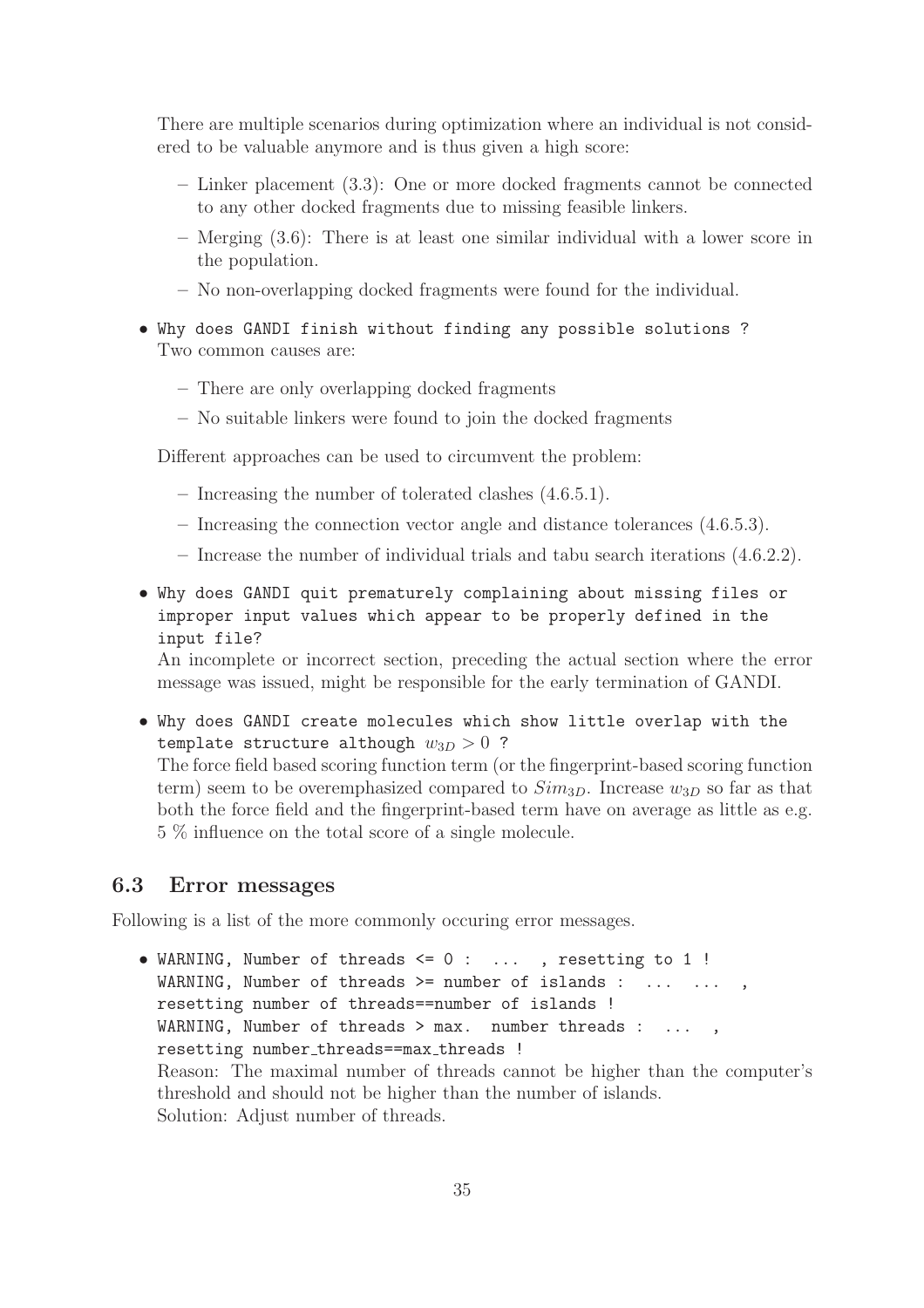- WARNING, ... vector definition should be "all", "list" or "daim"! Reason: The keyword defining how the connection vectors are generated is wrong.
- WARNING, The docked fragment ... does not have any connection vectors! Reason: GANDI did not find any possible connection vectors for a specific fragment when using the "all" or "daim" approach (see 4.6.6.1).
- WARNING, The connection vector ... for ... is not correct. WARNING, The list of connection vectors for ... Reason : Definition of a vector for a specific docked fragment or linker is wrong.
- WARNING, The ... grid you want to read has not been created with the same input file parameters. Reason : Reading of a potential energy grid which has been created with different parameters. Solution : Re-write grids with the actual input file in use.
- WARNING, There are no parameters for atom type ... Reason : Encountered unknown atom types while reading certain Sybyl MOL2 files. Solution : Check and update atom type definition in MOL2 file or expand GANDI parameter file.
- WARNING, ... should be either 'y' or 'n', Exiting ! Reason : Incorrect switch setting.
- WARNING, The file switch for ... is neither 'w' nor 'r'. Reason : Incorrect switch setting.
- WARNING, caught exception while reading ... Reason : Encountered premature end of file or file read error.
- WARNING, Number of islands <= 0, exiting Reason : At least one island has to be defined.
- WARNING, Number of individuals <= 0, exiting Reason : The genetic algorithm needs multiple individuals to work efficiently.
- WARNING, Number of kept individuals < 0, exiting WARNING, Number of kept individuals  $>=$  number of individuals : ... Reason : The number of kept individuals must not be below zero or larger than the number of individuals itself.
- WARNING, Number of iterations <= 0 Reason : The number of iterations must be larger than zero.
- WARNING, number of mandatory docked fragments is larger than ligand size , exiting ! Reason: GANDI enforces that generated molecules contain a binding pose of every docked fragment, thus the number of mandatory docked fragments cannot exceed the ligand size.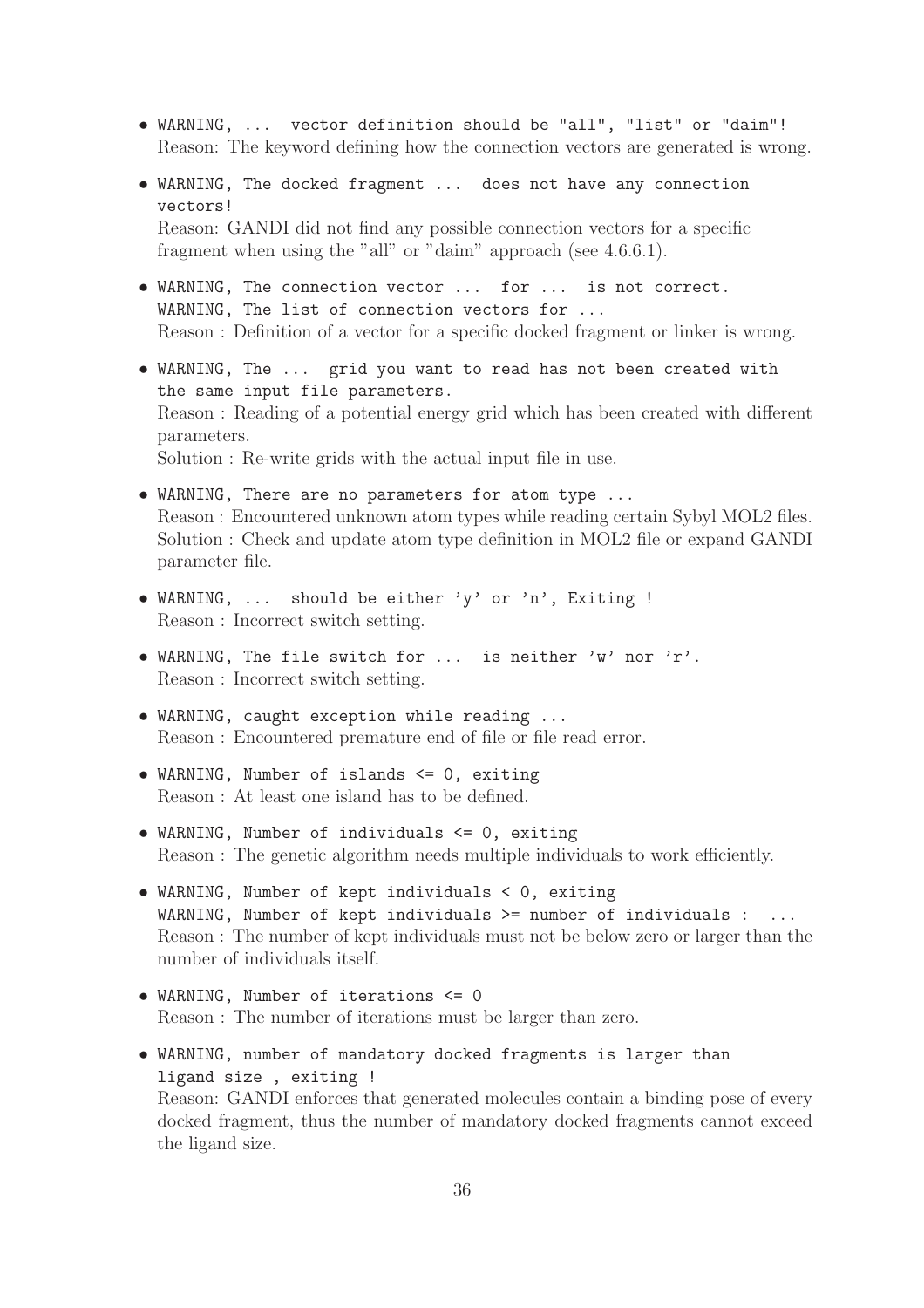• WARNING, Ligand size < 2 : ... ,exiting

Reason : The ligand size corresponds to the number of docked fragments that should be connected, which needs to be larger than one.

• WARNING, Number of binding site residues should be > 0 , exiting Reason : No binding site residues have been specified in the input file from which

the binding site grids would be calculated.

- WARNING, ... grid margin should be > 0 ! : ... , exiting Reason : The safety margin around the vdW or coulombic grid was not defined properly.
- WARNING, ... grid spacing should be > 0 ! : ... , exiting Reason : The grid spacing of the vdW or coulombic grid was not defined properly.
- WARNING, Number of docked fragments/linkers should be > 0 ! : ... , exiting Reason : No docked fragments or linkers were defined.
- WARNING, There is more than one substructure in ... Reason : One of the specified linkers contains more than one molecule.
- WARNING : File read error occurred in parameter file, atom section, Exiting ! WARNING : File read error occurred in parameter file, bond section, Exiting ! WARNING : File read error occurred in parameter file, forbidden connection section, Exiting ! Reason : Encountered premature end of file or file read error while reading parameter file.
- WARNING The file ... cannot be opened/created Reason : The specified file is missing or cannot be created due to write permissions or missing folders. Solution : check existence of files or access permission of folders.
- WARNING, "#FINGERPRINT" not properly defined for template ! WARNING, Missing fingerprint information in linkers : ... WARNING, Missing fingerprint information in docked fragment : ... WARNING, Error reading #FINGERPRINT in file ... ; exiting ! Reason : Missing or incorrect fingerprint definition for template, linker or docked fragment.

Solution : Update fingerprint definition.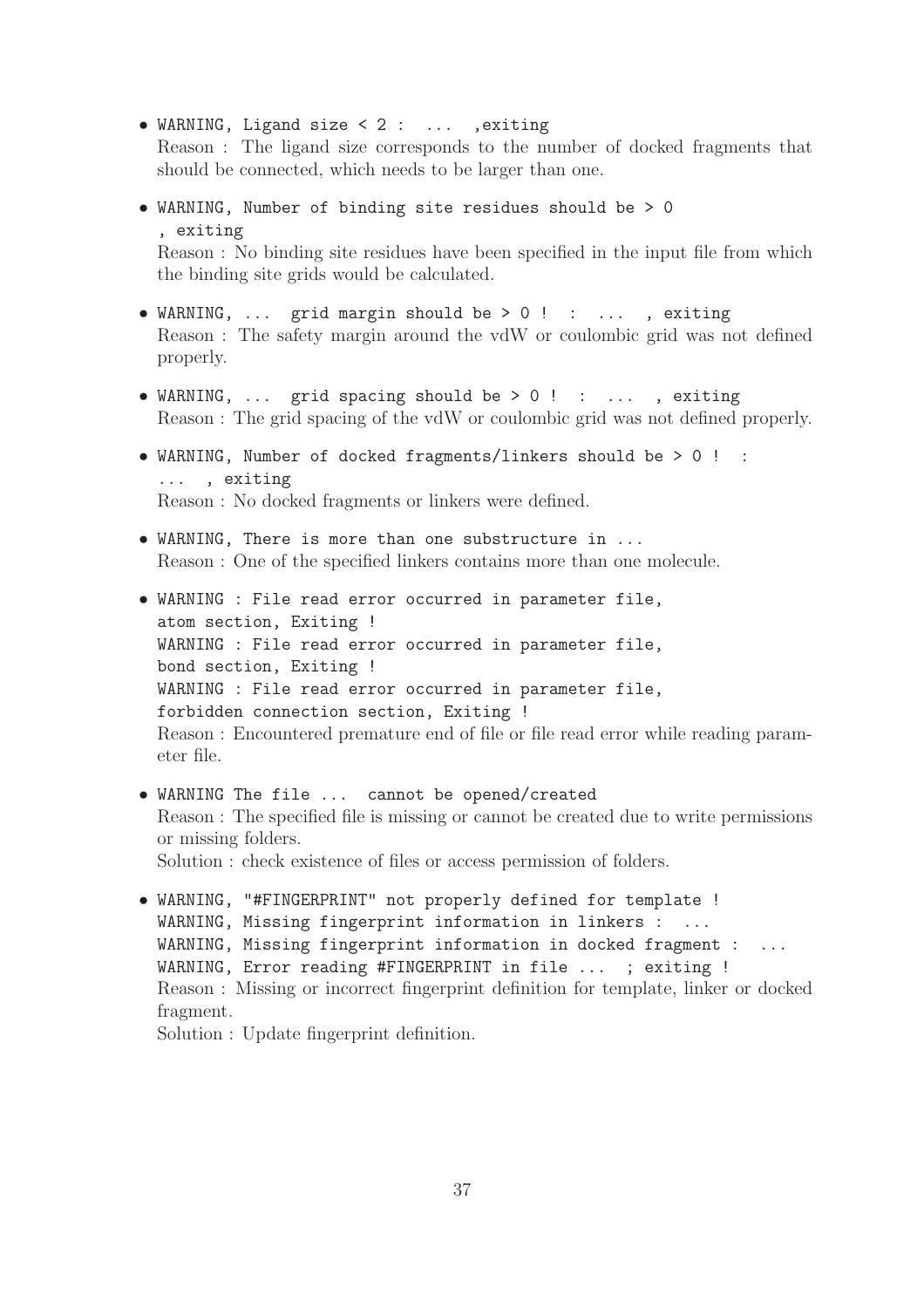# 7 Acknowledgments

We thank Nicolas Majeux, Peter Kolb, Philip Schütz, Pietro Alfarano, Claus Ehrhardt, Armin Widmer and Tim Knehans for useful discussions and comments.

# References

- [1] F. Dey and A. Caflisch. Fragment-based de novo ligand design by multiobjective evolutionary optimization. Journal of Chemical Information and Modeling, 48(3):679– 690, 2008.
- [2] D. E. Goldberg. Genetic Algorithms in Search Optimization and Machine Learning. Addison-Wesley, Reading MA, 1989.
- [3] J. H. Holland. Adaptation in natural and artificial systems. University of Michigan Press, Ann Arbor, MI, 1975.
- [4] Fred Glover. Future paths for integer programming and links to artificial intelligence. Comput. Oper. Res., 13:533–549, 1986.
- [5] Fred Glover. Tabu search– part i. *ORSA J. Comput.*, 1(3):190–206, 1989.
- [6] Fred Glover. Tabu search– part ii. ORSA J. Comput., 1(1):4–32, 1990.
- [7] Mark A. Murcko and Guy W. Bemis. The properties of known drugs. 1. molecular frameworks. J. Med. Chem., 39:2887–2893, 1996.
- [8] Mark A. Murcko and Guy W. Bemis. Properties of known drugs. 2. side chains. J. Med. Chem., 42:5095–5099, 1999.
- [9] Peter Ertl. Cheminformatics analysis of organic substituents: identification of the most common substituents, calculation of substituent properties, and automatic identification of drug-like bioisosteric groups. J. Chem. Inf. Comput. Sci., 43:374– 380, 2003.
- [10] M. Vieth, M.G. Siegel, R.E. Higgs, I.A. Watson, D.H. Robertson, K.A. Savin, G.L. Durst, and P.A. Hipskind. Characteristic physical properties and structural fragments of marketed oral drugs. J. Med. Chem., 47(1):224–232, 2004.
- [11] Charles Darwin. On The Origin of Species by Means of Natural Selection, or the Preservation of Favoured Races in the Struggle for Life. John Murray, London, 1859.
- [12] Paul Bryant Grosso. Computer simulations of genetic adaptation: parallel subcomponent interaction in a multilocus model. PhD thesis, Computer and Communication Sciences Department, University of Michigan, 1985.
- [13] W. Kabsch. A solution for the best rotation to relate two sets of vectors. Acta Cryst., A32:922–923, 1976.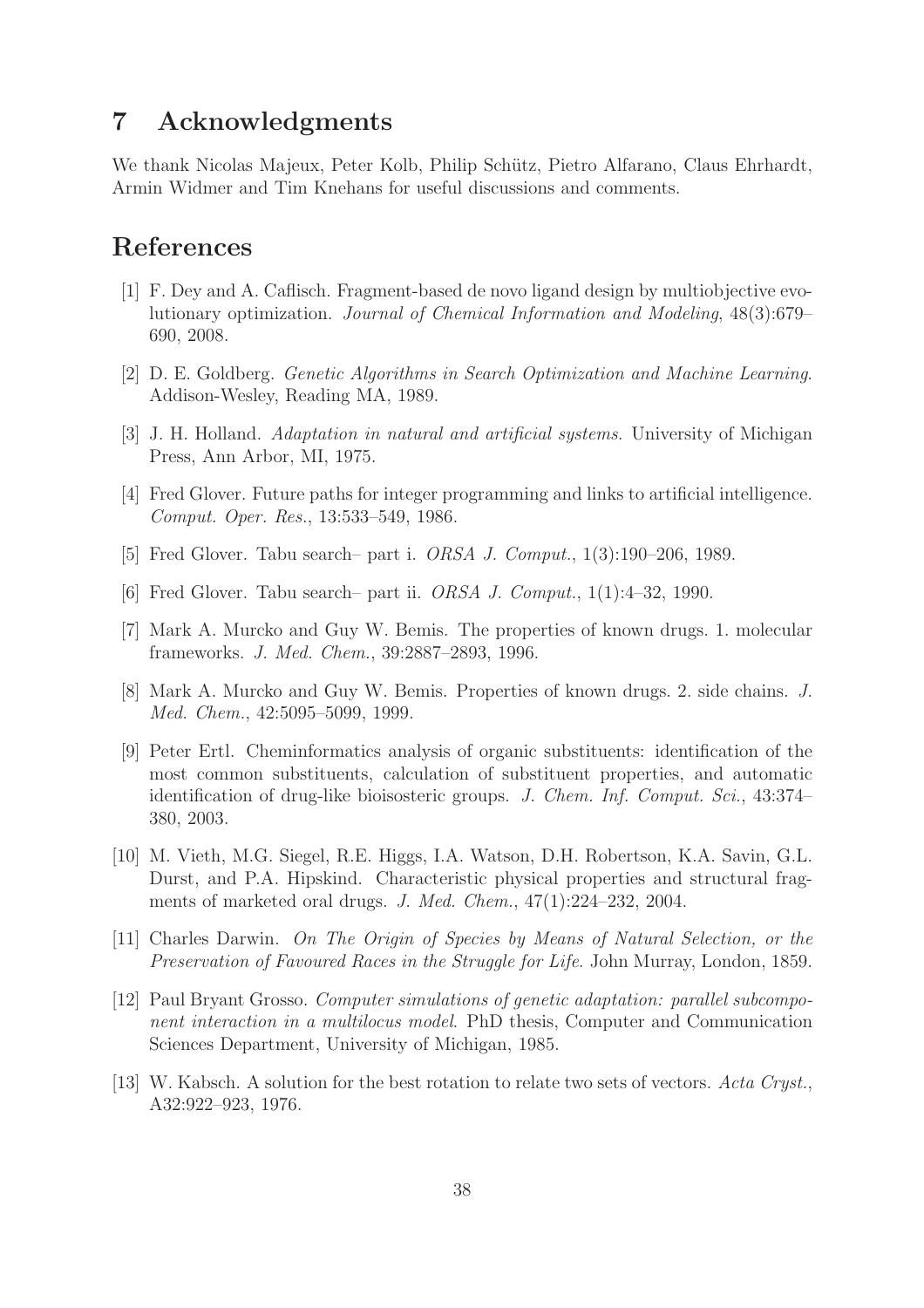- [14] Kong T Nguyen, Lorenz C Blum, Ruud Van Deursen, and Jean-Louis Reymond. Classification of organic molecules by molecular quantum numbers. Chemmedchem, 4(11):1803–1805, 2009.
- [15] Manfred Hendlich, Friedrich Rippmann, and Gerhard Barnickel. Ligsite: automatic and efficient detection of potential small molecule-binding sites in proteins. Journal of Molecular Graphics and Modelling, 15(6):359 – 363, 1997.
- [16] Carlos M. Fonseca and Peter J. Fleming. An overview of evolutionary algorithms in multiobjective optimization. Evolutionary Computation, 3(1):1–16, 1995.
- [17] Carlos M. Fonseca and Peter J. Fleming. Genetic Algorithms for Multiobjective Optimization: Formulation, Discussion and Generalization. In Genetic Algorithms: Proceedings of the Fifth International Conference, pages 416–423. Morgan Kaufmann, 1993.
- [18] Pasquale Foggia. The VFLib Graph Matching Library, version 2.0. http://amalfi.dis.unina.it/graph/db/vflib-2.0/doc/vflib.html.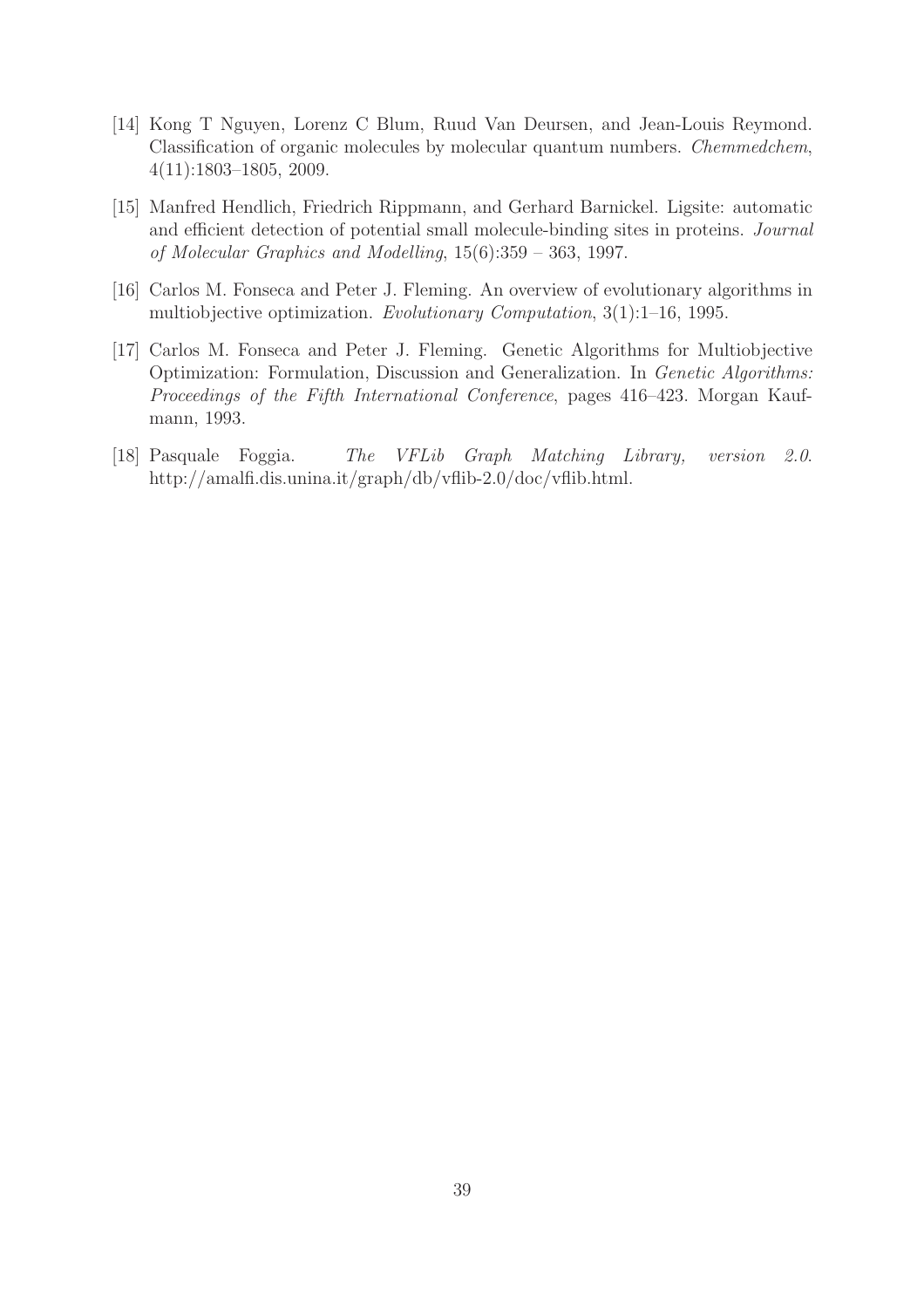# A Changelog

| Version     | Release Date | Changes                                                                                                     |
|-------------|--------------|-------------------------------------------------------------------------------------------------------------|
| 2.0         | X.X.2014     | • Minor bug fixes, expection handling and other fea-<br>tures (output directory, variable definitions etc.) |
|             |              | • Angle and dihedral terms exchanged for penalty<br>function                                                |
|             |              | • Pareto scoring mode                                                                                       |
|             |              | • Pharmacophore-based, MQN and burial scoring<br>function                                                   |
| $pre - 2.0$ | X.X.2011     | • Constraints- and Pharmacophore-based filtering                                                            |
|             |              | • Exchanged mandatory fragments with mandatory<br>zone option                                               |
|             |              | • Reading of gzip'ed docked fragment files                                                                  |
|             |              | • Input file format changed                                                                                 |
|             |              | • Inter- and intra-island convergence check                                                                 |
|             |              | Angle and dihedral terms in energy function and<br>sections $5.2.3$ and $5.2.4$ );                          |
|             |              | Exhaustive search in case of low number of found<br>matching linkers                                        |
| 1.3.        | X.X.2010     | • SMILES parser and subgraph matching to avoid<br>forbidden substructures (section $5.2.6$ )                |
|             |              | • Change of vector tolerances and matching linker<br>look up (section $4.6.5.3$ )                           |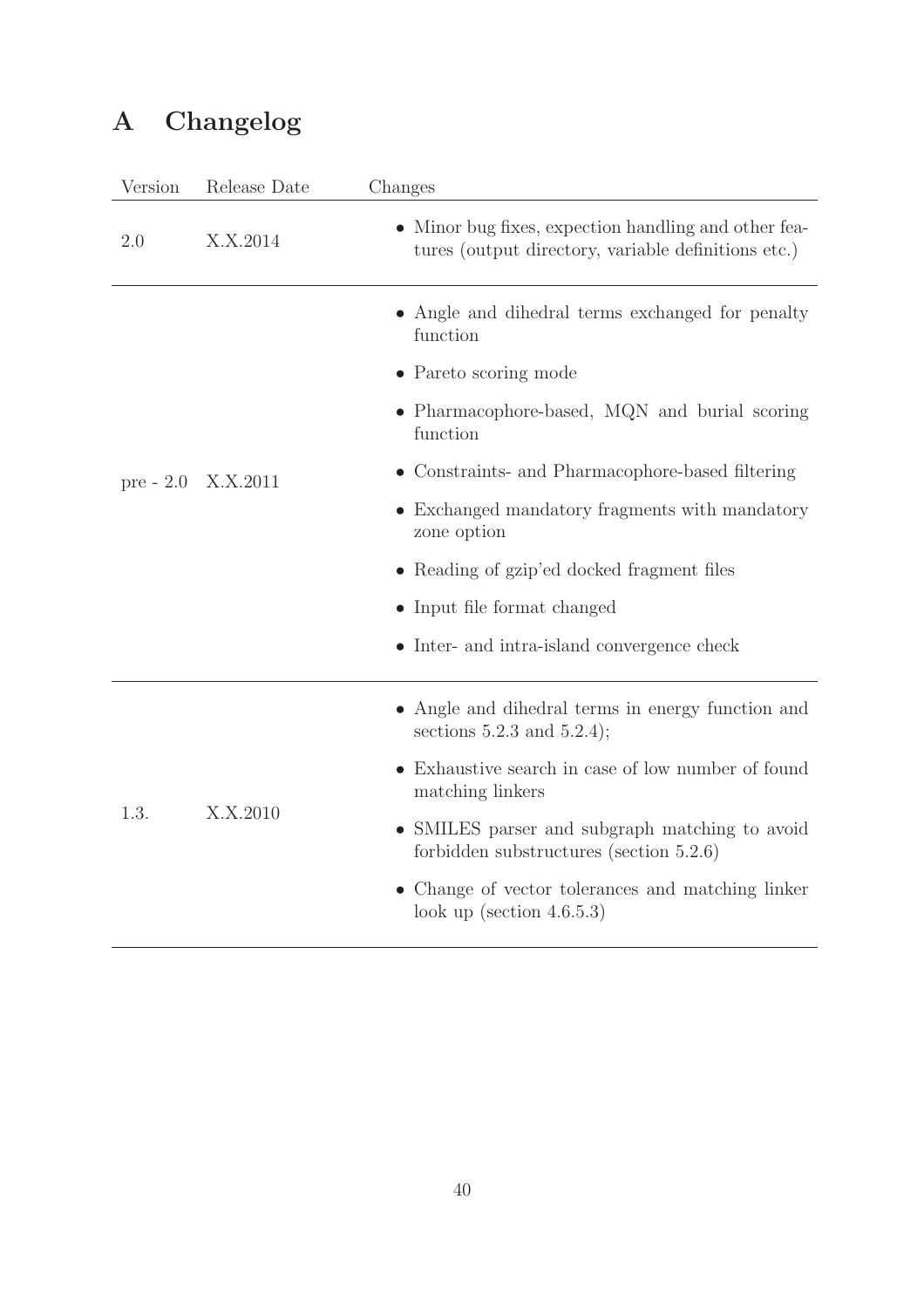| Version | Release Date | Changes                                                                                                                                                                                                                                                                                                                                                                                                                                                                                                                                                                                         |
|---------|--------------|-------------------------------------------------------------------------------------------------------------------------------------------------------------------------------------------------------------------------------------------------------------------------------------------------------------------------------------------------------------------------------------------------------------------------------------------------------------------------------------------------------------------------------------------------------------------------------------------------|
| 1.2     | 27.2.2009    | • Switch for zero atom linker (section $4.6.6.3$ )<br>• Weighting terms for internal and linker energies<br>(section 4.6.3.3)<br>• Change in memory allocation to reduce usage<br>• Final clustering of all molecules (inter-island) after<br>optimization (section $4.6.3.2$ )                                                                                                                                                                                                                                                                                                                 |
| 1.1     | 27.05.2008   | • Possibility of automatic assignment of connection<br>vectors by GANDI<br>• Bump check for unfeasible connection vectors of<br>docked fragments<br>• Search for equivalent connection vectors of docked<br>fragments where only a subset of all possible con-<br>nection vectors is given<br>• Parallelization of source code for shared memory<br>architectures with OpenMP<br>• General function optimizations for increase in ef-<br>ficiency<br>• Change of random number generators to ensure<br>that results are the same - independent of how<br>many processors are used to run GANDI. |
| 1.0     | 01.02.2008   | $-$ Initial GANDI release $-$                                                                                                                                                                                                                                                                                                                                                                                                                                                                                                                                                                   |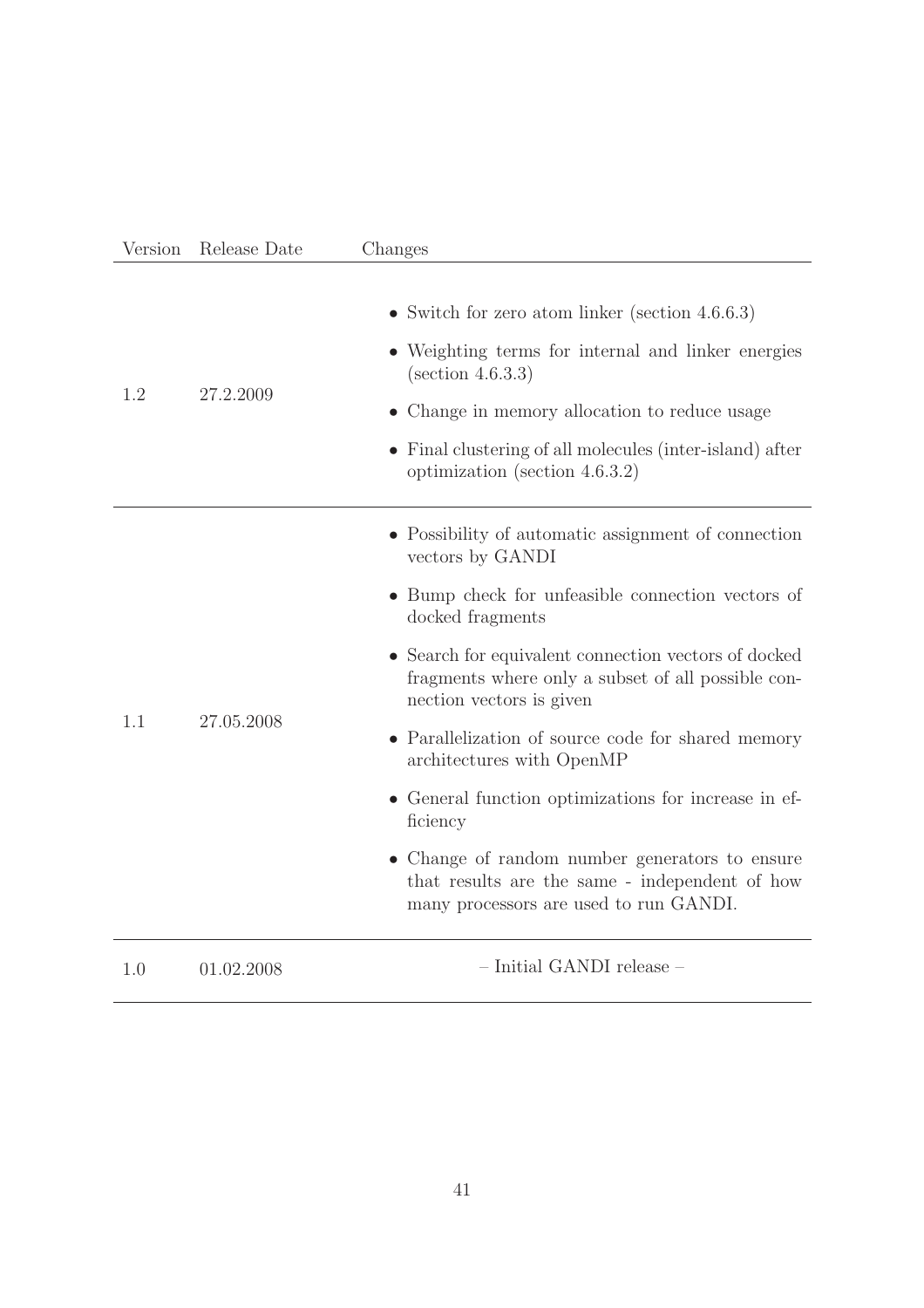# B Input Parameters

| Manual    | Input tag                  | Default value  | Range / Comment           |
|-----------|----------------------------|----------------|---------------------------|
| section   |                            |                |                           |
| 4.6.1     | <b>NUMTHREADS</b>          | $\mathbf{1}$   | integer $> 0$             |
| 4.6.2.1   | <b>NUMISLANDS</b>          | 10             | integer $> 0$             |
| 4.6.2.1   | NUMINDIVIDUALS             | 100            | integer $> 0$             |
| 4.6.2.2   | <b>NUMITERATIONS</b>       | 1000           | integer $> 0$             |
| 4.6.2.2   | <b>NUMINDITERATIONS</b>    | 20             | integer $> 0$             |
| 4.6.2.2   | <b>NUMLINKERITERATIONS</b> | 50 ????        | integer $> 0$             |
| 4.6.2.3   | LIGANDSIZE                 | 2              | integer > 1               |
| 3.2.1     | SELECTIONMODE              | RANKROULETTE   | rankroulette, tournament  |
| 3.2.3     | <b>MUTATIONP</b>           | 0.2            | real $\in [0,1]$          |
| 3.2.3     | <b>MUTATIONSIGMA</b>       | $0.1$ ????     | real $>0$                 |
| 3.2.2     | <b>CROSSOVERP</b>          | 0.8            | real $\in [0,1]$          |
| 3.8       | <b>EXCHANGEMODE</b>        | <b>RANDOM</b>  | random, neighbor, all     |
| 3.8       | <b>EXCHANGESTEP</b>        | 100            | integer $> 0$             |
| 3.8       | <b>EXCHANGERATIO</b>       | $0.05\,$       | real $\geq 0$             |
| 4.6.3.1   | SAVINGSTEP                 | 10000          | integer $> 0$             |
| 4.6.2.7   | <b>RANDSEED</b>            | 12345          | integer > 0               |
| 4.6.3.2   | <b>SIMCUT</b>              | 0.8            | real $\in [0,1]$          |
| 4.6.3.2   | <b>FSIMCUT</b>             | 0.99           | real $\in [0,1]$          |
| 4.6.3.2   | <b>SIMEXPFACTOR</b>        | 0.9            | real $> 0$                |
| 4.6.3.2   | SIMSQDISTCUT               | 16             | real $\geq 0$             |
| 3.4.2     | SCORINGMODE                | <b>PARETO</b>  | pareto, weightedsum       |
| 4.6.3.3   | <b>EFFWEIGHT</b>           | $\mathbf{1}$   | real                      |
| 4.6.3.3   | SIM2DWEIGHT                | $\theta$       | real                      |
| 4.6.3.3   | SIM3DWEIGHT                | $\theta$       | real                      |
| 4.6.3.3   | <b>BURIALWEIGHT</b>        | $\overline{0}$ | real                      |
| 4.6.3.3   | PH4WEIGHT                  | $\theta$       | real                      |
| 4.6.3.3   | MQNWEIGHT                  | $\overline{0}$ | real                      |
| 3.4.1.5   | PH <sub>4</sub>            |                | terminate list with "END" |
| 3.5       | CONSTRAINT                 |                | terminate list with "END" |
| 3.4.1.2 / | <b>TEMPLATE</b>            |                | terminate list with "END" |
| 3.4.1.3   |                            |                |                           |

Table 17: Allowed input arguments, default values and admissable ranges